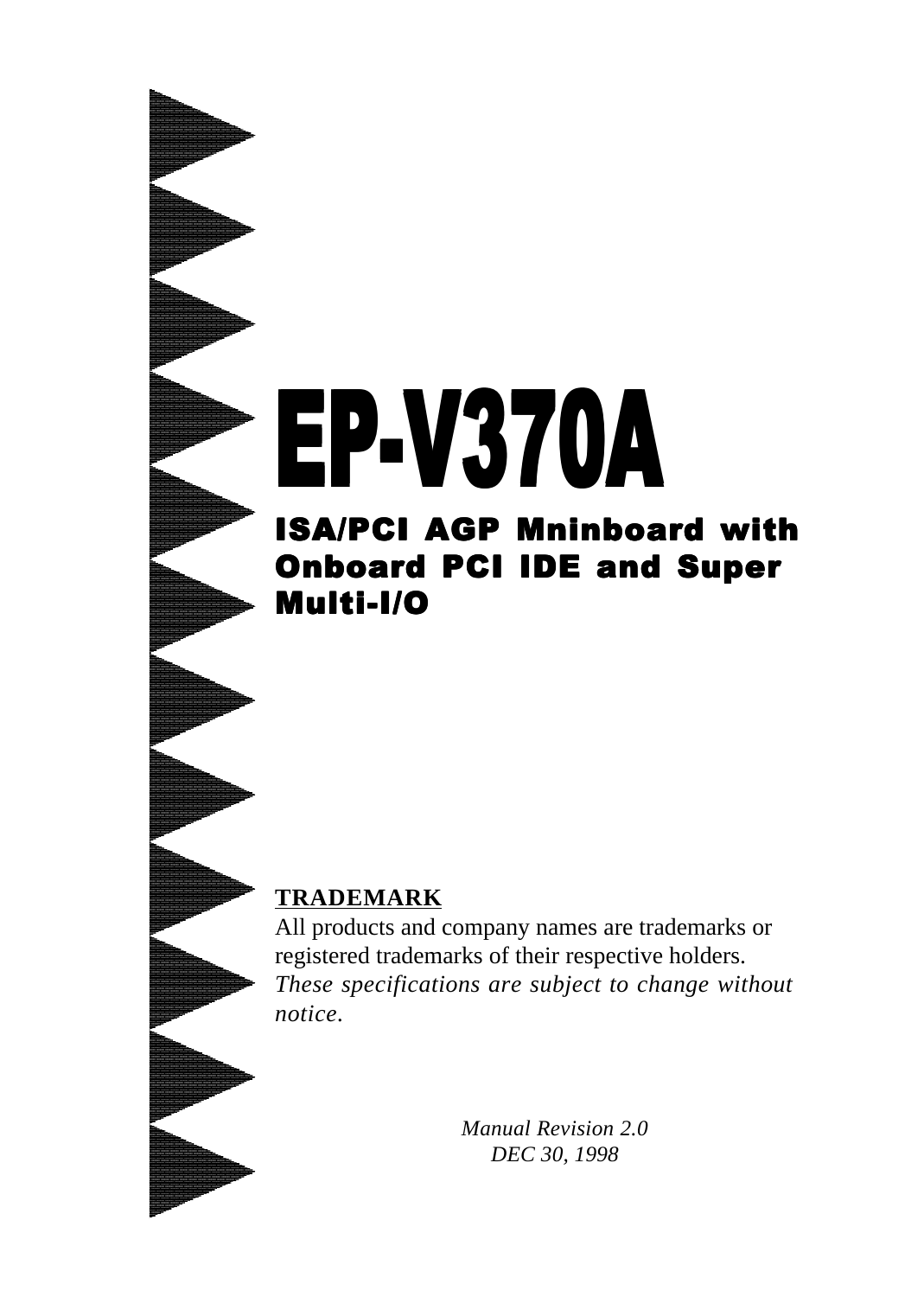### User Notice

**The product name and revision number are both printed on the mainboard itself.**

### **Handling Procedures**

**Static electricity can severely damage your equipment**. Handle the EP-V370A and any other device in your system with care and avoid unneccessary contact with system components on the mainboard.

Always work on an antistatic surface to avoid possible damage to the motherboard from static discharge.

We assume no responsibility for any damage to the EP-V370A mainboard that results from failure to follow installation instructions or failure to observe safety precautions.



**CAUTION**



**The EP-V370A mainboard is subject to damage by static electricity. Always observe the handling procedures.**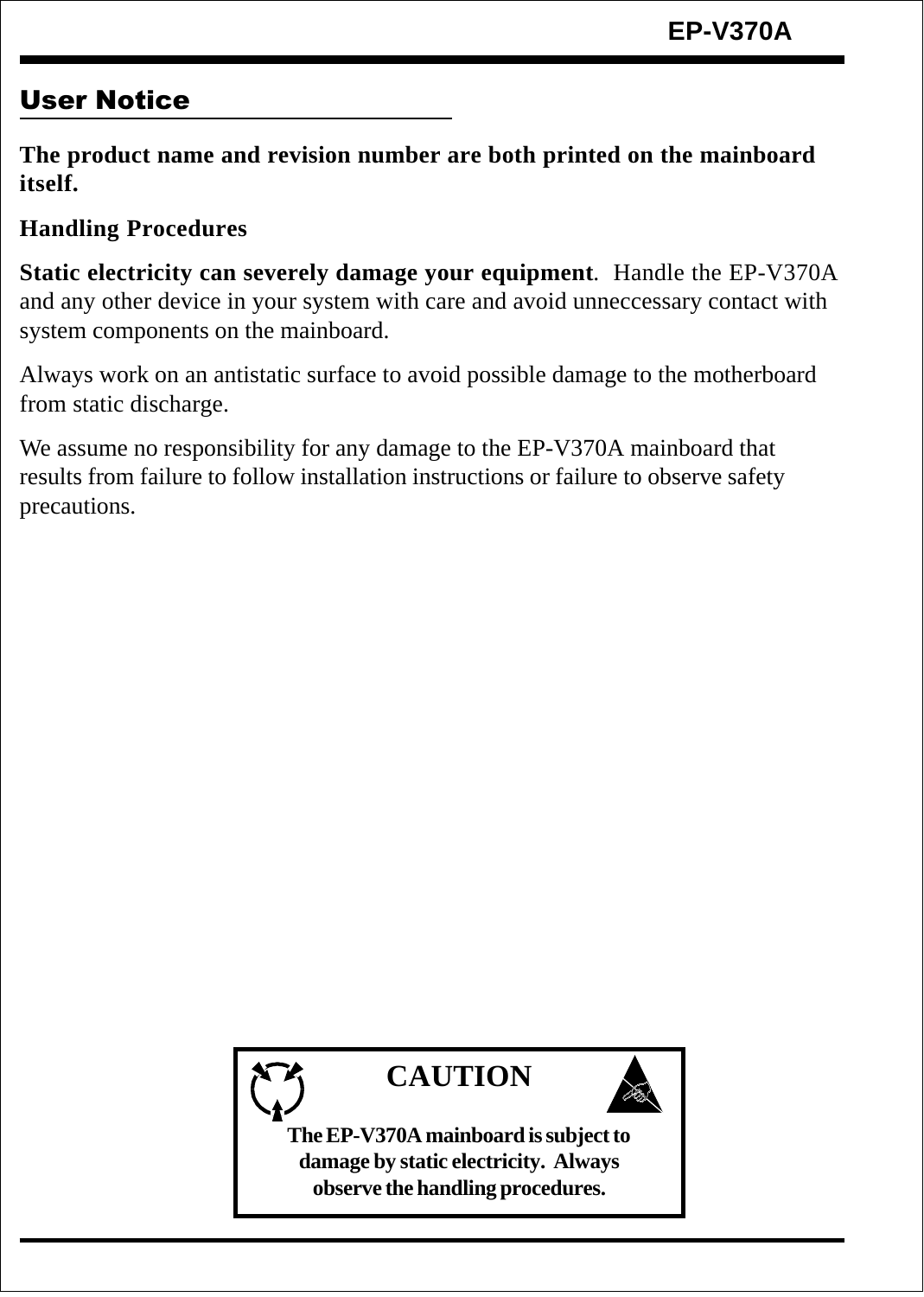# Table of Contents

| <b>Section 1</b> | <i>Introduction</i>                      |
|------------------|------------------------------------------|
|                  |                                          |
|                  | Overview                                 |
|                  |                                          |
| <b>Section 2</b> | <b>Features</b>                          |
|                  |                                          |
| <b>Section 3</b> | <i><b>Installation</b></i>               |
|                  |                                          |
|                  | <b>Easy Installation Procedure</b>       |
|                  | System Memory Configuration  3-4         |
| <b>Section 4</b> | <b>Award BIOS Setup</b>                  |
|                  | Change Supervisor or User Password  4-23 |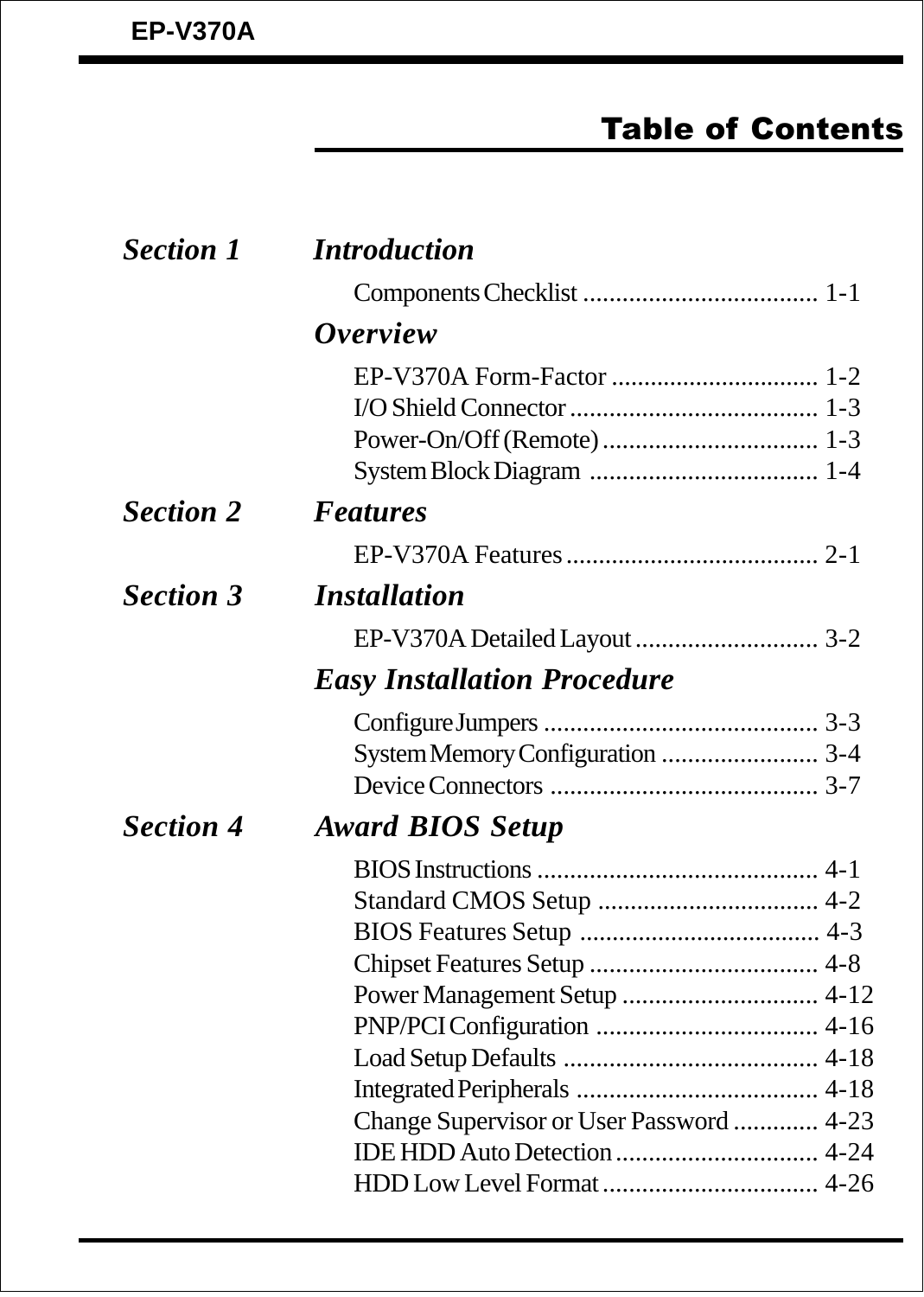# *Section 5 Appendix*

# *Appendix A*

# *Appendix B*

# *Appendix C*

|--|--|--|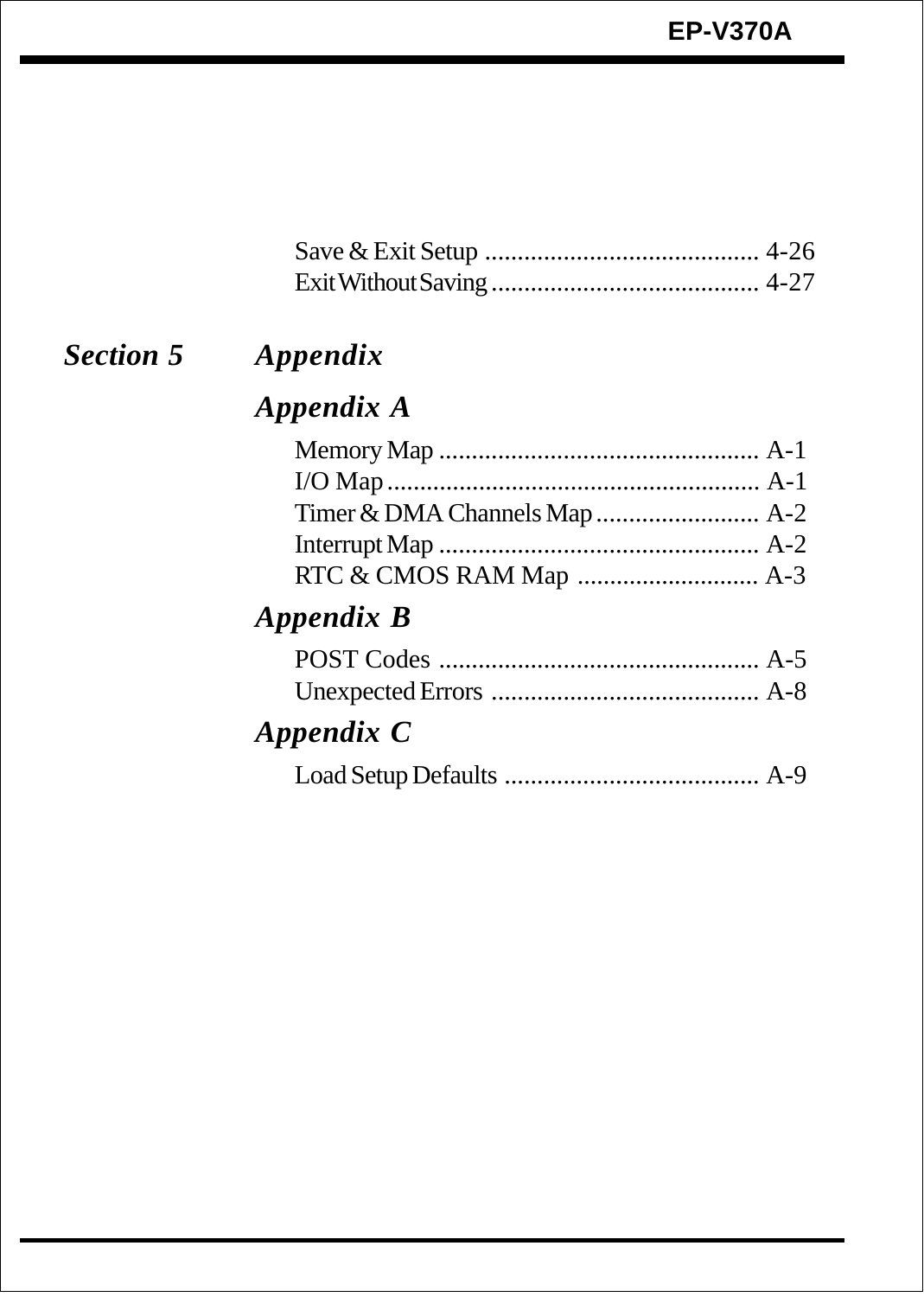### Section 1 INTRODUCTION

### Components Checklist

- ü A. (1) EP-V370A mainboard
- B. (1) EP-V370A user's manual
- C. (1) Floppy ribbon cable
- D. (1) Hard drive ribbon cables
- E.  $(1)$  Driver and utility

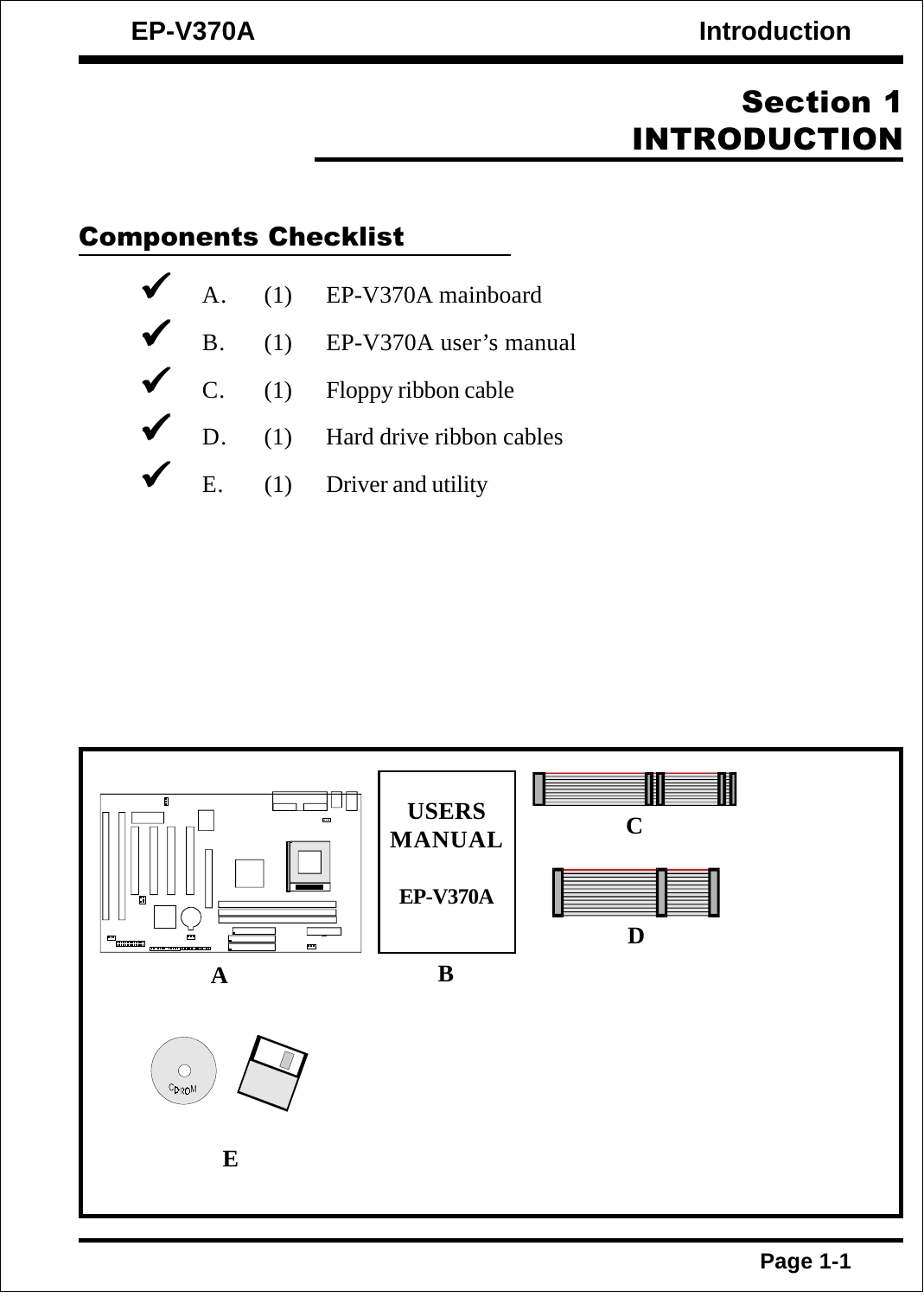### EP-V370A Form-Factor

The EP-V370A is designed with ATX form factor - the latest industry standard of chassis. The ATX form factor is essentially a Baby-AT baseboard rotated 90 degrees within the chassis enclosure and a new mounting configuration for the power supply. With these changes the processor is relocated away from the expansion slots, allowing them all to hold full length add-in cards. ATX defines a double height aperture to the rear of the chassis which can be used to host a wide range of onboard I/O. Only the size and position of this aperture is defined, allowing PC manufacturers to add new I/O features (e.g.; TV input, TV output, joystick, modem, LAN, audio, etc.) to systems. This will help systems integrators differentiate their products in the marketplace, and better meet your needs.

- By integrating more I/O down onto the board and better positioning the hard drive and floppy connectors material cost of cables and add-in cards is reduced.
- By reducing the number of cables and components in the system, manufacturing time and inventory holding costs are reduced and reliability will increase.
- By using an optimized power supply, it's possible to reduce cooling costs and lower acoustical noise. An ATX power supply, which has a side-mounted fan, allows direct cooling of the processor and add-in cards making a secondary fan or active heatsink unnecessary in most system applications.



*Figure 2: Summary of ATX chassis features*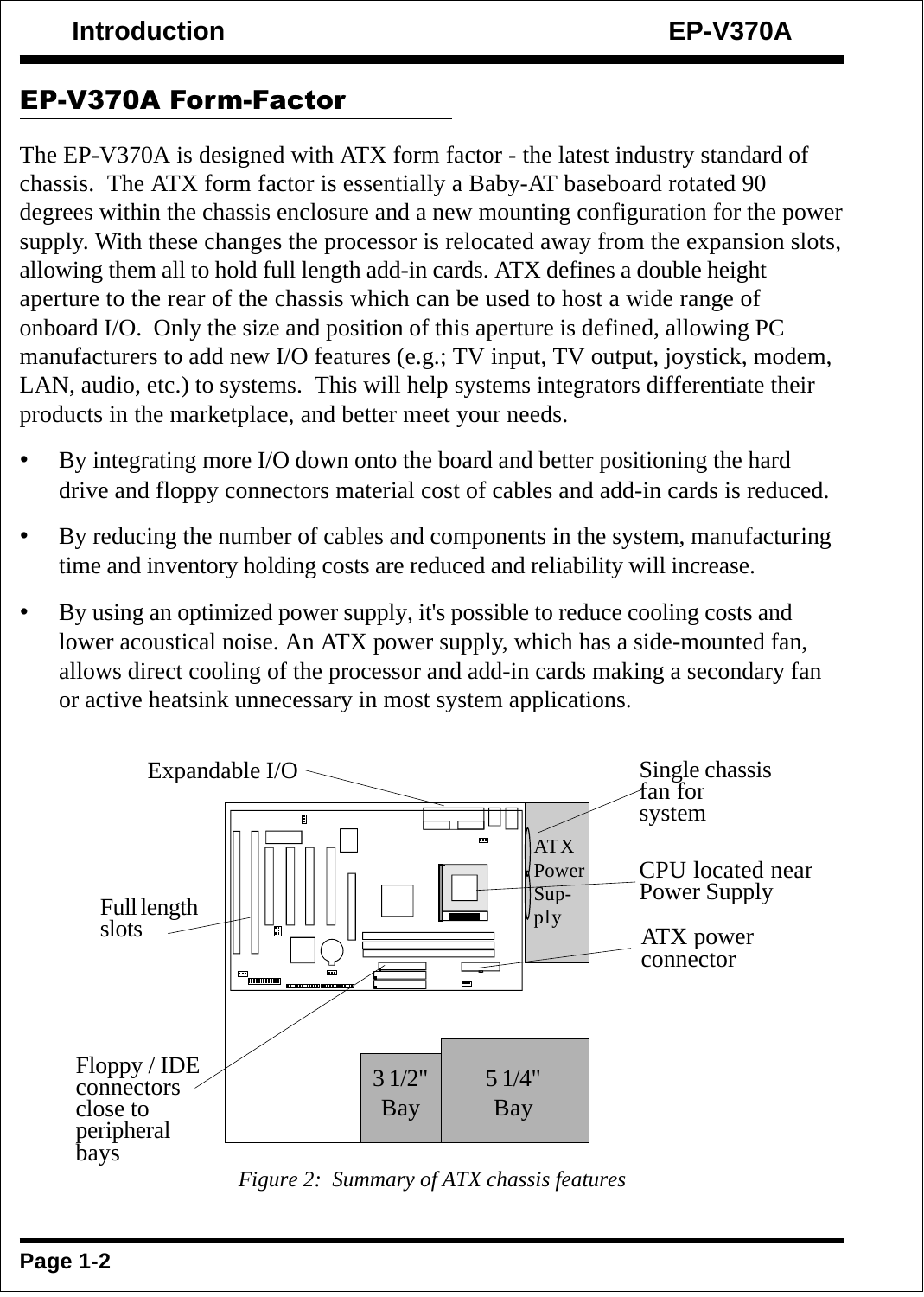### I/O Shield Connector

**The EP-V370A** is equipped with an I/O back panel. Please use the appropriate I/O shield (figure 3).



### Power-On/Off (Remote)

**The EP-V370A** has a single 20-pin connector for ATX power supplies. For ATX power supplies that support the **Remote On/Off** feature, this should be connected to the systems front panel for system Power On/Off button. The systems power On/ Off button should be a momentary button that is normally open.

**The EP-V370A** has been designed with "Soft Off" functions. You can turn Off the system from one of two sources: The first is the front panel Power On/Off button, and the other is the "Soft Off" function (coming from the EP-V370A's onboard circuit controller) that can be controlled by the operating system. Windows 95 will control this when the user clicks that they are ready to Shutdown the system.

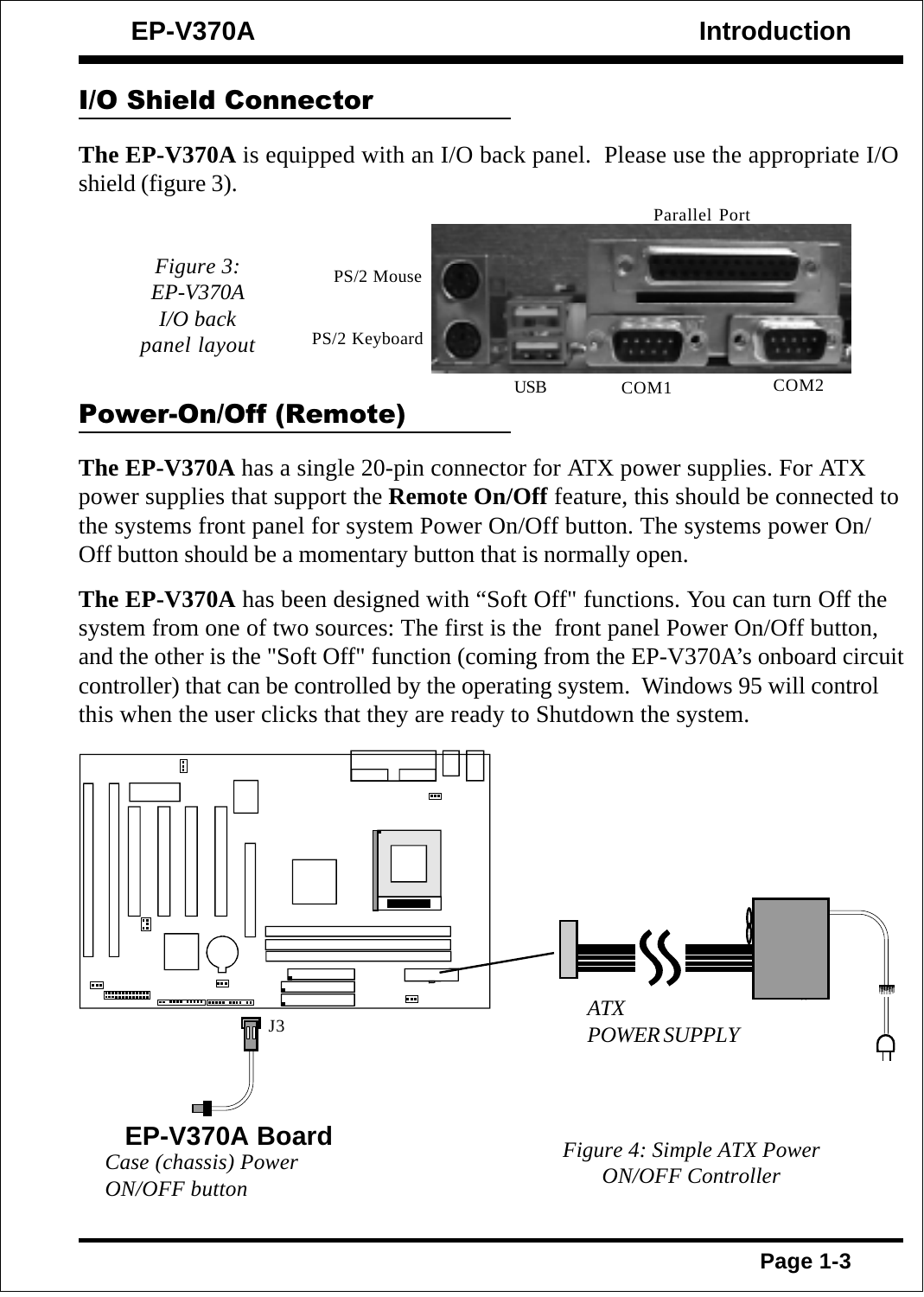### System Block Diagram



*Figure 5: System Block Diagram*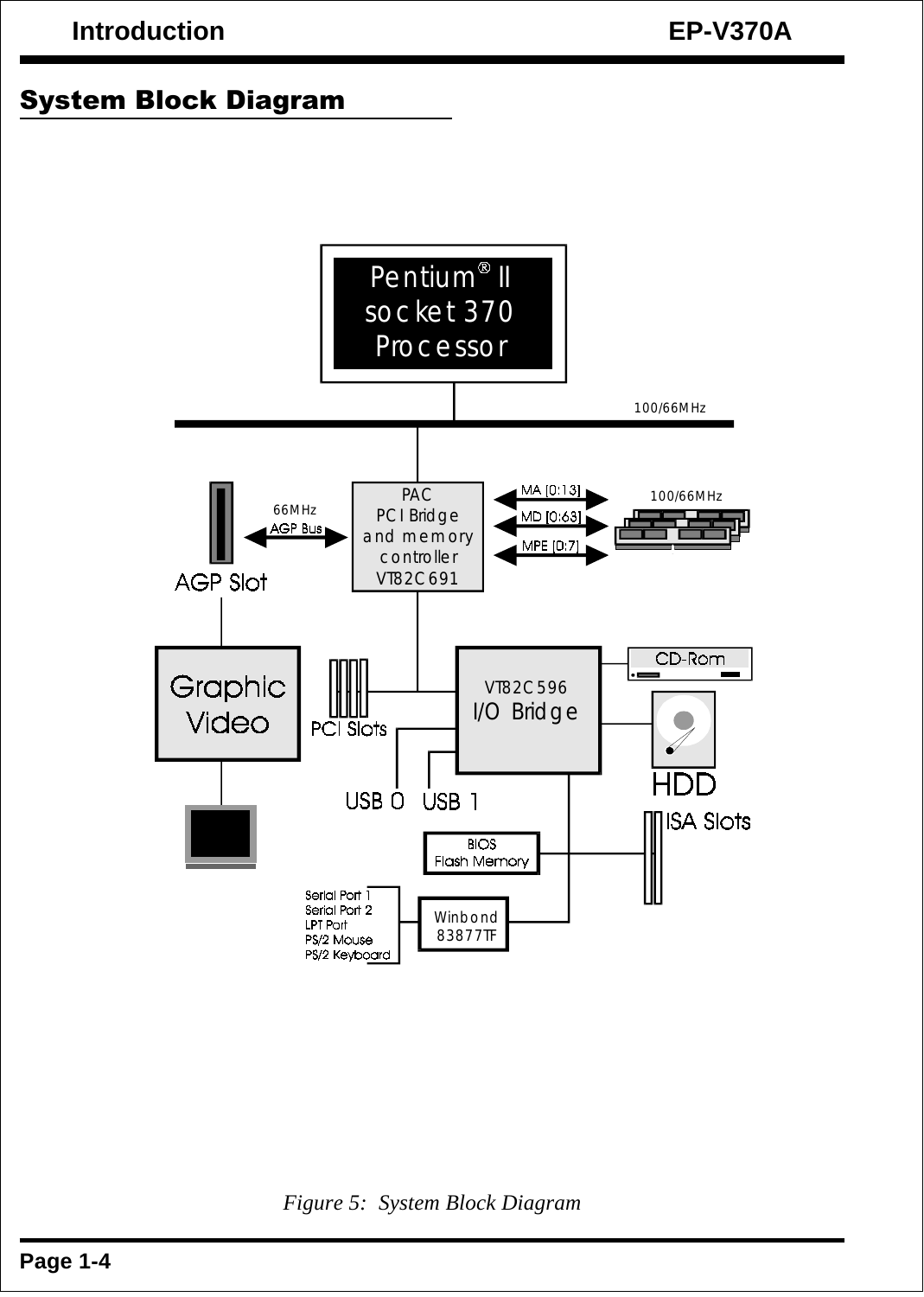### Section 2 FEATURES

### EP-V370A Features:

- EP-V370A is based on the Mendocino Processor operating at  $300 \sim$ 433MHz on PGA370. The board is configured by an ESDJ to match your CPU clock speed.
- Designed with VIA APOLLO PRO AGPset.
- Supports up to 768 Mega of DRAM (minimum of 16 MB) on board, You can use 168-pin DIMM x 3. It will automatically detect Extended Data Output (EDO) DRAM at 66MHz only or Synchronous DRAM memory (SDRAM) at 66MHz or 100MHz (please see Section 3-2).
- EP-V370A will support Error Checking and Correcting (ECC) when using paritys DRAM memory modules. This will detect multiple bit errors and correct 1-bit memory errors.
- Supports (2) 16 bit ISA slots, (4) 32 bit PCI slots, (1) AGP slot and provides (2) independent high performance PCI IDE interfaces capable of supporting PIO Mode 3/4 and Ultra DMA 33 devices. The EP-V370A supports (2) PCI Bus Master slots and a jumperless PCI INT# control scheme which reduces configuration confusion when plugging in PCI card(s).
- Supports ATAPI (e.g. CD-ROM) devices on both Primary and Secondary IDE interfaces.
- Designed with Winbond W83877TF Multi I/O: (1) floppy port, (1) parallel port (EPP, ECP), and (2) serial ports (16550 Fast UART). Note: Japanese "Floppy 3 mode" is also supported
- Includes a PS/2 mouse connector.
- Allows use of a PS/2 keyboard.
- Features Award Plug & Play BIOS. With Flash Memory you can always upgrade to the current BIOS as they are released. (http://www.epox.com please visit our Technical Support section for the latest updates)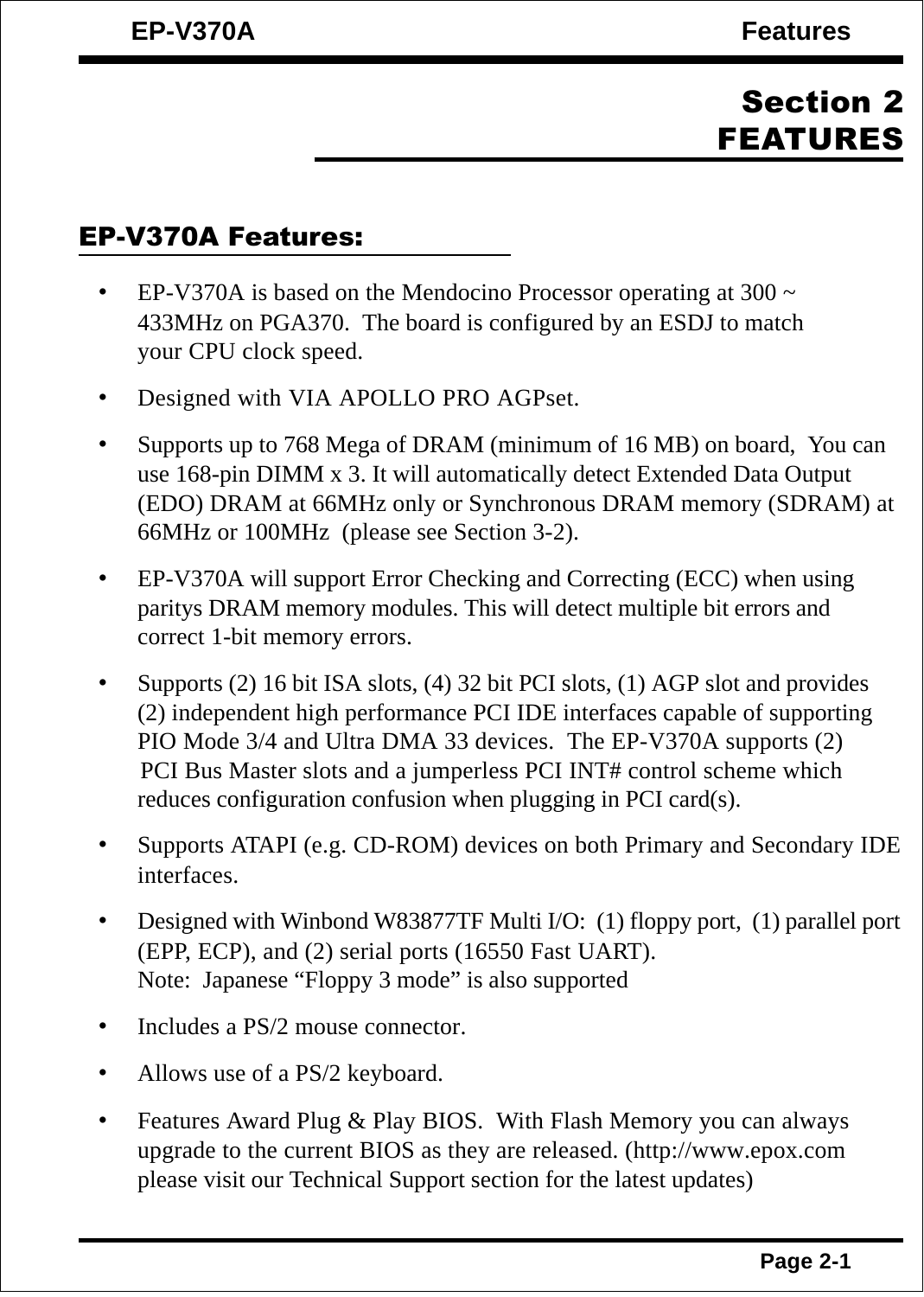- EP-V370A utilizes a Lithium battery which provides environmental protection and longer battery life.
- Supports the Universal Serial Bus (USB) connector. The onboard VT82C596 chip provides the means for connecting PC peripherals such as; keyboards, joysticks, telephones, and modems.
- Built-in ATX 20-pin power supply connector.
- Software power-down when using Windows® 95/98.
- Supports ring-in feature (remote power-on through external modem, allows system to be turned on remotely.
- Resume by Alarm Allows your system to turn on at a preselected time.
- Supports CPU Hardware sleep and SMM (System Management Mode).
- Supports Keyboard power ON function (KBPO).
- Supports USDM software to offer motherboard various status.
- Supports the CPU, PWR and Chassis fan Auto stop in sleep mode.
- Built-in WOL (Wake On Lan) Connector.
- Built-in SB-LINK Header for Creative Blaster® AWE64D PCI Bus Sound Card.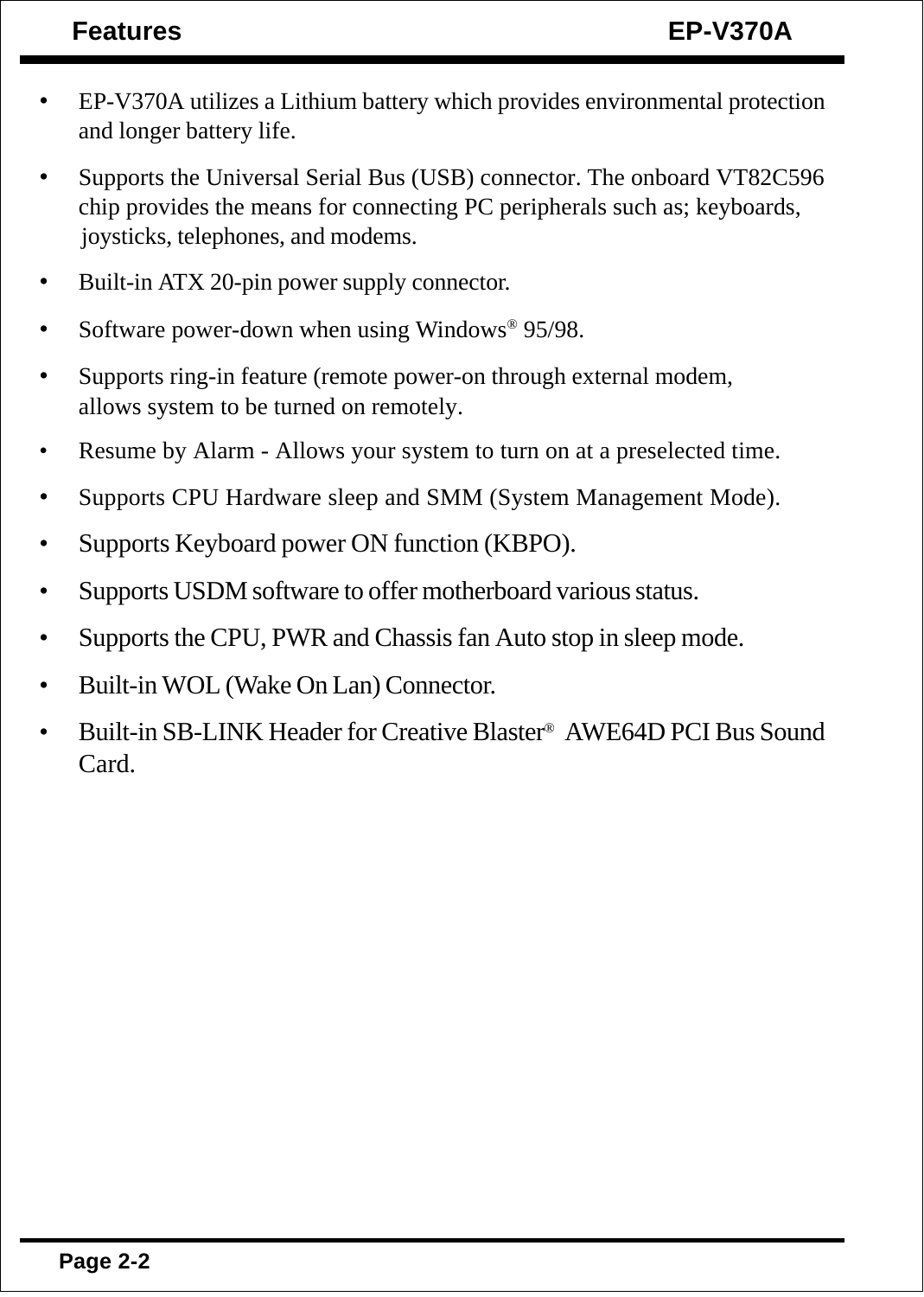# Section 3 INSTALLATION

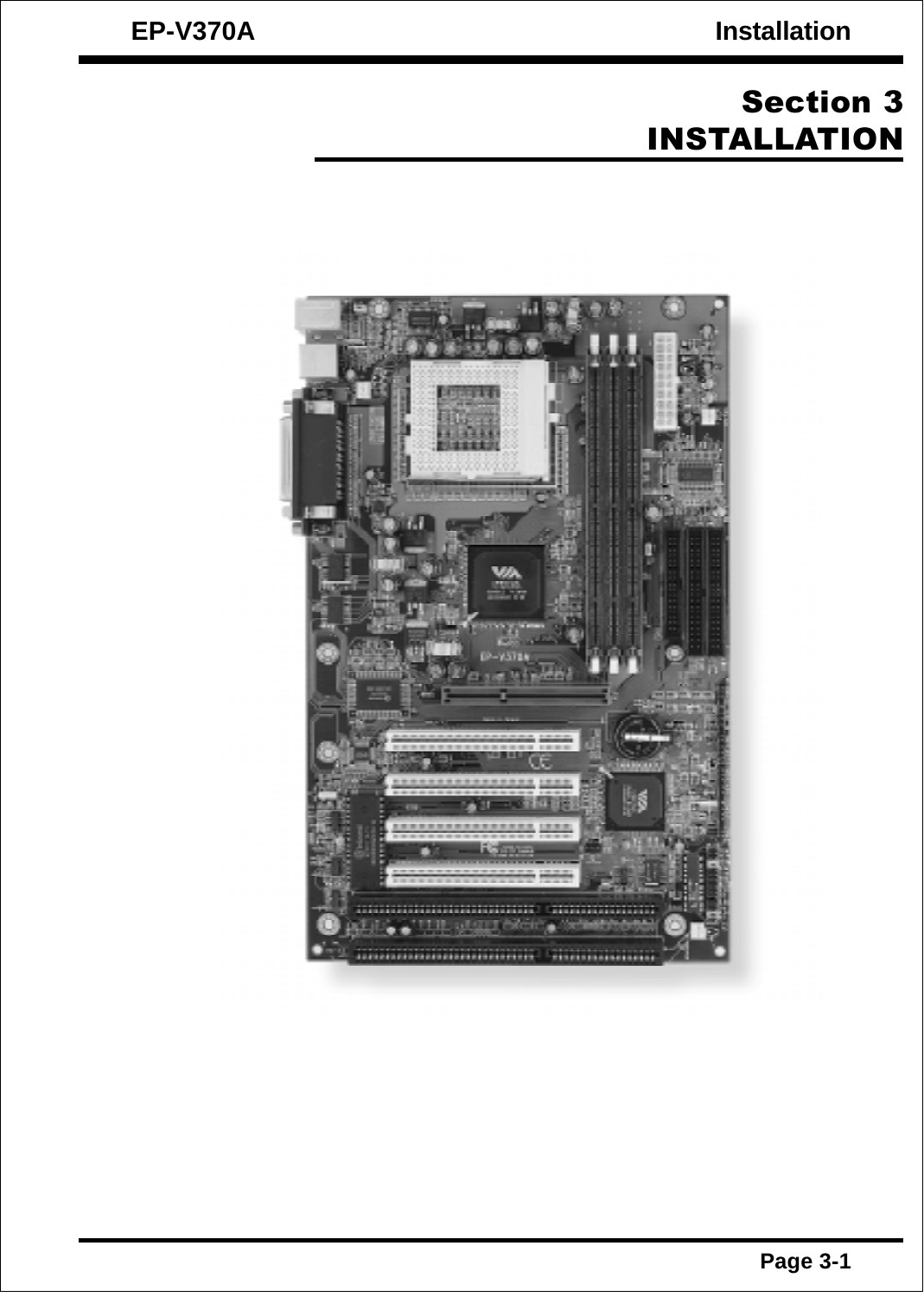



*Figure 1*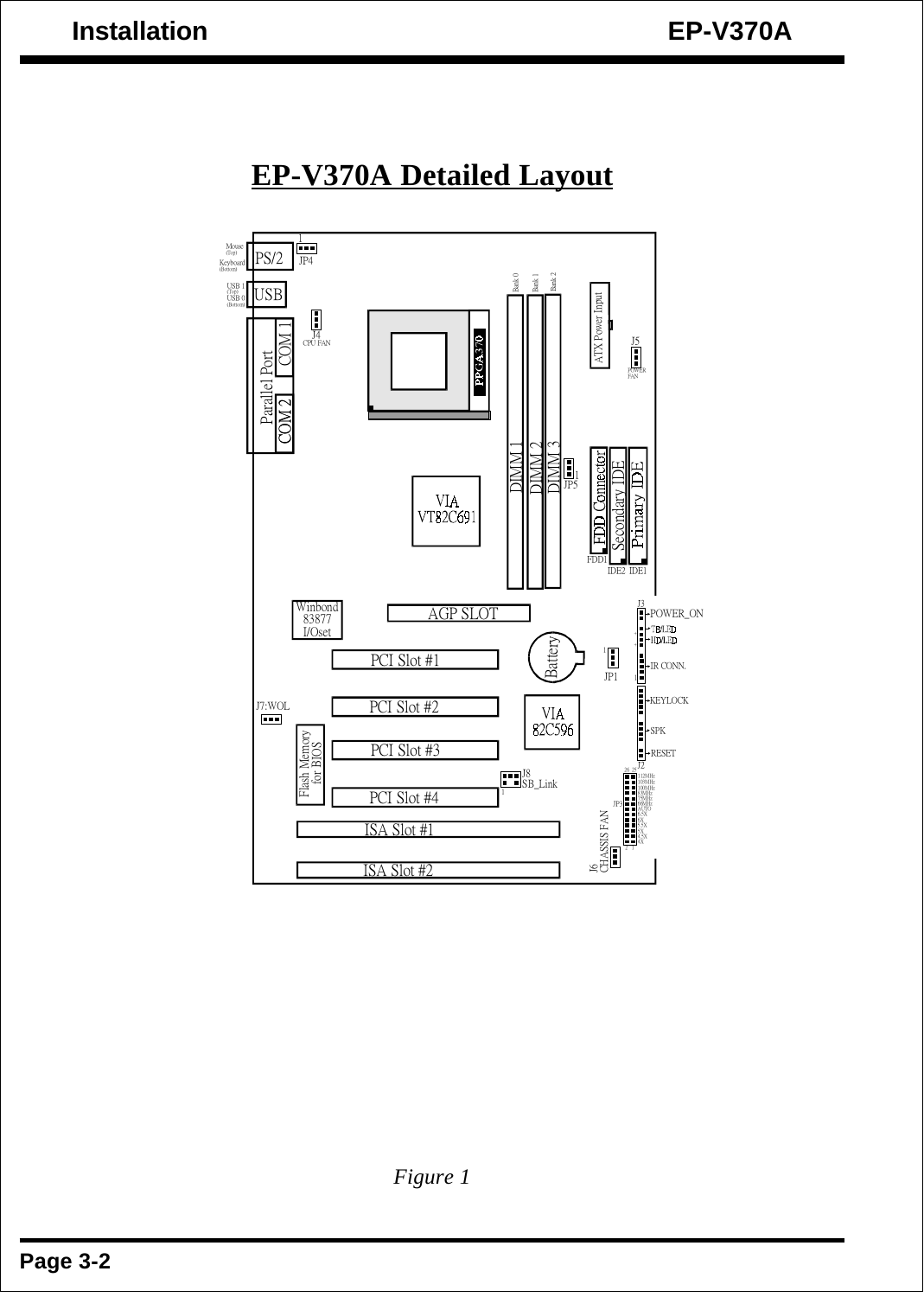## Easy Installation Procedure

### Easy Installation Procedure

The following must be completed before powering on your new system:

- **3-1. Configure Jumpers to match your hardware**
- **3-2. Install memory chips**
- **3-3. Device Connector**
- **3-4. External Modem Ring-Power ON and Keyboard Power on Functions(KBPO)**

### Section 3-1 Configure Jumpers

We design this motherboard with an ESDJ to make your installation fast and easier.

The following will describe all of the ESDJ that you are required to set before moving on to step 3-2.

*Note: The ESDJ as depicted as shown (Figure 1) in their correct physical orientation.*

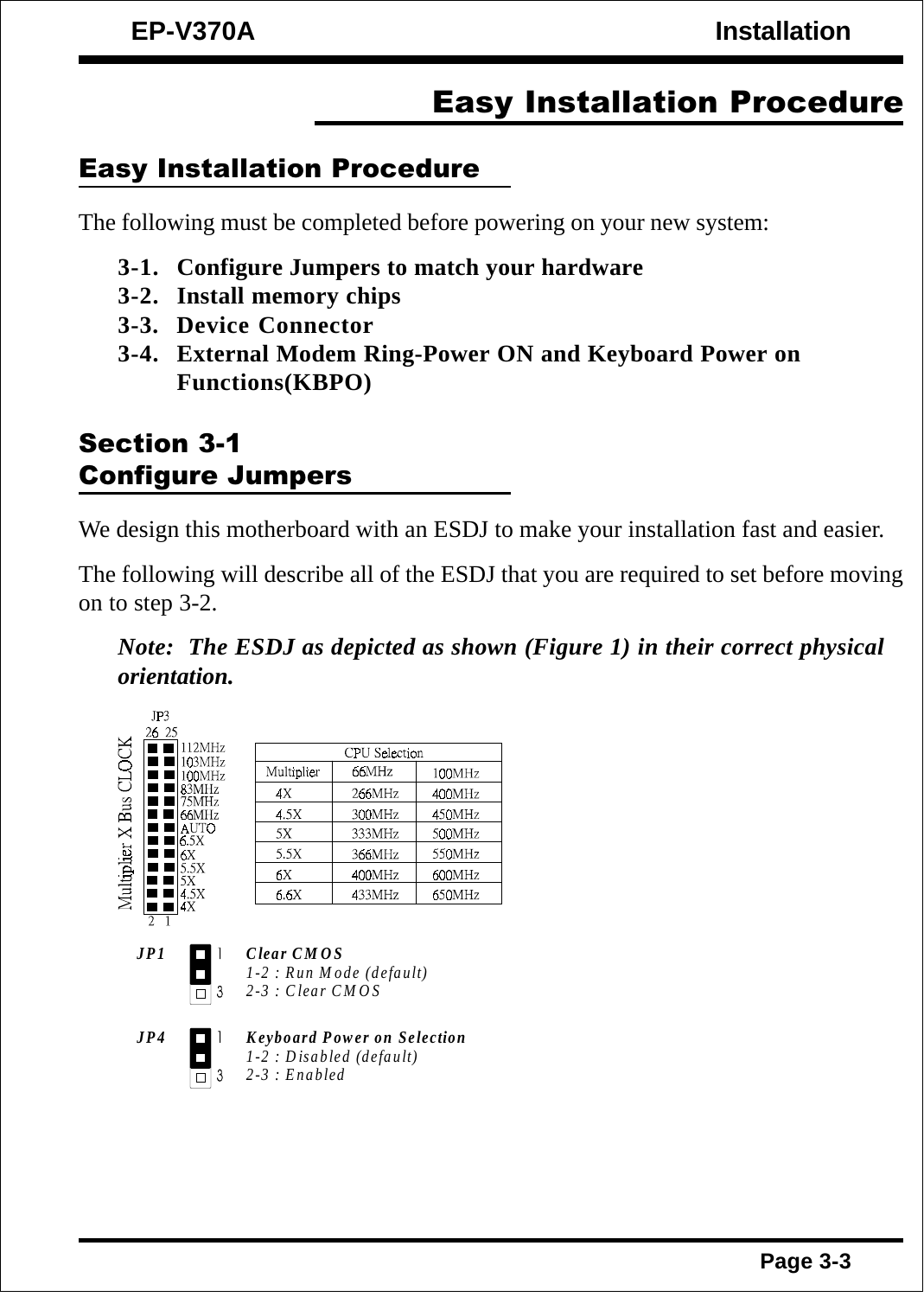### Section 3-2 System Memory Configuration

### Memory Layout

The EP-V370A supports (3) 168-pin DIMMs (Dual In-line Memory Module). The DIMMs can be either EDO (Enhanced Data Out) or SDRAM (Synchronized DRAM).

- DIMM SDRAM may be 83MHz (12ns), 100MHz (10ns) or 120MHz (8ns) bus speed.
- When using Synchronous DRAM we recommend using the 4 clock variety over the 2 clock.

Figure 2 and Table 1 show several possible memory configurations using both SDRAM and EDO memory.

| DIMM | $\star$<br>Bank |                       |
|------|-----------------|-----------------------|
| MMN  | Bank            | -Synchronous<br>⊓-ED∪ |
| DIMM | Bank            |                       |



*JP5* **SDRAM CLOCK Selection**<br>1-2 : SDRAM = CPU (Defau<br> $\Box$  3 2-3 : SDRAM = AGP (2/3 CP

- - *1-2 : SD RA M = C P U (D efault) 2-3 : SD RAM = AG P (2/3 CPU CLO CK )*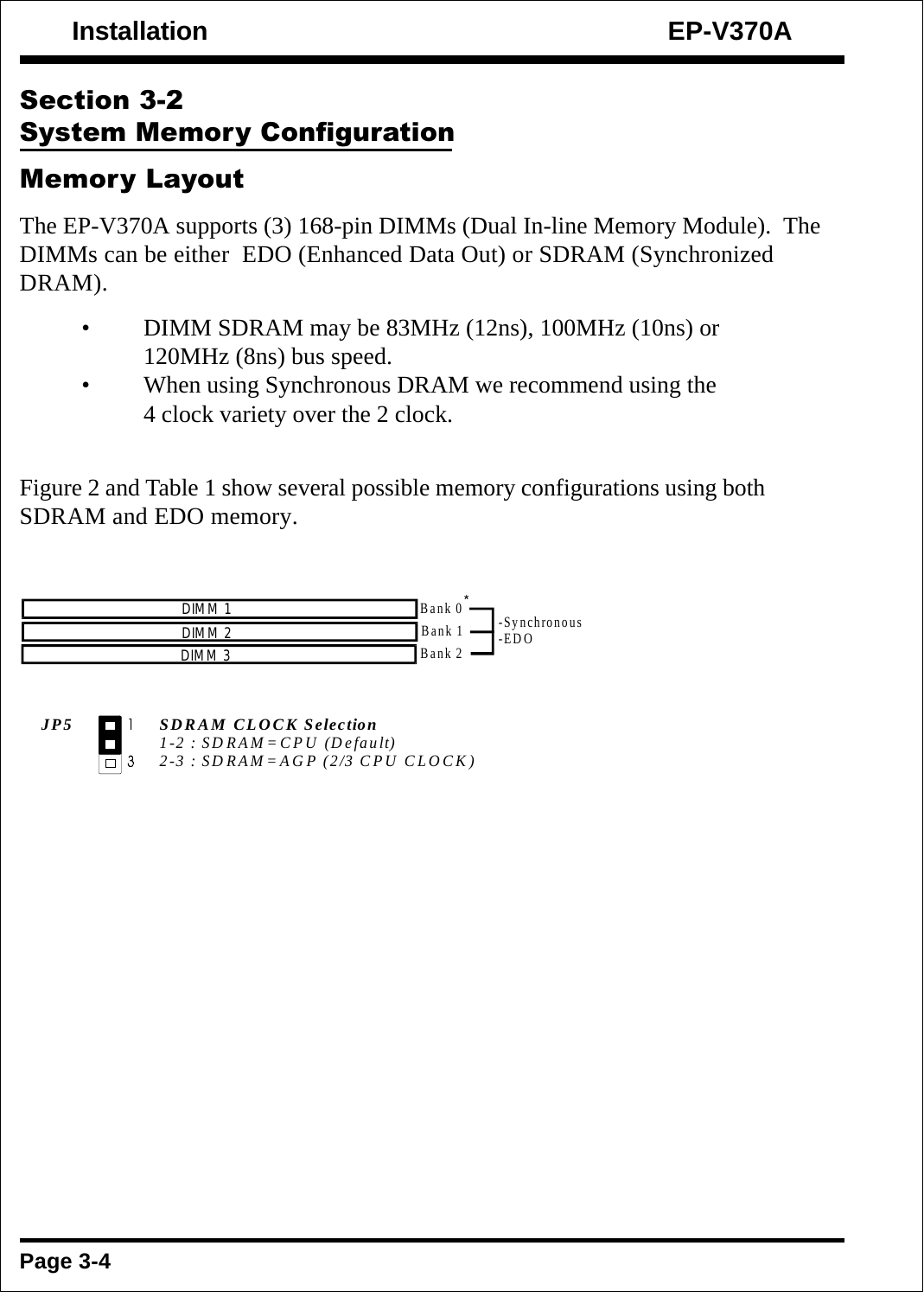| <b>Total Memory</b>  | DMM1<br>(Bank 0)                                                         | DIMM <sub>2</sub><br>(Bank 1)                                            | DIMM <sub>3</sub><br>(Bank 2)                                            |
|----------------------|--------------------------------------------------------------------------|--------------------------------------------------------------------------|--------------------------------------------------------------------------|
| $= 256MB$<br>Maximum | EDO/SDRAM*<br>8MB, 16MB, 32MB,<br>64MB, 128MB, 256MB<br>X <sub>1</sub>   | None                                                                     | None                                                                     |
| $= 512MB$<br>Maximum | $EDO/SDRAM*$<br>8MB, 16MB, 32MB,<br>64MB, 128MB, 256MB<br>X <sub>1</sub> | $EDO/SDRAM*$<br>8MB, 16MB, 32MB,<br>64MB, 128MB, 256MB<br>X <sub>1</sub> | None                                                                     |
| $= 768MB$<br>Maximum | $EDO/SDRAM*$<br>8MB, 16MB, 32MB,<br>64MB, 128MB, 256MB<br>X <sub>1</sub> | EDO/SDRAM*<br>8MB, 16MB, 32MB,<br>64MB, 128MB, 256MB<br>X <sub>1</sub>   | $EDO/SDRAM*$<br>8MB, 16MB, 32MB,<br>64MB, 128MB, 256MB<br>X <sub>1</sub> |

 *\* SDRAM only supports 8, 16, 32, 64, 128, 256MB DIMM modules.*

*Table 1*

### DIMM Module Installation

Figure 5 displays the notch marks and what they should look like on your DIMM memory module.

DIMMs have 168-pins and two notches that will match with the onboard DIMM socket. DIMM modules are installed by placing the chip firmly into the socket at a 90 degree angle and pressing straight down (figure 6) until it fits tightly into the DIMM socket (figure 7).

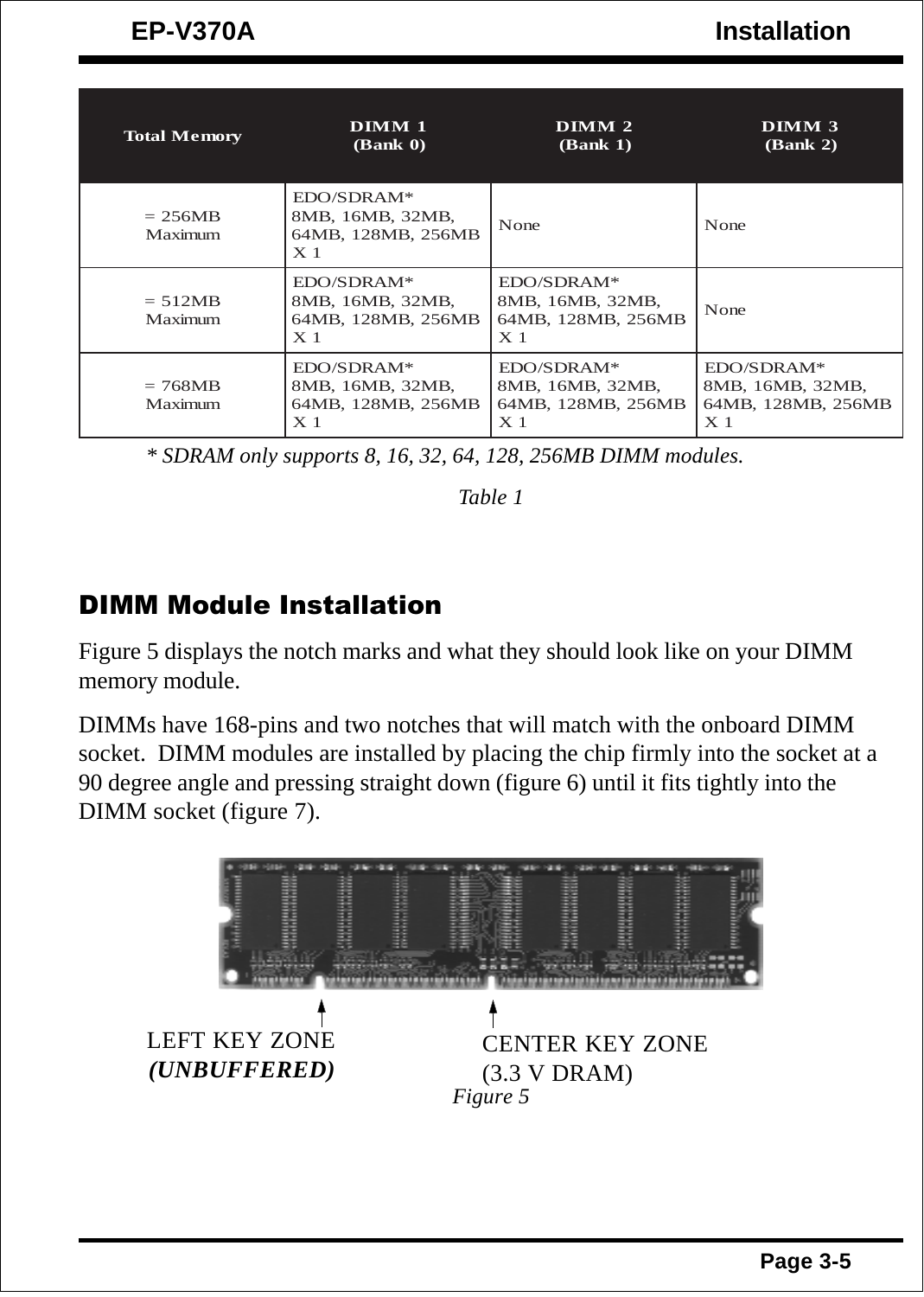

To remove the DIMM module simply press down both of the white clips on both sides and the module will be released from the socket.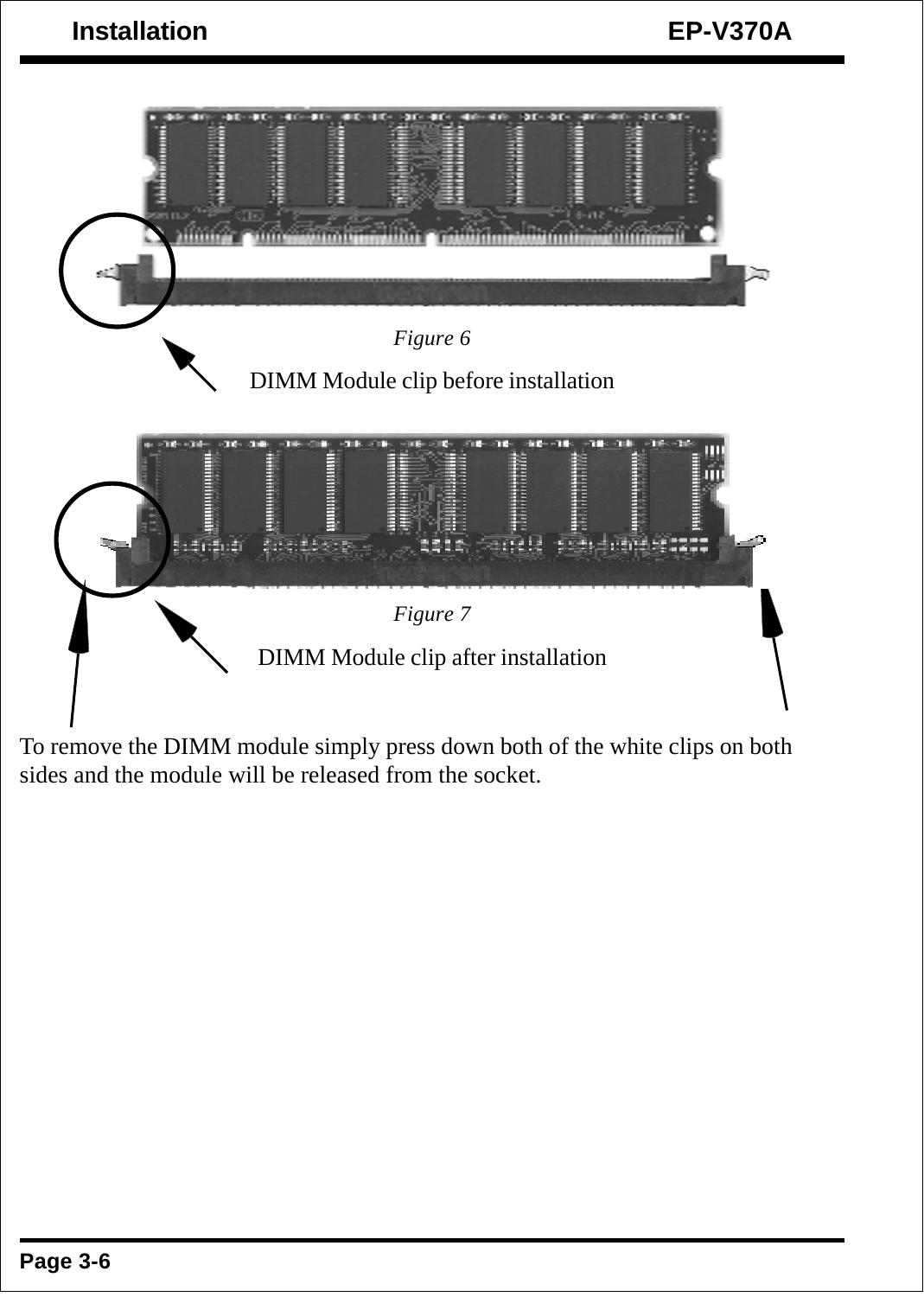### Section 3-3 Device Connectors

#### **Please install the motherboard into the chassis.**

Now that your motherboard is installed you are ready to connect all your connections (figure 12).



*Figure 12*

- **J2**: Keylock, Speaker, Reset
- **J3**: IR Conn. TB-LED, HDD-LED, POWER\_ON
- **J4**: CPU Fan Power
	- A plug-in for the CPU Fan Power
- **J5**: POWER Supply FAN POWER • A plug-in for Power Supply Fan Power
- **J6**: Chassis Fan Power • A Plug-in for the chassis Fan Power
- **J7**: WOL (Wake on Lan) Connector
- **J8**: SB\_Link Header
- **IDE1**: Primary IDE
- **IDE2**: Secondary IDE
- **FDD1**: Floppy Controller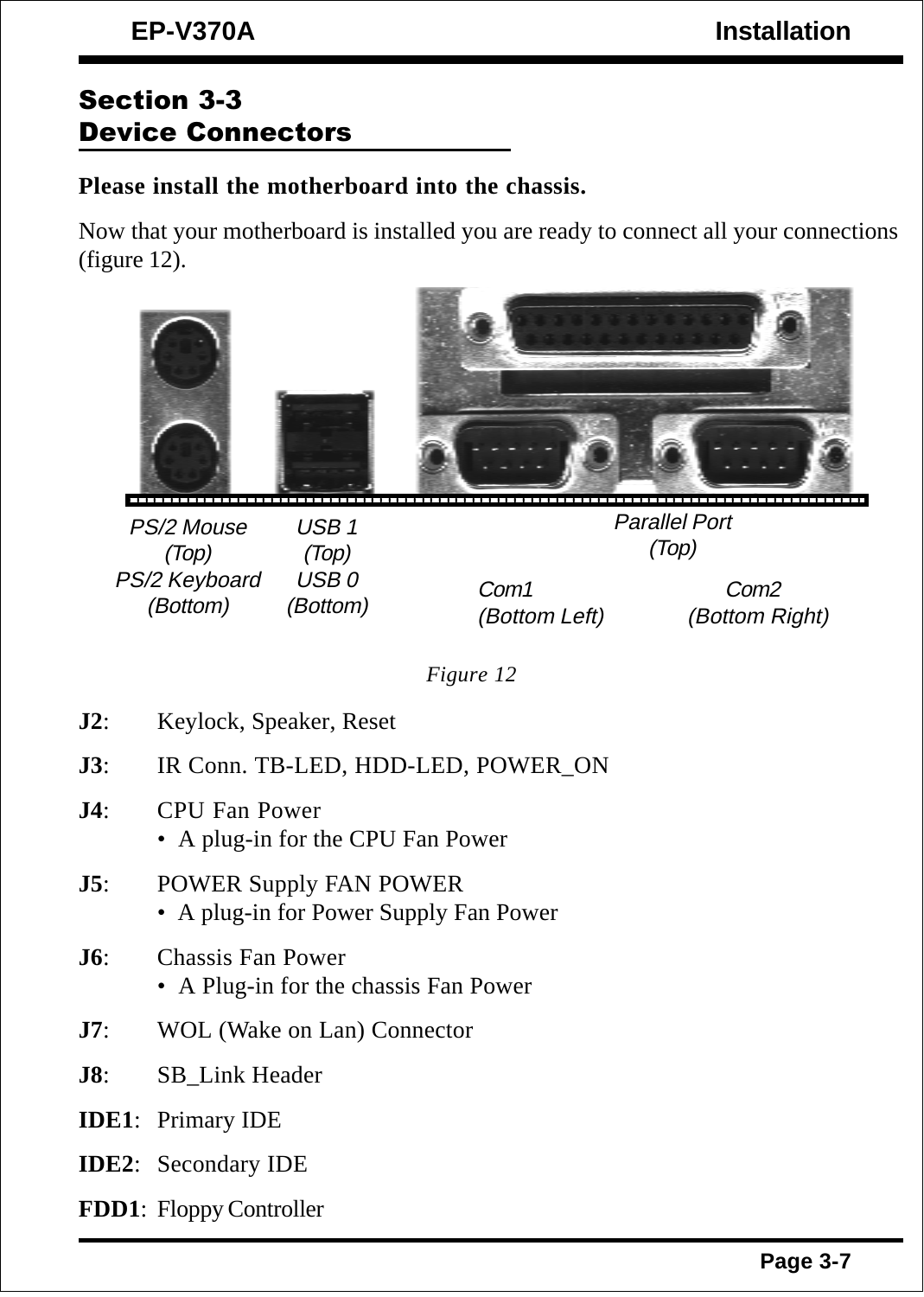### Section 3-3 Device Connectors (continued)

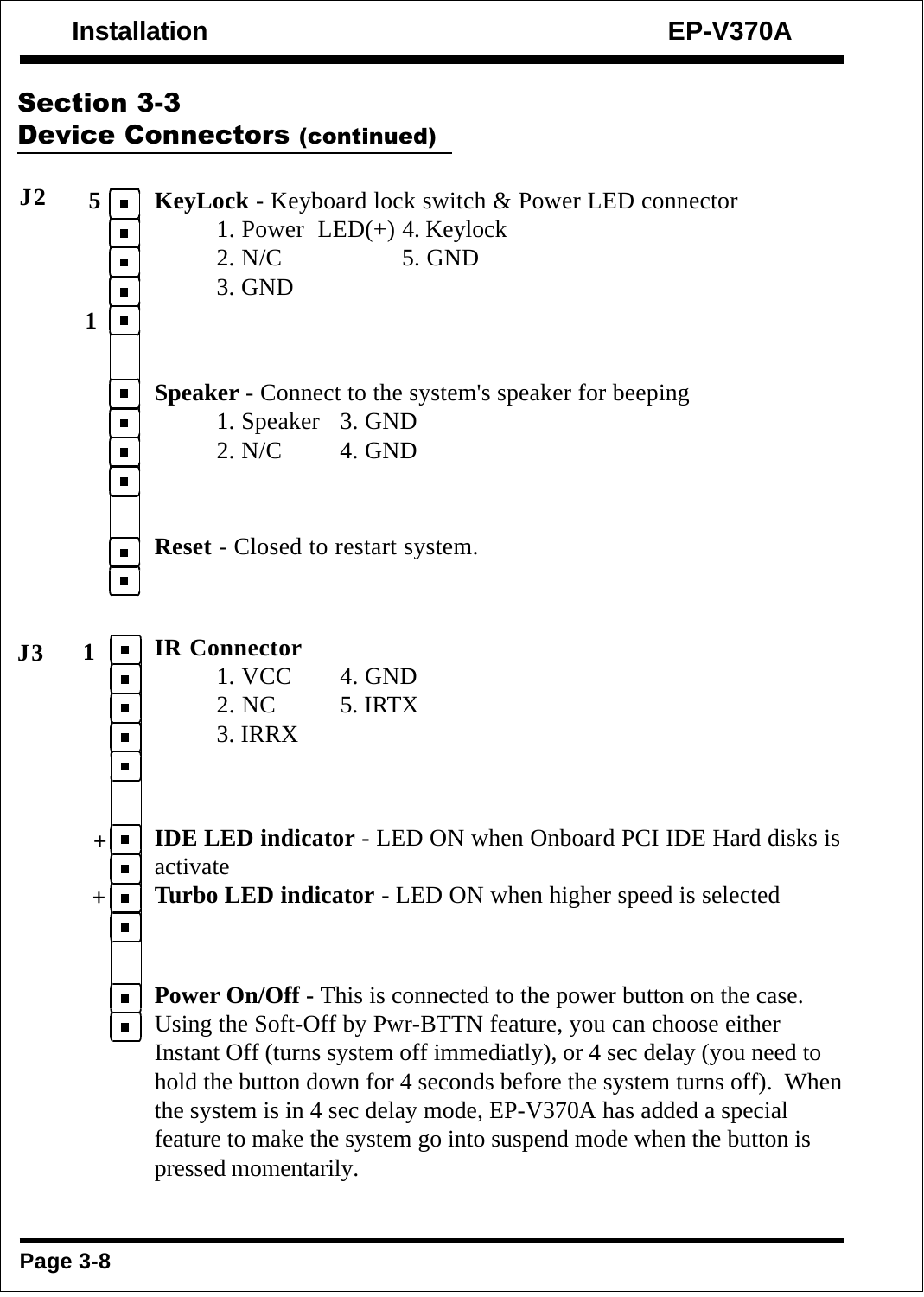### Section 3-4 External Modem Ring-in Power ON and Keyboard Power ON Functions (KBPO)

On the basis of bounded functions in I/O chipset, the two serial ports are able to support the External Modem Ring-in Power ON function. Once users connect the external modem to COM1 or COM2, the EP-V370A mainboard allows users to turn on their system through the remote and host's dial-up control.

### **Exclusive Keyboard Power ON Function**

To innovate a unique feature to benefit users, we devoted the easiest and most convenient way to turn on your system based on the the ATX power supply.

How to work with it

**Step 1:**Please check JP4 at the position 2-3 after you finished the system installation.



*JP4 K eyboard P ower-O N F unction Selection 1-2 : 2-3 : D isabled (D efault) Enabled*

**Step 2:**You can enjoy the Keyboard Power ON function (KBPO) by *pressing any 2 key*. Your system will be turned on automatically, after releasing the keys. To power off you system, you can use the Soft-OFF function under Windows 95/98.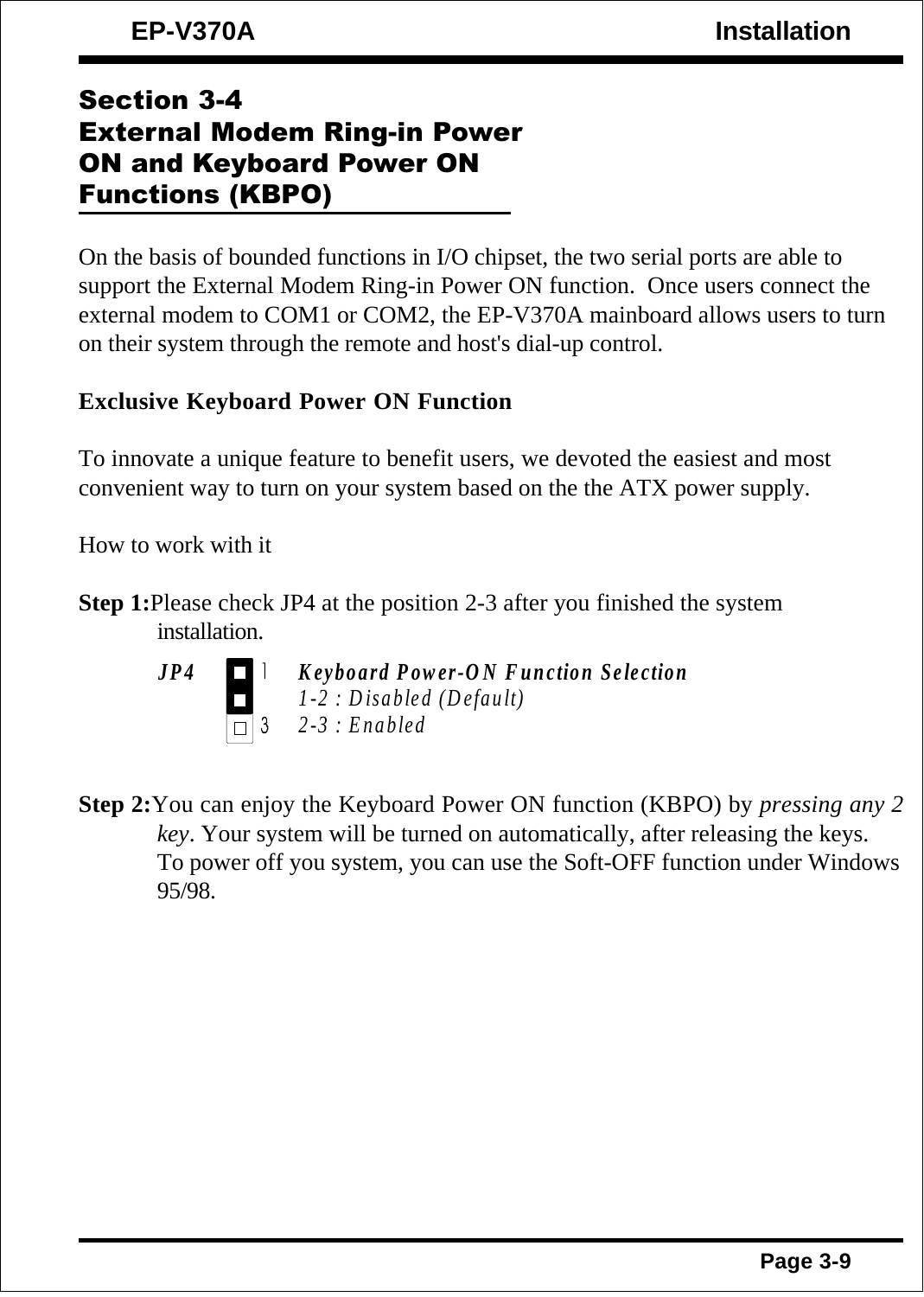# Page Left Blank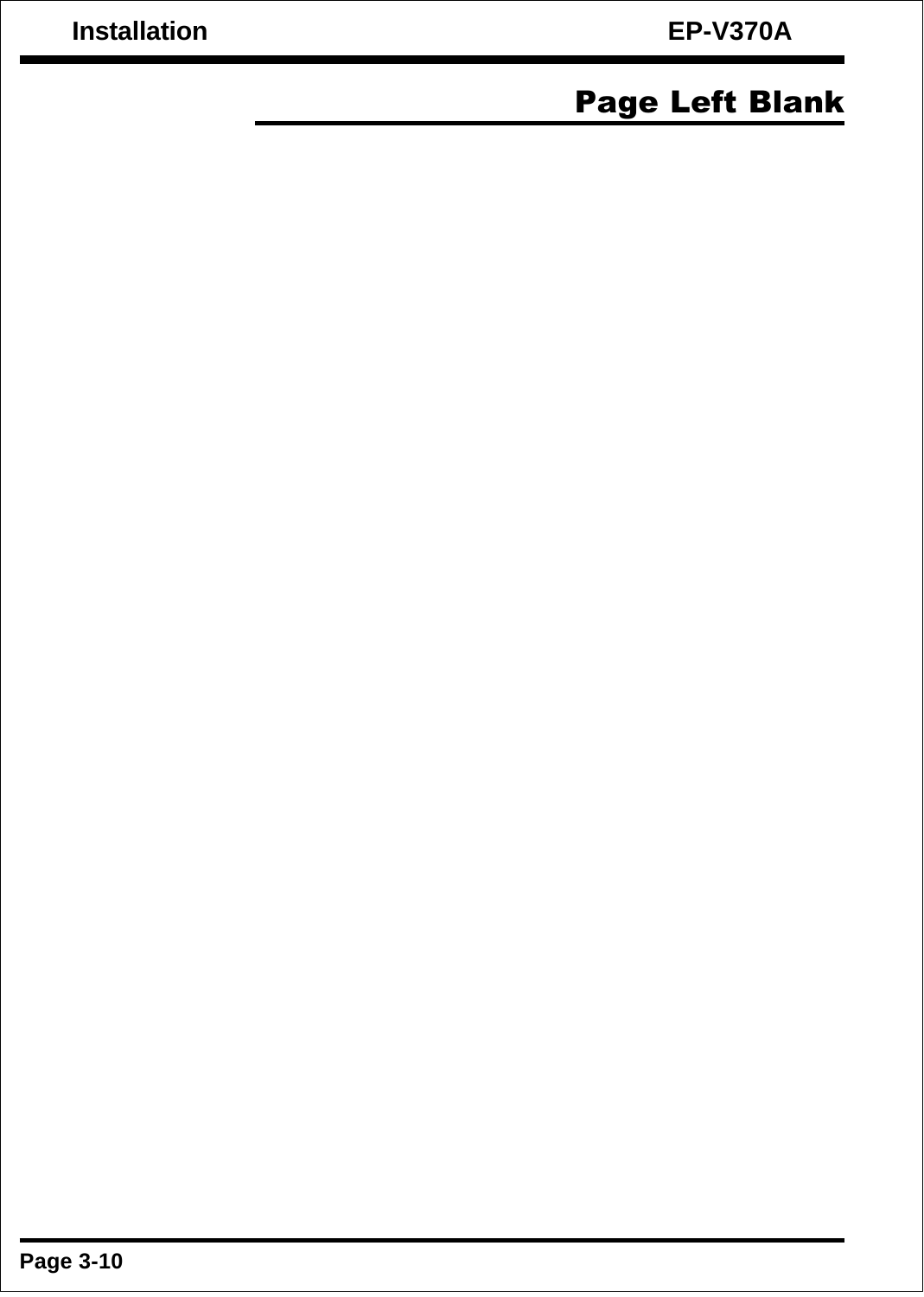### Section 4 AWARD BIOS SETUP

### BIOS Instructions

Award's ROM BIOS provides a built-in Setup program which allows user to modify the basic system configuration and hardware parameters. The modified data will be stored in a battery-backed CMOS, so that data will be retained even when the power is turned off. In general, the information saved in the CMOS RAM will stay unchanged unless there is a configuration change in the system, such as hard drive replacement or a device is added.

It is possible for the CMOS battery to fail, this will cause data loss in the CMOS only. If this does happen you will need to reconfigure your BIOS settings.

#### **To enter the Setup Program :**

Power on the computer and press the <Del> key immediately, this will bring you into the BIOS CMOS SETUP UTILITY.

ROM PCI / ISA BIOS (2A6LFPAA)

| $1.01$ $1.01$ $1.01$ $1.00$ $1.01$ $1.01$<br><b>CMOS SETUP UTILITY</b><br>AWARD SOFTWARE, INC.                                    |                               |  |  |  |
|-----------------------------------------------------------------------------------------------------------------------------------|-------------------------------|--|--|--|
| STANDARD CMOS SETUP                                                                                                               | <b>SUPERVISOR PASSWORD</b>    |  |  |  |
| <b>BIOS FEATURES SETUP</b>                                                                                                        | USER PASSWORD                 |  |  |  |
| <b>CHIPSET FEATURES SETUP</b>                                                                                                     | <b>IDE HDD AUTO DETECTION</b> |  |  |  |
| POWER MANAGEMENT SETUP                                                                                                            | <b>HDD LOW LEVEL FORMAT</b>   |  |  |  |
| PNP/PCI CONFIGURATION                                                                                                             | <b>SAVE &amp; EXIT SETUP</b>  |  |  |  |
| INTEGRATED PERIPHERALS                                                                                                            | EXIT WITHOUT SAVING           |  |  |  |
| <b>LOAD SETUP DEFAULTS</b>                                                                                                        |                               |  |  |  |
| ESC : QUIT<br>$\uparrow \downarrow \rightarrow \leftarrow$ : SELECT ITEM<br>F10 : Save & Exit Setup<br>$(Shift)F2$ : Change Color |                               |  |  |  |
| Time, Date, Hard Disk Type                                                                                                        |                               |  |  |  |

*Figure 1: CMOS Setup Utility*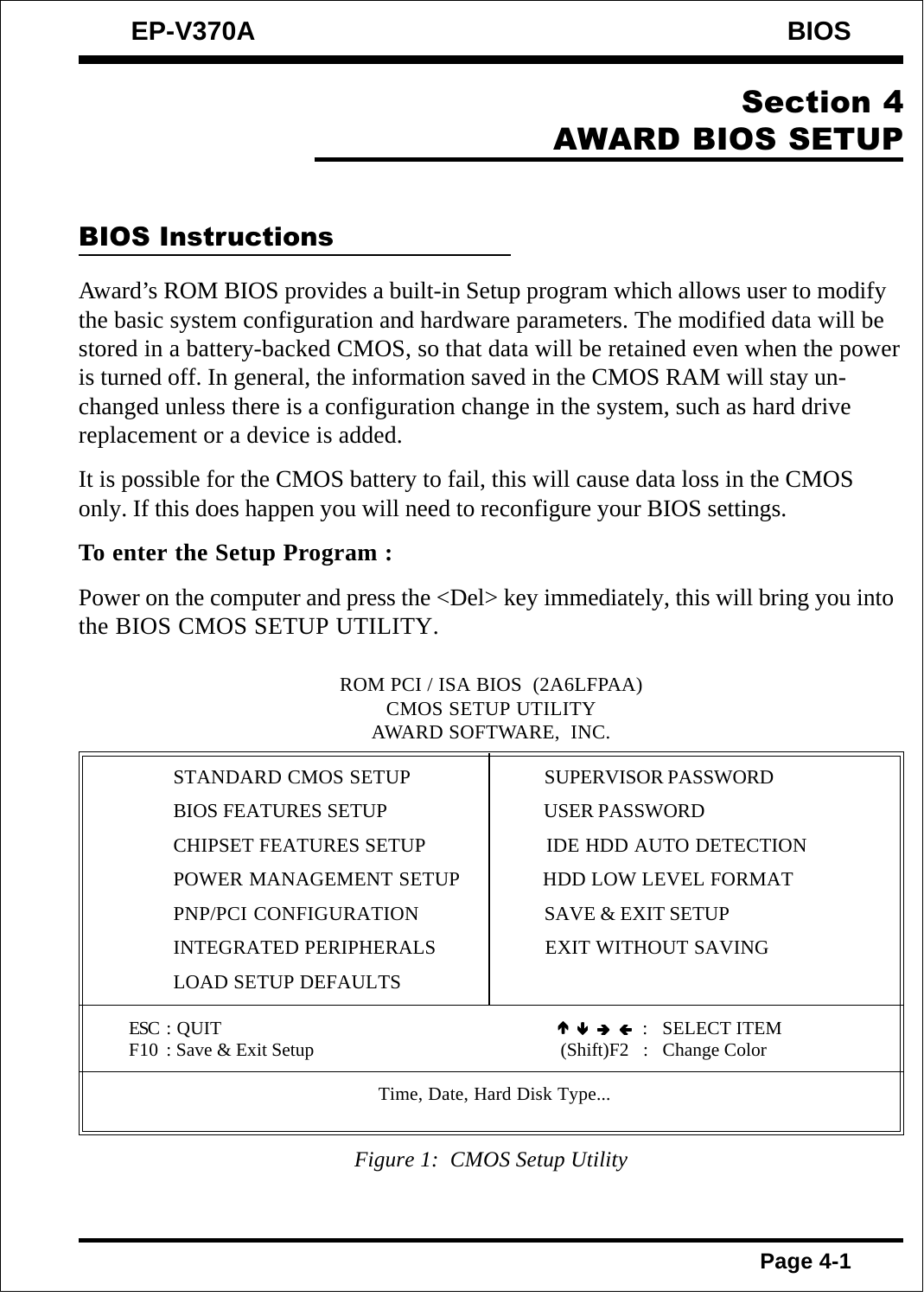The menu displays all the major selection items. Select the item you need to reconfigure. The selection is made by moving the cursor (press any direction key ) to the item and pressing the 'Enter' key. An on-line help message is displayed at the bottom of the screen as the cursor is moved to various items which provides a better understanding of each function. When a selection is made, the menu of the selected item will appear so that the user can modify associated configuration parameters.

### 4-1 Standard CMOS Setup

Choose "Standard CMOS Setup" in the CMOS SETUP UTILITY Menu (Figure 2). The Standard CMOS Setup allows the user to configure system settings such as the current date and time, type of hard disk drive installed, floppy drive type, and display type. Memory size is auto-detected by the BIOS and displayed for your reference. When a field is highlighted (use direction keys to move the cursor and the  $\leq$ Enter $>$ key to select), the entries in the field can be changed by pressing the <PgDn> or the  $<$ PgUp $>$  key.

> ROM PCI/ISA BIOS(2A6LFPAA) STANDARD CMOS SETUP AWARD SOFTWARE, INC.

| HARD DISKS                                                                                                              | <b>TYPE</b>          | <b>SIZE</b> | <b>CYLS</b> | <b>HEAD</b> | <b>PRECOMP</b>                                               | LANDZONE                                     |                        | SECTORS MODE |
|-------------------------------------------------------------------------------------------------------------------------|----------------------|-------------|-------------|-------------|--------------------------------------------------------------|----------------------------------------------|------------------------|--------------|
| Primary Master                                                                                                          | : Auto               | $\Omega$    | $\Omega$    | $\Omega$    | $\Omega$                                                     | 0                                            | $\Omega$               | Auto         |
| Primary Slave                                                                                                           | : Auto               | $\Omega$    | $\Omega$    | $\Omega$    | $\Omega$                                                     | $\Omega$                                     | $\Omega$               | Auto         |
| Secondary Master: Auto                                                                                                  |                      | $\Omega$    | $\Omega$    | $\Omega$    | $\Omega$                                                     | $\Omega$                                     | $\Omega$               | Auto         |
| Secondary Slave : Auto                                                                                                  |                      | $\Omega$    | $\Omega$    | $\Omega$    | $\Omega$                                                     | $\Omega$                                     | $\Omega$               | Auto         |
| Drive $A : 1.44M, 3.5$ in.<br>Drive B: None<br>Floppy 3 Mode Support : Disabled<br>Video<br>Halt On : All, But Keyboard | $\therefore$ EGA/VGA |             |             |             | <b>Base Memory</b><br><b>Extended Memory</b><br>Other Memory | $\ddot{\phantom{a}}$<br>$\ddot{\phantom{a}}$ | 640K<br>64512K<br>384K |              |

*Figure 2: Standard CMOS Setup*

*NOTE: If the hard disk Primary Master/Slave and Secondary Master/Slave are set to Auto, then the hard disk size and model will be auto-detected.*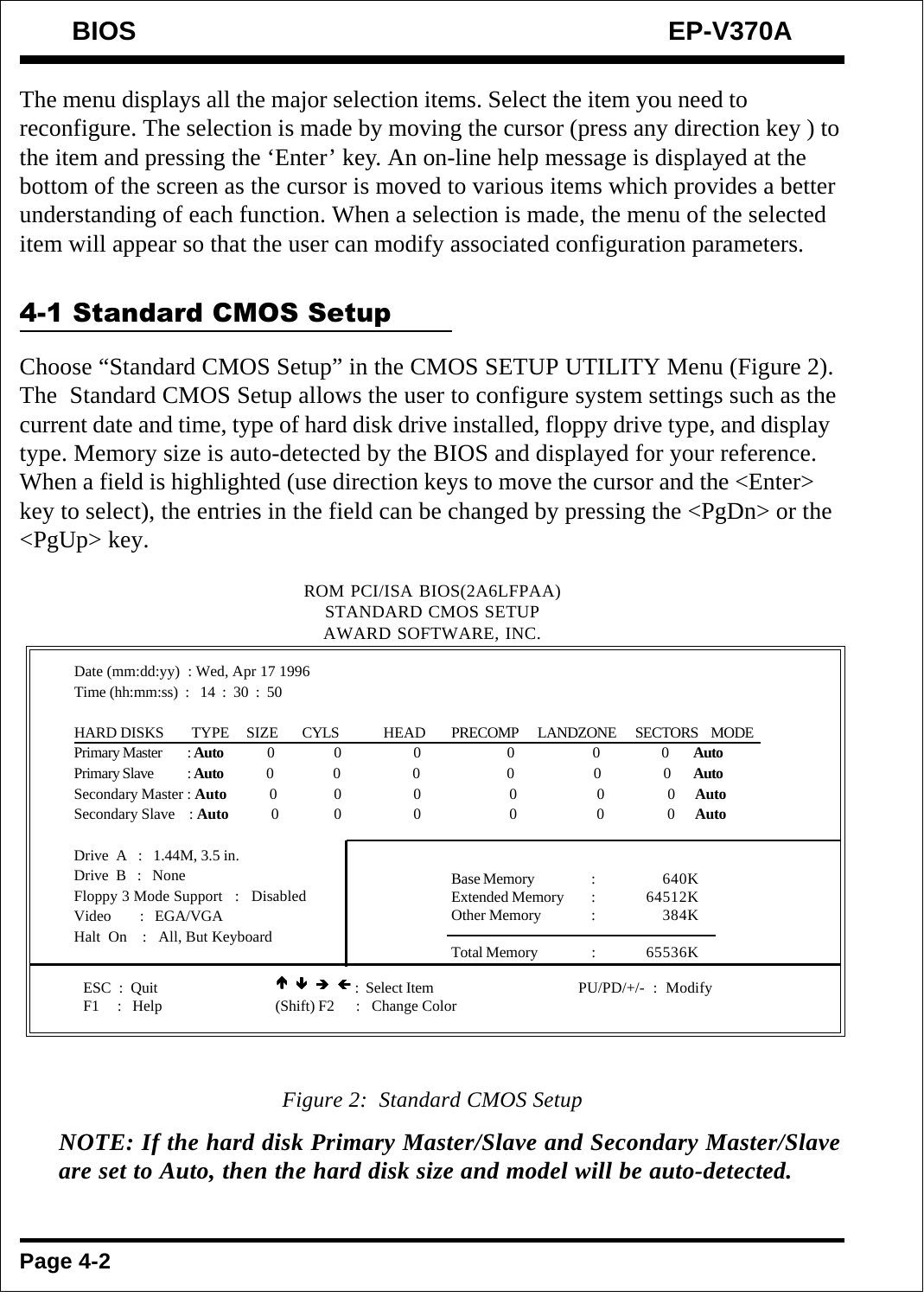*NOTE: Floppy 3 Mode support is a mode used to support a special 3.5" drive used in Japan. This is a 3.5" disk that stores only 1.2 MB, the default setting for this is disabled.*

### 4-2 BIOS Features Setup

Selecting the "BIOS FEATURES SETUP" option in the CMOS SETUP UTILITY menu allows users to change system related parameters in the displayed menu. This menu shows all of the manufacturer's default values for the EP-V370A.

Pressing the [F1] key will display a help message for the selected item.

| Virus Warning<br><b>CPU</b> Internal Cache<br>External Cache<br>CPU L2 Cache ECC Checking<br><b>Ouick Power On Self Test</b><br><b>Boot Sequence</b><br>Swap Floppy Drive<br>Boot Up Floppy Seek<br><b>Boot Up NumLock Status</b><br>Gate A20 option<br>Memory Parity/ECC Check<br><b>Typematic Rate Setting</b><br>Typematic Rate (Chars/Sec) | : Disabled<br>: Enabled<br>: Enabled<br>: Disabled<br>: Enabled<br>: A, C, SCSI<br>: Disable<br>: Enabled<br>: On<br>: Fast<br>: Disabled<br>: Disabled<br>: 6<br>: 250 | Video BIOS<br>C8000-CBFFF<br>CC000-CFFFF<br>D0000-D3FFF<br>D4000-D7FFF<br>D8000-DBFFF<br>DC000-DFFFF<br>Diskette Access For | Shadow<br>Shadow<br>Shadow<br>Shadow<br>Shadow<br>Shadow<br>Shadow | : Enabled<br>: Disabled<br>: Disabled<br>: Disabled<br>: Disabled<br>: Disabled<br>: Disabled<br>: All |
|------------------------------------------------------------------------------------------------------------------------------------------------------------------------------------------------------------------------------------------------------------------------------------------------------------------------------------------------|-------------------------------------------------------------------------------------------------------------------------------------------------------------------------|-----------------------------------------------------------------------------------------------------------------------------|--------------------------------------------------------------------|--------------------------------------------------------------------------------------------------------|
| Type matic Delay (Msec)<br>Security Option<br>PCI/VGA Palette Snoop<br>$OS$ Select For DRAM $> 64MB$<br>Report NO FDD For Win 95                                                                                                                                                                                                               | $:$ Setup<br>: Disabled<br>: Non-OS2<br>: NO                                                                                                                            | Esc : Quit<br>F1<br>$\therefore$ Help<br>: Old Values<br>F5<br>F7<br>: Load Setup Defaults                                  |                                                                    | $\triangle$ : Select Item<br>$PU/PD/+/-$ : Modify<br>(Shift) F2<br>: Color                             |

#### ROM PCI/ISA BIOS(2A6LFPAA) BIOS FEATURES SETUP AWARD SOFTWARE, INC.

*Figure 3: BIOS Features Setup*

**Virus Warning**:During and after the system boots up, any attempt to write to the boot sector or partition table of the hard disk drive will halt the system and an error message will appear.

You should then run an anti-virus program to locate the virus. Keep in mind that this feature protects only the boot sector, not the entire hard drive. The default value is Disabled.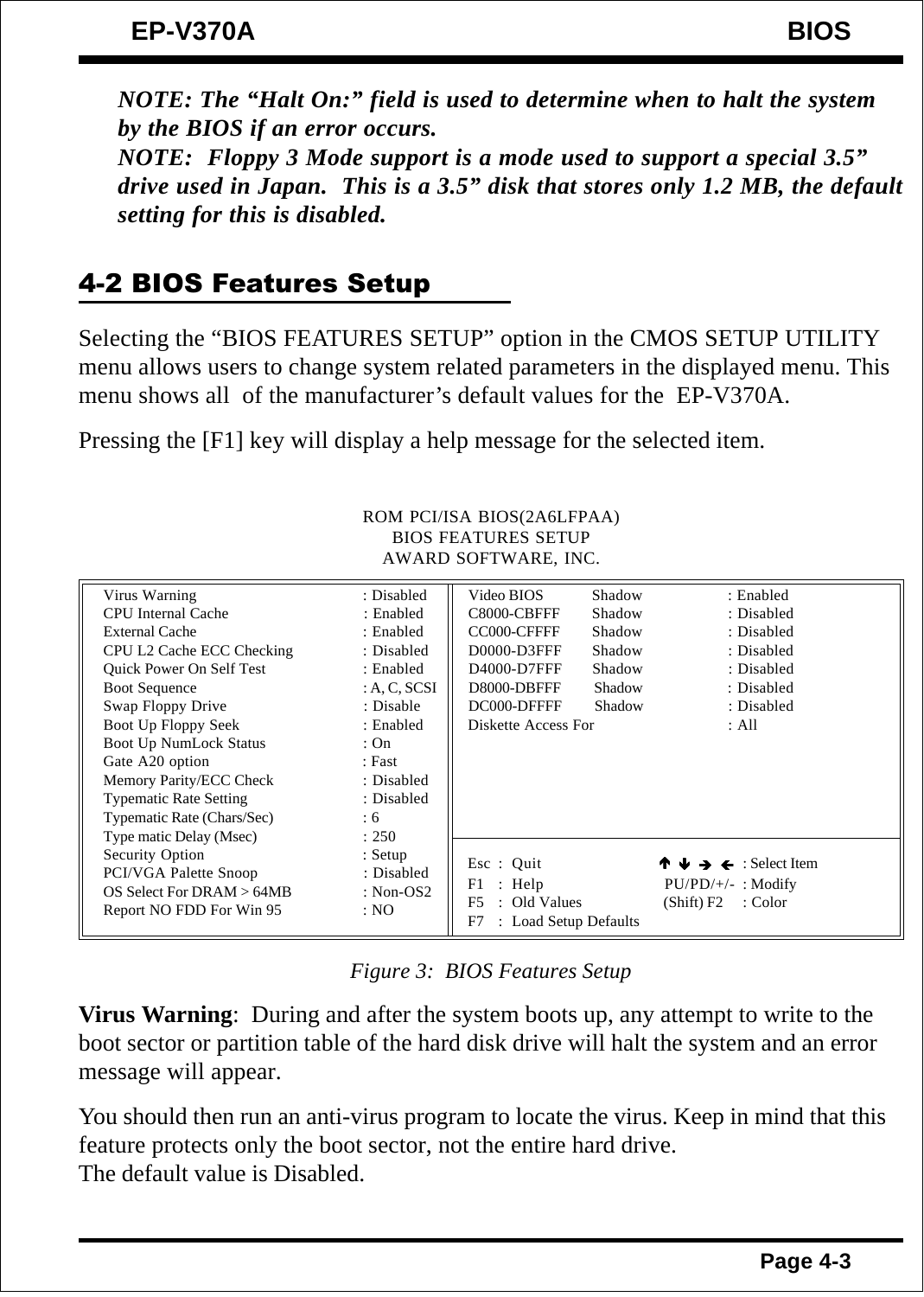*Enabled: Activates automatically when the system boots up causing a warning message to appear when anything attempts to access the boot sector.*

*Disabled: No warning message will appear when anything attempts to access the boot sector.*

*Note: Many disk diagnostic programs that access the boot sector table can trigger the virus warning message. If you plan to run such a program, we recommend that you first disable the virus warning.*

**CPU Internal Cache**: This controls the status of the processor's internal cache area.

The default is Enabled.

*Enabled: This activates the processor's internal cache thereby increasing performance. Disabled: This deactivates the processor's internal cache thereby lowering performance.*

**CPU L2 Cache ECC Checking:** This controls the CPU's L2 cache to supports Error Checking and Correcting(ECC).

The default is Disabled

*Enabled*: Enabled the CPU's L2 cache to Support ECC function. When enabled this item the performance should be impact 2% ~4%.

*Disabled*: Disabled the CPU's L2 cache to support ECC function.

**External (L2) Cache:** This controls the status of the external (L2) cache area. The default is Enabled.

*Enabled: This activates the motherboard's L2 cache thereby increasing performance.*

*Disabled: This deactivates the motherboard's L2 cache thereby lowering performance.*

**Quick Power On Self Test**: This category speeds up the Power On Self Test (POST).

The default is Enabled.

*Enabled: This setting will shorten or skip of the items checked during POST. Disabled: Normal POST.*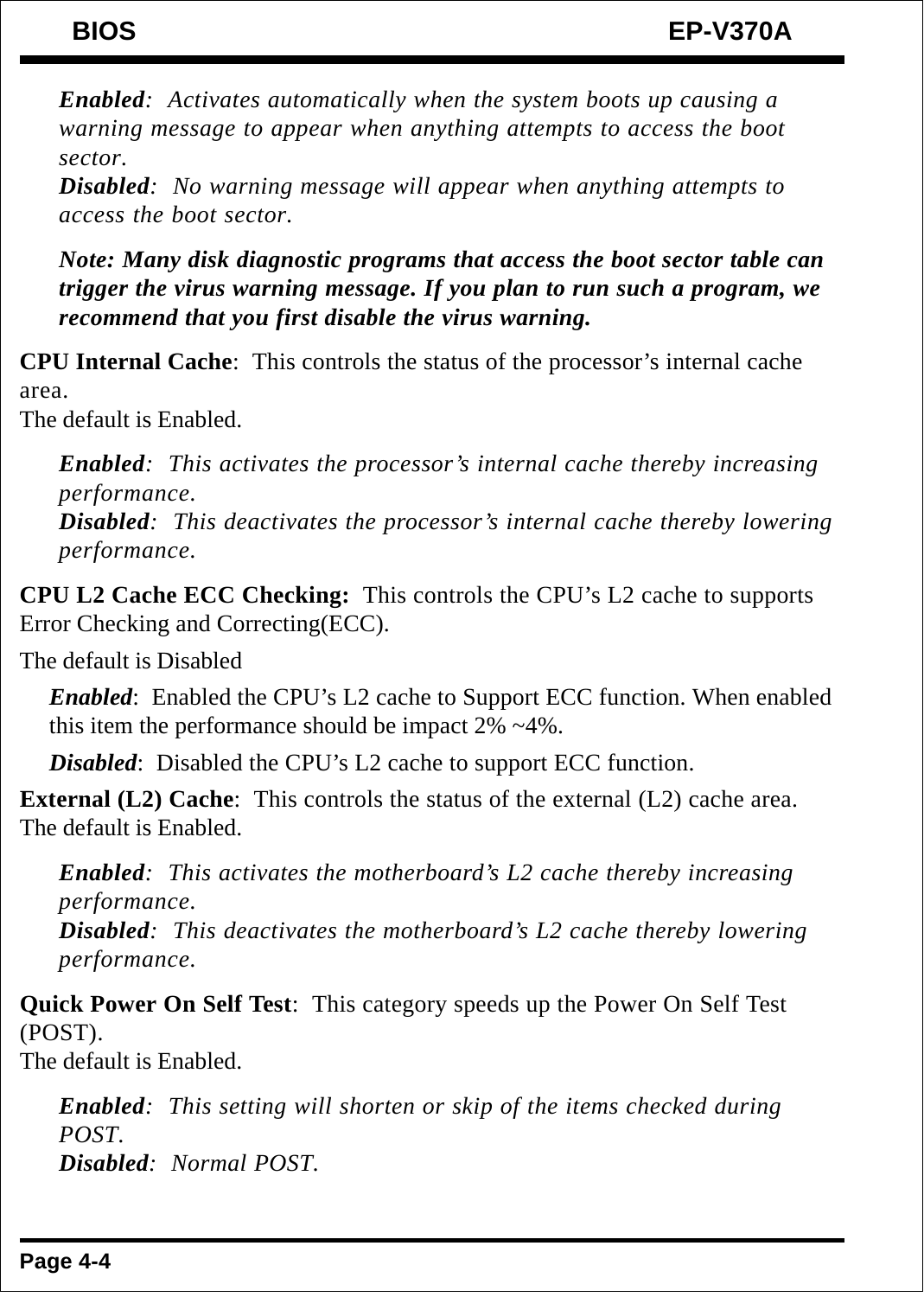**Boot Sequence**: This category determines which drive is searched first by the O/S (Operating System).

The default is A,C,SCSI.

*The following is your list of options: [A, C, SCSI] - [C, A, SCSI] - [C, CD-ROM, A] - [CD-ROM, C, A] [D, A,CD-ROM],[E, A, CD-ROM] - [F, A, CD-ROM] - [SCSI, A, C] [SCSI C, A] - [C Only]*

**Swap Floppy Drive:** This will swap your physical drive letters A & B if you are using two floppy disks. The default is Disabled.

*Enabled: Floppy A & B will be swapped under the O/S. Disabled: Floppy A & B will be not swapped.*

**Boot Up Floppy Seek**: During Power-On-Self-Test (POST), BIOS will determine if the floppy disk drive installed is 40 or 80 tracks. Only 360K type is 40 tracks while 760K, 1.2MB and 1.44MB are all 80 tracks. The default is Enabled.

*Enabled: The BIOS will search the floppy disk drive to determine if it is 40 or 80 tracks. Disabled: The BIOS will not search for the type of floppy disk drive by track number.*

*NOTE: BIOS can not tell the difference between 720K, 1.2MB and 1. 44MB drive types as they are all 80 tracks.*

**Boot Up NumLock Status**: This controls the state of the NumLock key when the system boots. The default is On.

*On: The keypad acts as a 10-key pad. Off: The keypad acts like the cursor keys.*

**Gate A20 Option**: This refers to the way the system addresses memory above 1MB (extended memory).

The default is Fast.

*Normal: The A20 signal is controlled by the keyboard controller or chipset*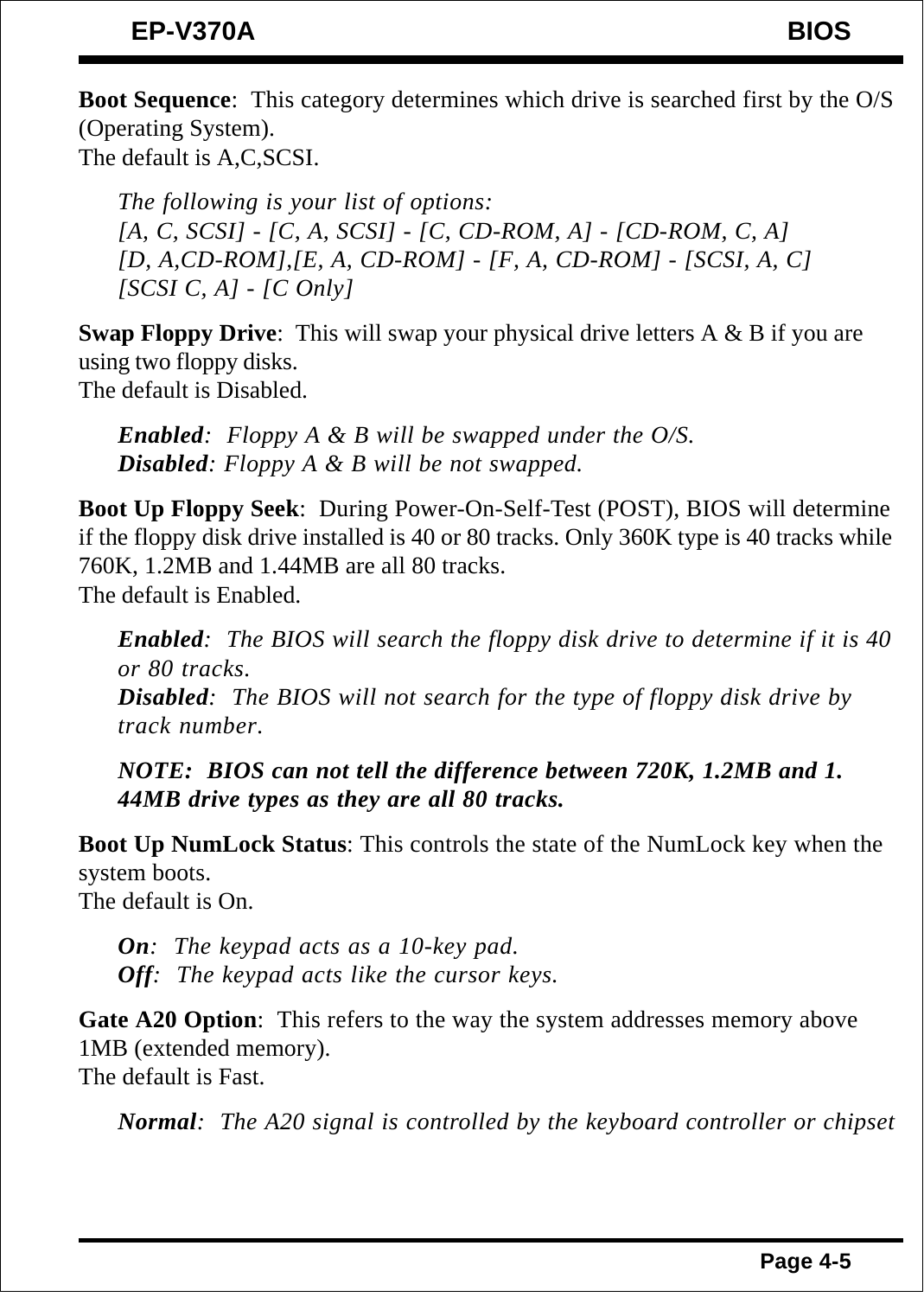*hardware.*

*Fast: The A20 signal is controlled by Port 92 or chipset specific method.*

**Typematic Rate Setting**: This determines the keystrokes repeat rate. The default is Disabled.

*Enabled: Allows typematic rate and typematic delay programming. Disabled: The typematic rate and typematic delay will be controlled by the keyboard controller in your system.*

**Typematic Rate (Chars/Sec)**: This is the number of characters that will be repeated by a keyboard press. The default is 6.

*: 6 characters per second. 8: 8 characters per second. : 10 characters per second. 12: 12 characters per second. : 15 characters per second. 20: 20 characters per second. : 24 characters per second. 30: 30 characters per second.*

**Typematic Delay (msec)**: This setting controls the time between the first and the second character displayed by typematic auto-repeat. The default is 250.

*: 250 msec. : 500 msec. : 750 msec. : 1000 msec.*

**Security Option**: This category allows you to limit access to the System and Setup, or just to Setup.

The default is Setup.

*System: The system will not boot and the access to Setup will be denied if the correct password is not entered at the prompt. Setup: The system will boot; but the access to Setup will be denied if the incorrect password is not entered at the prompt.*

**PCI/VGA Palette Snoop**: This field controls the ability of a primary PCI VGA controller to share a common palette (When a snoop write cycles) with an ISA video card.

The default is Disabled.

*Enabled: If an ISA card is connected to a PCI VGA card via the VESA connector, and that ISA card connects to a VGA monitor, then that ISA card*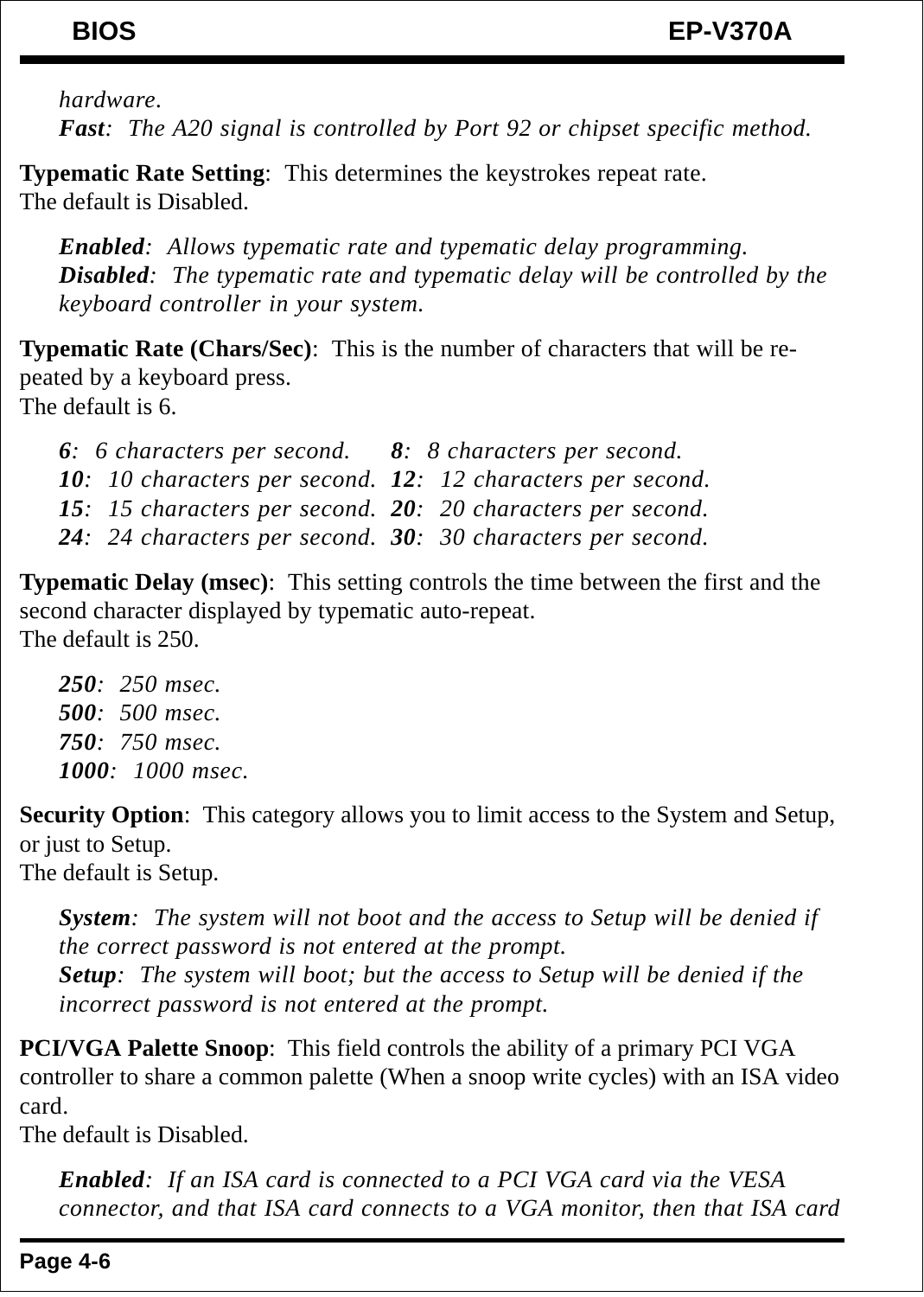*uses the RAMDAC of the PCI card. Disabled: Disables the VGA card Palette Snoop function.*

**OS Select For DRAM > 64MB**: Some operating systems require special handling. Use this option only if your system has greater than 64MB of memory. The default is Non-OS2.

*OS2: Select this if you are running the OS/2 operating system with greater than 64MB of RAM. Non-OS2: Select this for all other operating systems and configurations.*

**Report No FDD For WIN95:** This option allows BIOS to indicate whether WIN95 is with FDD or not. The Default value is NO.

*NO: Report No FDD for WIN95. YES: Report FDD for WIN95*

**Video BIOS Shadow**: This option allows video BIOS to be copied into RAM. Video Shadowing will increase the video performance of your system. The default is Enabled.

*Enabled: Video shadow is enabled. Disabled: Video shadow is disabled.*

**C8000 - CBFFF Shadow**: **CC000 - CFFFF Shadow**: **D0000 - D3FFF Shadow**: **D4000 - D7FFF Shadow**: **D8000 - DBFFF Shadow**: **DC000 - DFFFF Shadow**:

These categories determine whether ROMs from option cards will be copied into RAM. This will be in 16K byte or 32K byte units, and the size will depend on chipset of the option card.

*Enabled: Optional shadow is enabled. Disabled: Optional shadow is disabled.*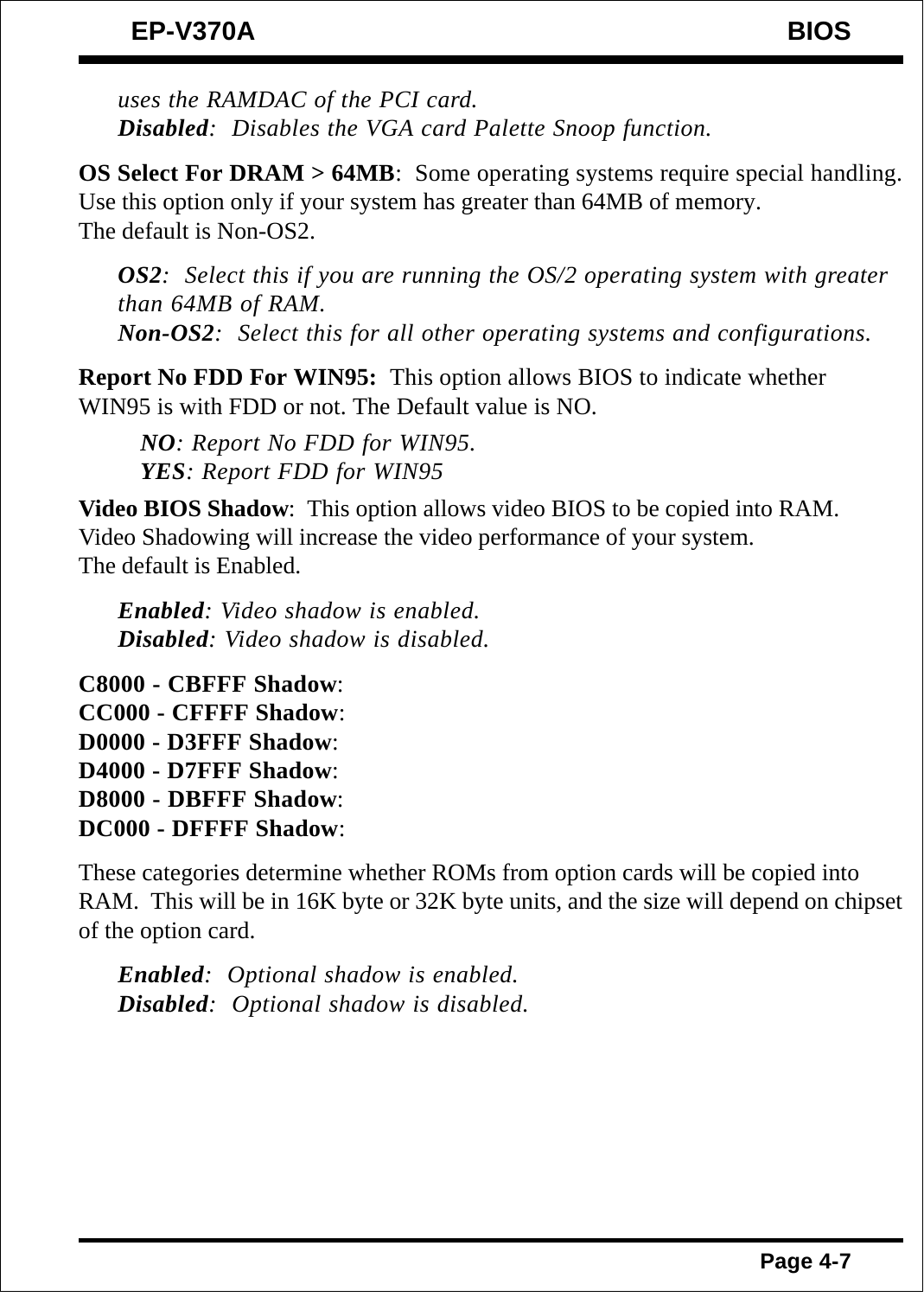### 4-3 Chipset Features Setup

Choose the "CHIPSET FEATURES SETUP" in the CMOS SETUP UTILITY menu to display following menu.

#### ROM PCI/ISA BIOS(2A59IPAB) CHIPSET FEATURES SETUP AWARD SOFTWARE, INC.

| Bank 0/1 DRAM Timing                    | : Fast       | System/CPU Warning Temp.<br>: $50^{\circ}$ C/122°       |
|-----------------------------------------|--------------|---------------------------------------------------------|
| Bank 2/3 DRAM Timing                    | : Fast       | Current CPU Temp.<br>: $39^{\circ}$ C/102°              |
| Bank 4/5 DRAM Timing                    | : Fast       | Current System Temp.<br>: $29^{\circ}$ C/84 $^{\circ}$  |
|                                         |              | Current CPU Fan Speed<br>: 4272 RPM                     |
| SDRAM Cycle length                      | : Auto       | Current CPU Fan Speed<br>$: 0$ RPM                      |
| <b>SDRAM Bank interleave</b>            | : Disabled   | Current Chasiss Fan Speed<br>$: 0$ RPM                  |
| DRAM Page-Mode                          | : Enabled    | CPUcore<br>$CPUIO$ : 1.50 V<br>:2.00 V                  |
| Memory Hole At 15Mb Addr.               | : Disabled   | $+3.3V$<br>: 3.33 V<br>: 5.01 V<br>$+5V$                |
| Read Around write                       | : Disabled   | $+12V$<br>: 12.09 V<br>$-12V$<br>$: -11.98$ V           |
| Concurrent PCI/Host                     | : Enabled    | $-5V$<br>$: -5.07$ V                                    |
| Video RAM Cacheable                     | : Disabled   |                                                         |
| <b>AGP</b> Aperture Size                | :64M         |                                                         |
| CPU Hardwired IOO Size                  | $: 4$ -Level |                                                         |
|                                         |              |                                                         |
| Auto Detect DIMM/PCI Clk                | : Enabled    |                                                         |
| Spread Spectrum Modulated               | : Disabled   |                                                         |
| <b>CPU Host Clock</b>                   | : Default    | Esc: Ouit<br>: Select Item                              |
| Press <ins> Key while Power-On if</ins> |              | : Help<br>F1<br>$PU/PD/+/-$ : Modify                    |
| system can not boot normally.           |              | : Old Values<br>F <sub>5</sub><br>(Shift) F2<br>: Color |
|                                         |              | F7<br>: Load Setup Defaults                             |

*Figure 4: Chipset Features Setup*

**SDRAM Cycle length**: This setting defines the CAS timing parameter of the SDRAM in terms of clocks.

The default is Auto.

- *2: Provides faster memory performance.*
- *3: Provides better memory compatibility.*

**Video RAM Cacheable**: This option allows the CPU to cache read/writes of the video RAM.

The default is Enabled.

*Enabled: This option allows for faster video access. Disabled: Reduced video performance.*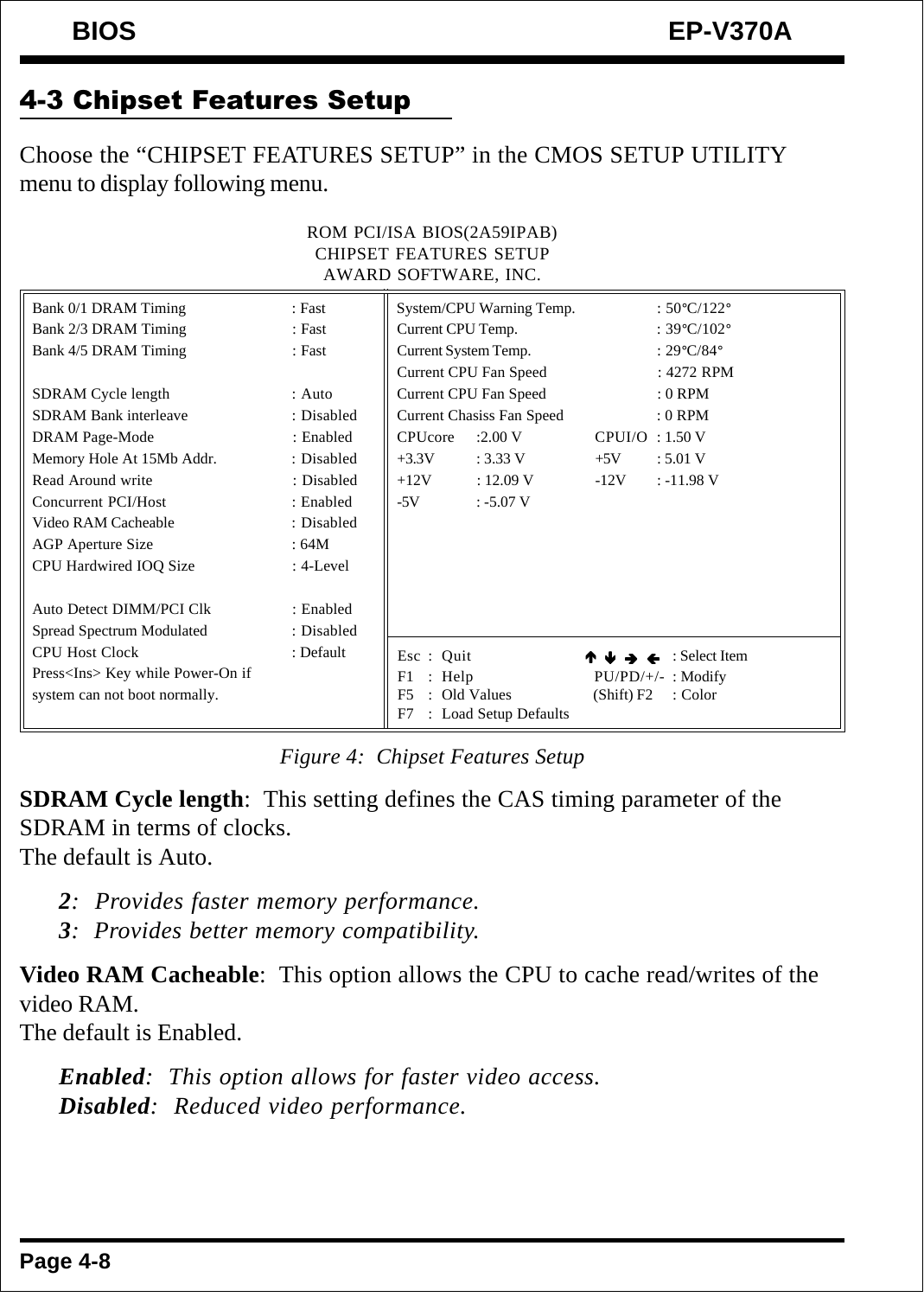**Memory Hole at 15M-16M**: You can reserve this memory area for the use of ISA adaptor ROMs.

The default is Disabled.

*Enabled: This field enables the main memory (15~16MB) to remap to ISA BUS. Disabled: Normal Setting.*

*NOTE: If this feature is enabled you will not be able to cache this memory segment.*

**AGP Aperture Size**: The amount of system memory that the AGP card is allowed to share.

The default is 64.

*: 4MB of systems memory accessable by the AGP card. : 8MB of systems memory accessable by the AGP card. : 16MB of systems memory accessable by the AGP card. : 32MB of systems memory accessable by the AGP card. : 64MB of systems memory accessable by the AGP card. : 128MB of systems memory accessable by the AGP card. : 256MB of systems memory accessable by the AGP card.*

**Spread Spectrum Modulated**: Allows you to active the Spread Spectrum Modulation function for reduce EMI. (Note: When Enabled the item that performance will be impacted).

The default is Disabled.

*Enabled: Provides the Spread Spectrum function from clock generator. Disabled: NO Spread Spectrum function.*

**Current CPU Temperature**: This is the current temperature of the CPU.

**Current Power FAN Speed**: The current power fan speed in RPMs.

**Current CPU FAN Speed**: The current CPU fan speed in RPMs.

**Current Chassis FAN Speed**: The current chassis fan speed in RPMs.

**CPU(V)**: The voltage level of the CPU.

**+1.5V**: The voltage level of the CPU's GTL+ Bus.

**+3.3V**, **+5V, +12V**: The voltage level of the switch power supply.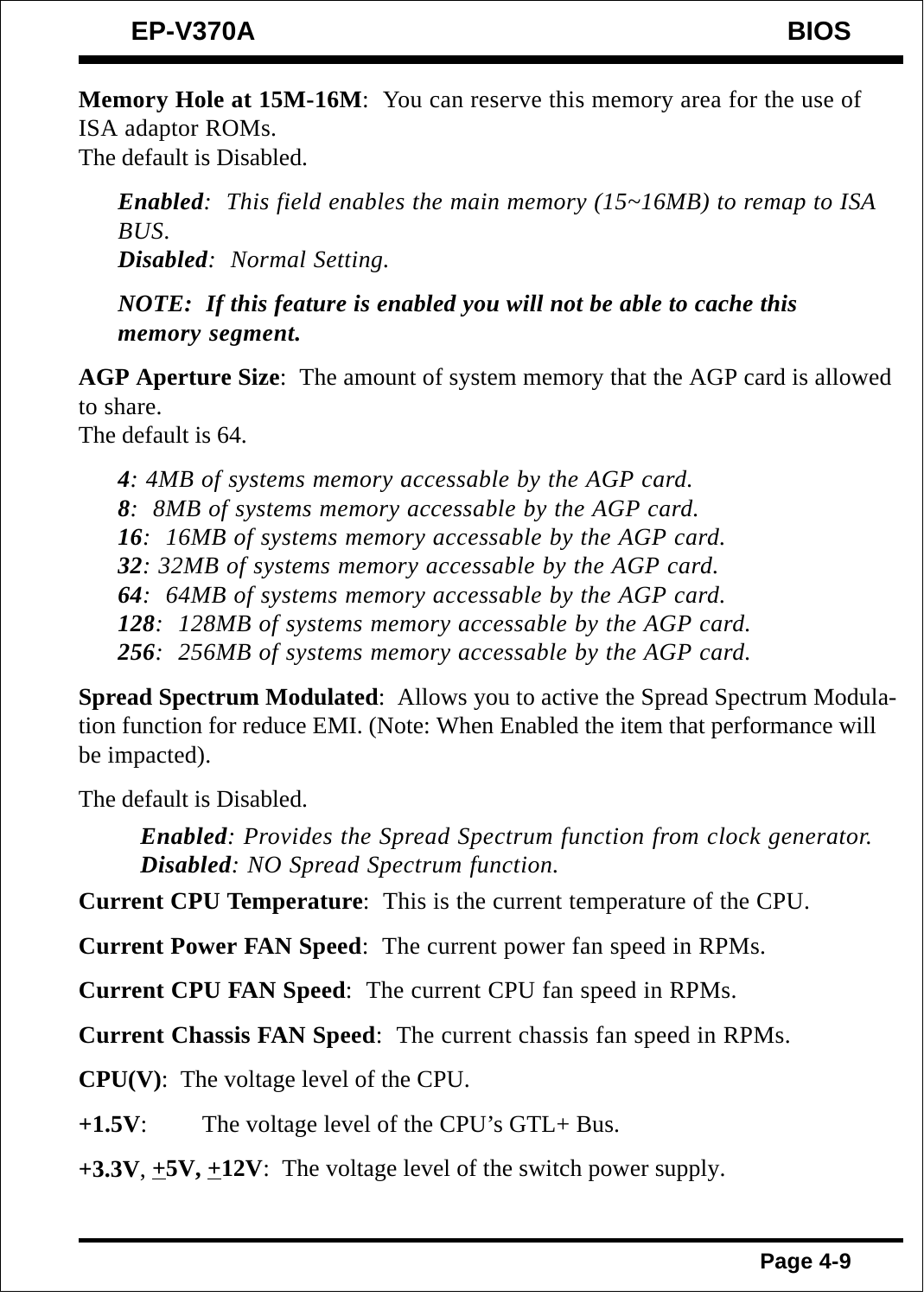### 4-4 Power Management Setup

Choose the "POWER MANAGEMENT SETUP" in the CMOS SETUP UTILITY to display the following screen. This menu allows the user to modify the power management parameters and IRQ signals. In general, these parameters should not be changed unless it's absolutely necessary.

#### ROM PCI/ISA BIOS (2A59IPAB) POWER MANAGEMENT SETUP AWARD SOFTWARE, INC.

| <b>Power Management</b><br>PM Control by APM<br>Video off Option<br>Video off Method<br><b>MODEM Use IRO</b><br>Soft-off by PWRBTN<br>** RM Timers **<br><b>HDD</b> Power Down<br>Doze Mode<br>Suspend Mode<br>** RM Events **<br>VGA<br>LPT & COM<br>HDD & FDD | : User Define<br>: Yes<br>: Suspend $\rightarrow$ Off<br>: V/H SYNC+Blank<br>:3<br>: Delay 4 Sec<br>: Disable<br>: Disable<br>: Disable<br>$:$ OFF<br>: LPT $/COM$<br>$:$ OFF | Primary INTR<br>$IRO3$ (COM 2)<br>IRO4 (COM 1)<br>$IRO5$ (LPT 2)<br>IRQ6 (Floppy Disk)<br>$IRO7$ (LPT 1)<br>IRO8 (RTC Alarm)<br>IRO9 (IRO2 Redir)<br>IRO10(Reserved)<br>IRO11 (Reserved)<br>$IRO12(PS/2 \text{ Mouse})$<br>IRQ13(Coprocessor)<br>IRO14(Hard Disk)<br>IRO15(Reserved) | :ON<br>: Primary<br>: Primary<br>: Primary<br>: Disabled<br>: Primary<br>: Disabled<br>: Primary<br>: Primary<br>: Primary<br>: Primary<br>: Primary<br>: Primary<br>: Disabled |
|-----------------------------------------------------------------------------------------------------------------------------------------------------------------------------------------------------------------------------------------------------------------|-------------------------------------------------------------------------------------------------------------------------------------------------------------------------------|--------------------------------------------------------------------------------------------------------------------------------------------------------------------------------------------------------------------------------------------------------------------------------------|---------------------------------------------------------------------------------------------------------------------------------------------------------------------------------|
| DMA /master<br>Modem Ring Resume<br><b>MODEM Use IRO</b><br>RTC Alarm Resume                                                                                                                                                                                    | $\therefore$ OFF<br>: Disabled<br>: Enabled<br>: Disabled                                                                                                                     | Esc: Ouit<br>F1 : Help<br>F5<br>: Old Values<br>F7<br>: Load Setup Defaults                                                                                                                                                                                                          | $\uparrow \uparrow \rightarrow \leftarrow$ : Select Item<br>$PU/PD/+/-$ : Modify<br>(Shift) F2<br>: Color                                                                       |

#### *Figure 5: Power Management Setup*

You can only change the content of Doze Mode, Standby Mode, and Suspend Mode when the Power Management is set to 'User Define'.

**Power Management**: Use this to select your Power Management selection. The default is User define.

*Disabled: The system operates in NORMAL conditions (Non-GREEN), and the Power Management function is disabled.*

*Max. saving: Maximum power savings. Inactivity period is 1 minute in each mode.*

*Min. saving: Minimum power savings. Inactivity period is 1 hour in each mode.*

*User define: Allows user to define PM Timers parameters to control power saving mode.*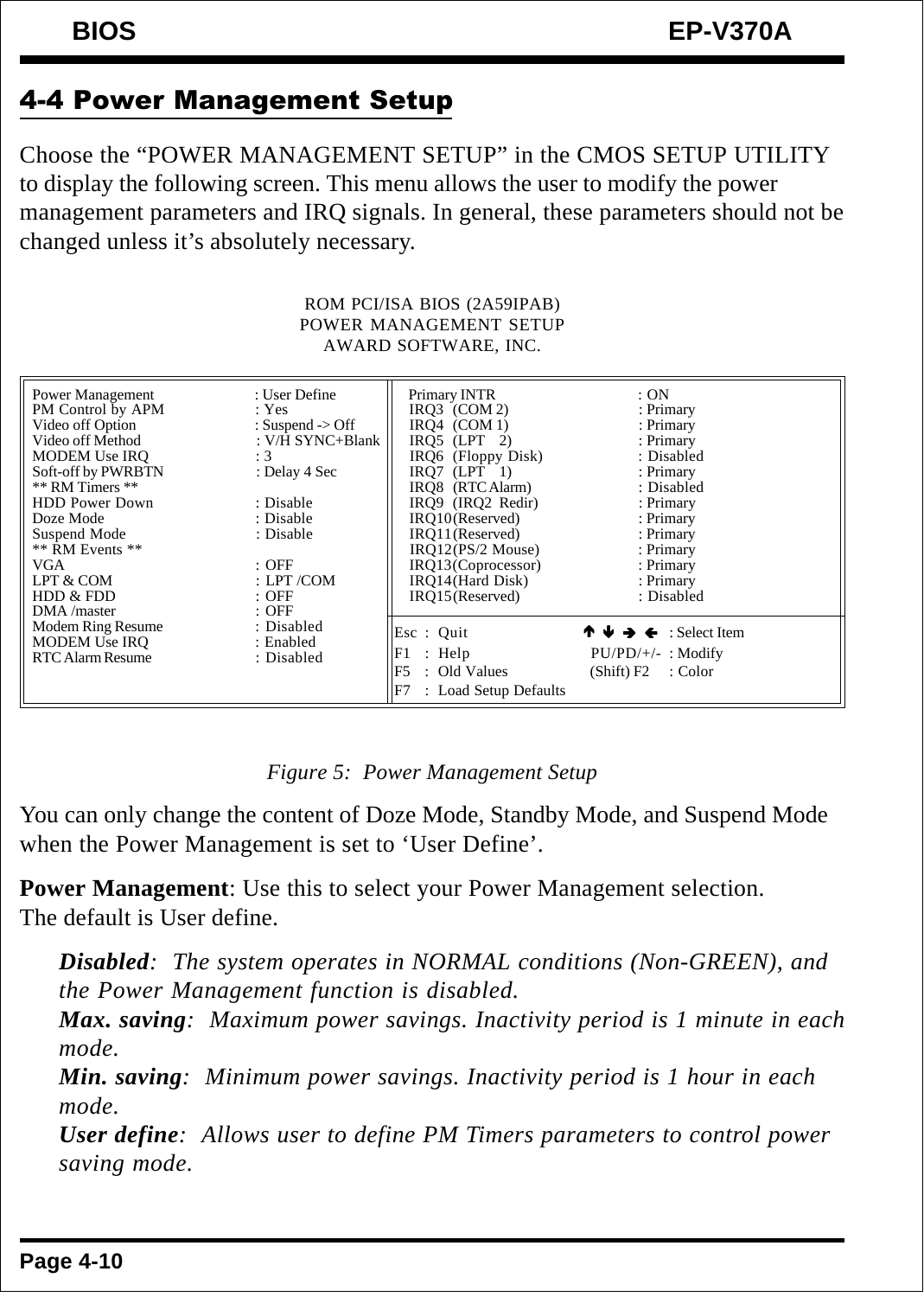**PM controlled APM**: This option shows weather or not you want the Power Management to be controlled the Advanced Power Management (APM). The default is Yes.

*Yes: APM controls your PM No: APM does not control your PM*

**Video Off Method**: This option allows you to select how the video will be disabled by the power management.

The default is V/H Sync + Blank

*V/H Sync + Blank: System turns off vertical and horizontal synchronization ports and writes blanks to the video buffer. DPMS: Select this option if your monitor supports the Display Power Management Signaling (DPMS) standard of the Video Electronics Standards Association (VESA). Use the software supplied for your video subsystem to select video power management values. Blank Screen: System only writes blanks to the video buffer.*

**Video Off option**: Tells you what time frame that the video will be disabled under current power management settings. The default is Standby.

*Standby: Video powers off after time shown in standby mode setting. Doze: Video powers off after time shown in doze mode setting. Suspend: Video powers off after time shown in suspend mode setting. N/A: Video power off not controlled by power management.*

**MODEM Use IRQ**: Name the interrupt request (IRQ) line assigned to the modem (if any) on your system. Activity of the selected IRQ always awakens the system. Default is IRQ 3.

| N/A: No IRQ is used. | 3: IRO.3     |
|----------------------|--------------|
| 4: IRO 4             | 5: $IRQ$ 5   |
| 7: IRO 7             | 9: IRO.9     |
| 10: IRQ 10           | $11:$ IRQ 11 |

The EP-V370A supports HDD Power Down, Doze and Standby power saving functions when using the Intel Pentium II Processor. The default is Disabled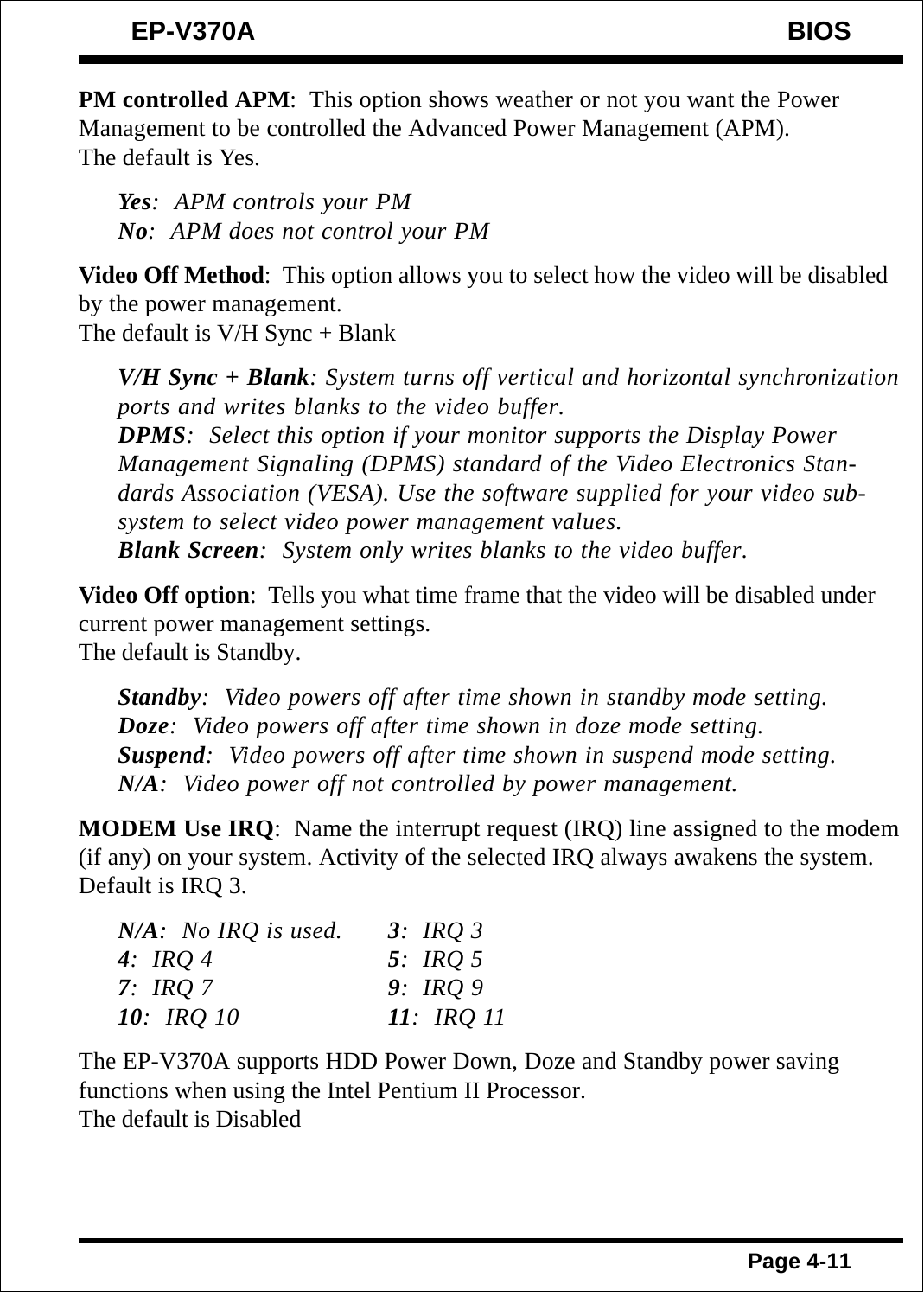**Doze Mode:** The "Doze" mode timer starts to count when no "PM events" have occurred.

**Suspend Mode**: This function works only when the Pentium II Processor is installed. The timer starts to count when "System Standby" mode timer is timed out and no "PM Events" are occurring. Valid range is from 1 minute up to 1 hour.

**HDD Power Down**: HDD Standby timer can be set from 1 to 15 minute(s).

**VGA Active Monitor:** Use this option if your monitor has advanced power saving features.

The default is Enabled

*Enabled: Your monitor's power features will be included in power management. Disabled: Your monitor's power features will not be included in power management.*

**Soft-Off by PWR-BTTN**: Use this to select your soft-off function. The default is Delay 4 sec.

*Instant Off: Turns off instantly. Delay 4 Second : Turns off after a 4 second delay. If momentary press of button, the system will go into Suspend Mode. Press again to take system out of Suspend Mode.*

**Resume by Alarm**: This option allows you to have the system turn on at a preset time each day or on a certain day. This option is only available when Power Loss Recovery is Enabled. The default is Enabled.

*Enabled: The system will turn on at the preset time. Disabled: The system will not turn on until you turn it on.*

**Date (of month) Alarm:** This is how you set the date that the system will turn on. The default is 0.

*0: Setting this to 0 will turn the system on everyday at the preset time. 1-31: Represents the day of the month that you need the system to turn on.*

**Time (hh:mm:ss) Alarm:** This sets the time that you need the system to turn on. The deault is  $08:00:00$ .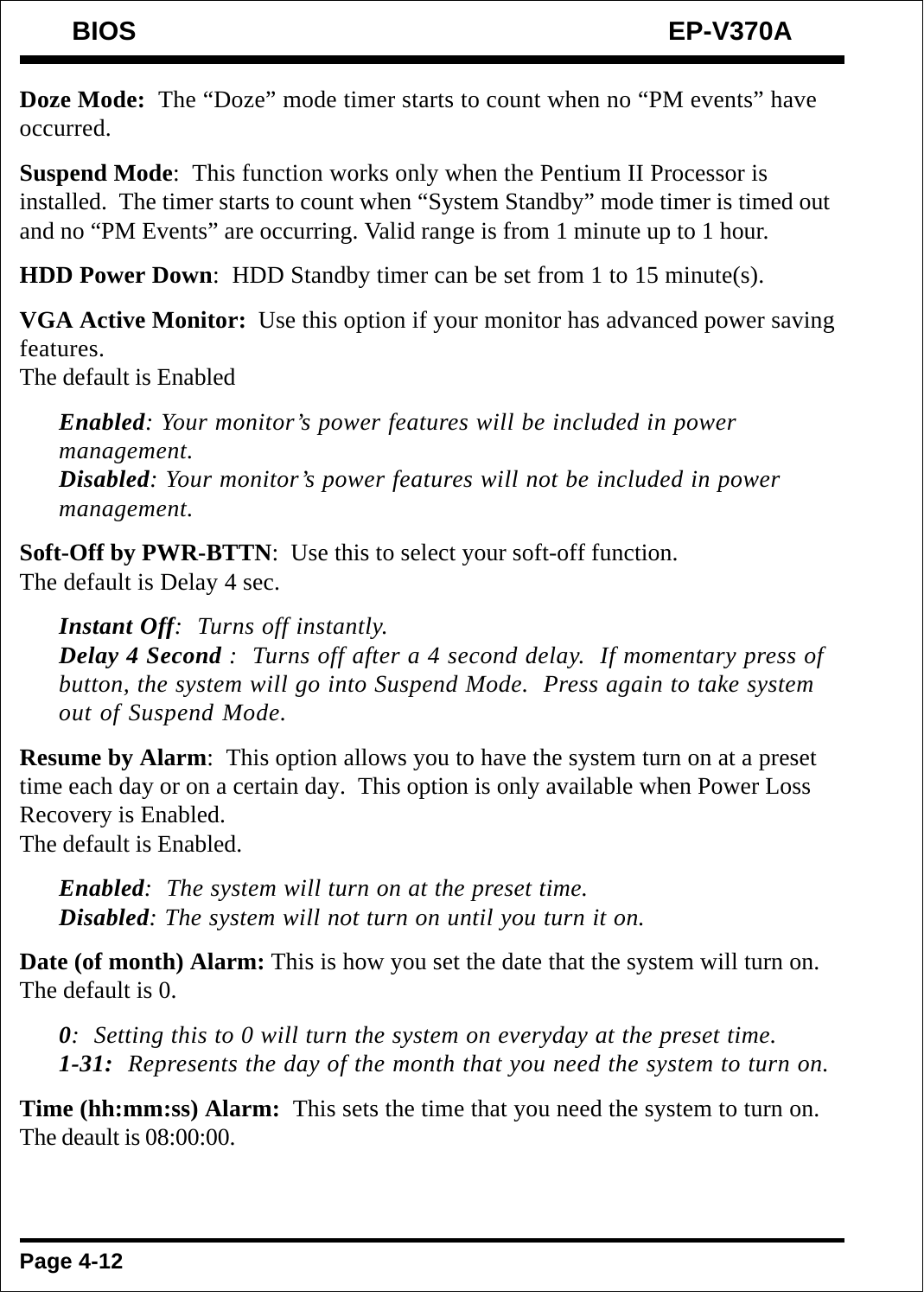The PNP/PCI configuration program is for the user to modify the PCI/ISA IRQ signals when various PCI/ISA cards are inserted in the PCI or ISA slots.

*WARNING: Conflicting IRQ's may cause the system to not find certain devices.* ROM PCI/ISA BIOS(2A6LFPAA)

| PNP/PCI CONFIGURATION<br>AWARD SOFTWARE, INC. |                                 |                         |                                 |                           |  |
|-----------------------------------------------|---------------------------------|-------------------------|---------------------------------|---------------------------|--|
|                                               |                                 |                         |                                 |                           |  |
| <b>PNP OS Installed</b>                       |                                 | : No                    | CPU to PCI Write Buffer         | : Enabled                 |  |
|                                               | Resources Controlled By         | : Manual                | <b>PCI Dynamic Bursting</b>     | : Enabled                 |  |
|                                               | <b>Reset Configuration Data</b> | : Disabled              | PCI Master 0 WS Write           | : Enabled                 |  |
|                                               |                                 |                         | <b>PCI Delay Transaction</b>    | : Enabled                 |  |
| $IRO-3$                                       | assigned to                     | : Legacy $ISA$          | <b>PCI Master Read Prefetch</b> | : Enabled                 |  |
| $IRO-4$                                       | assigned to                     | : Legacy $ISA$          | PCI#2 Access #1 Retry           | : Disabled                |  |
| $IRQ-5$                                       | assigned to                     | $: PCUISA$ PnP          | <b>AGP Master 1 WS Write</b>    | : Enabled                 |  |
| $IRQ-7$                                       | assigned to                     | : Legacy $ISA$          | AGP Master 1 WS Read            | : Disabled                |  |
| IRQ-9                                         | assigned to                     | : PCI/ISA PnP           |                                 |                           |  |
| $IRO-10$                                      | assigned to                     | : PCI/ISA PnP           | PCI IRO Actived By              | : Level                   |  |
| $IRO-11$                                      | assigned to                     | $: PCI/ISA$ PnP         | Assign IRO For USB              | : Enabled                 |  |
| $IRO-12$                                      | assigned to                     | : PCI/ISA PnP           | Assign IRO For VGA              | : Enabled                 |  |
| $IRO-14$                                      | assigned to                     | : Legacy ISA            |                                 |                           |  |
| $IRO-15$                                      | assigned to                     | $\therefore$ Legacy ISA |                                 |                           |  |
| $DMA-0$                                       | assigned to                     | : PCI/ISA PnP           |                                 |                           |  |
| $DMA-1$                                       | assigned to                     | : PCI/ISA PnP           |                                 |                           |  |
| $DMA-3$                                       | assigned to                     | : PCI/ISA PnP           | Esc : Quit                      | А ⊎<br>←<br>: Select Item |  |
| $DMA-5$                                       | assigned to                     | : PCI/ISA PnP           | F1<br>$\therefore$ Help         | $PU/PD/+/-$ : Modify      |  |
| $DMA-6$                                       | assigned to                     | : PCI/ISA PnP           | : Old Values<br>F5              | (Shift) F2<br>: Color     |  |
| $DMA-7$                                       | assigned to                     | : PCI/ISA PnP           | : Load Setup Defaults<br>F7     |                           |  |

*Figure 6: PCI Configuration Setup*

**PNP OS Installed**: Do you have a PNP OS installed on your system. The default is No.

*Yes: Select if you are using a PNP OS*

*No: Select if your OS does not support PNP.*

**Resources Controlled By**: Who controlled the system PNP/PCI resources. The default is Manual.

*Manual: PNP Card's resources will be controlled manually. You can set which IRQ-X and DMA-X are assigned to PCI/ISA PNP or Legacy ISA Cards.*

*Auto: If your ISA card and PCI card are all PNP cards, BIOS will assign the interrupt resource automatically.*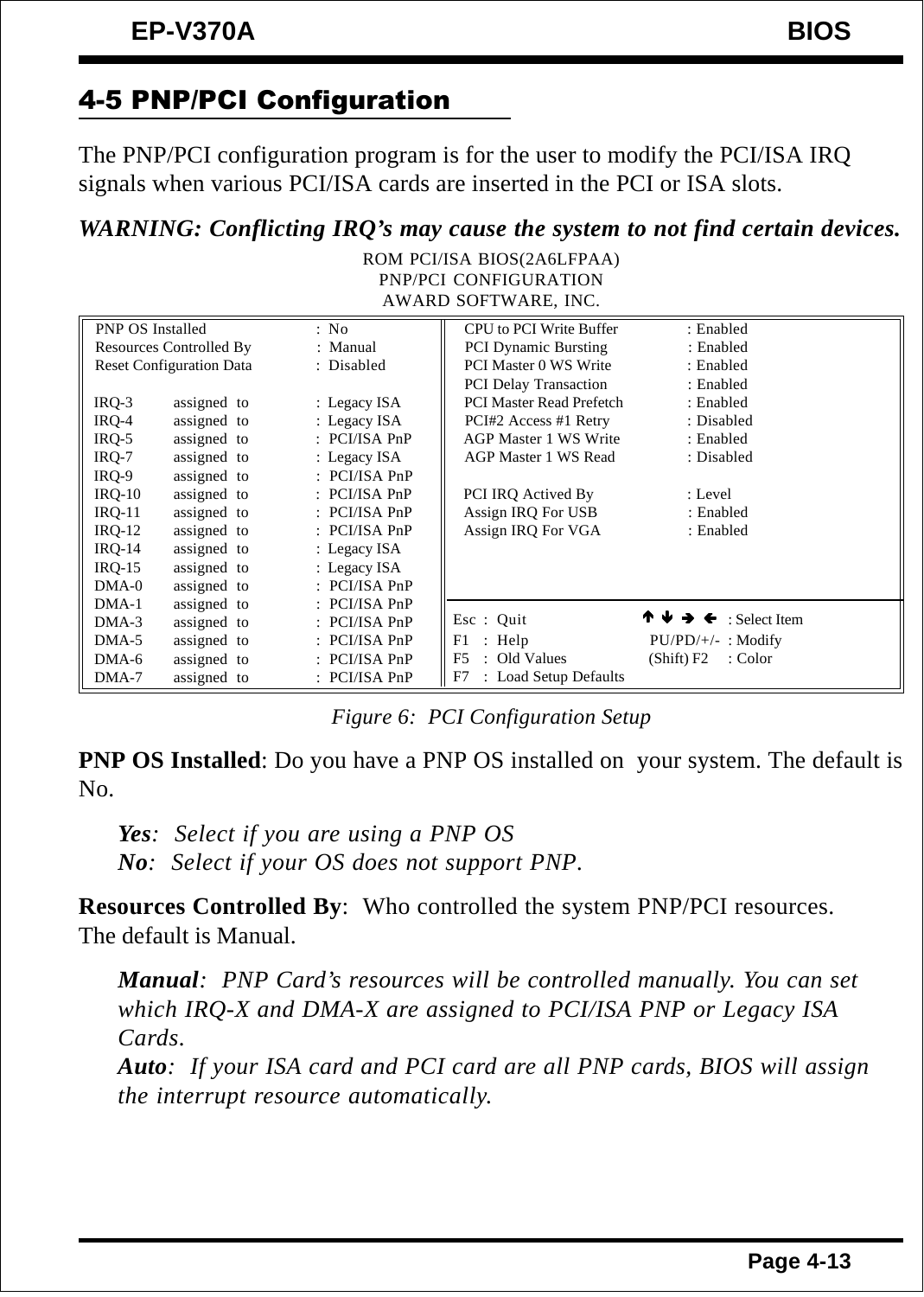**Reset Configuration Data**: This setting allows you to clear ESCD data. The default is Disabled

*Disabled: Normal Setting. Enabled: If you have plugged in some Legacy cards to the system and they were recorded into ESCD (Extended System Configuration Data), you can set this field to Enabled in order to clear ESCD.*

**PCI IDE IRQ Map To:** This item allows the user to configure the system for the type of IDE hard disk controller in use. By default, the BIOS assumes that the hard drive controller is an ISA device rather than a PCI controller. If you are using a PCI controller, then you will need to change this to specify which PCI slot has the controller and which PCI interrupt (A, B, C, or D) is associated with the connected IDE devices.

**Assign IRQ For USB**: This item allows BIOS to assign whether IRQ is with USB or not. If you have not connect the USB device. Can release the IRQ for other device.

The default is Enabled.

*Enalbed: Provides IRQ for USB device. Disabled: Release IRQ for other device.*

### 4-6 Load Setup Defaults

The "LOAD SETUP DEFAULTS" function loads the system default data directly from ROM and initializes the associated hardware properly. This function will be necessary only when the system CMOS data is corrupted.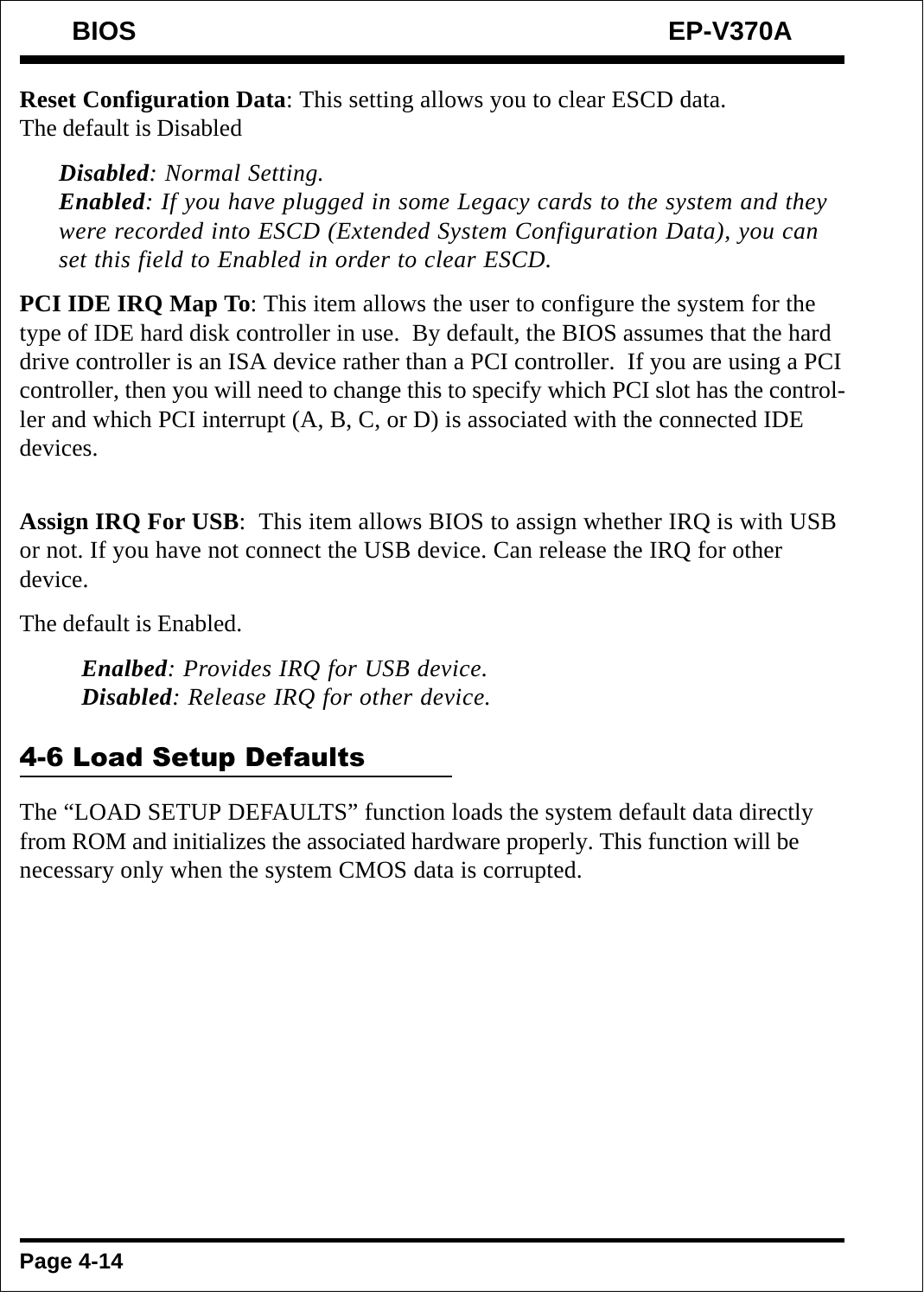### 4-7 Integrated Peripherals

| RUM PUJISA BIUS(ZA0LFPAA)<br>INTEGRATED PERIPHERALS<br>AWARD SOFTWARE, INC.                                                                                                                                                                                                                                       |                                                                                                                                                |                                                                                                                                                         |                                                                           |  |
|-------------------------------------------------------------------------------------------------------------------------------------------------------------------------------------------------------------------------------------------------------------------------------------------------------------------|------------------------------------------------------------------------------------------------------------------------------------------------|---------------------------------------------------------------------------------------------------------------------------------------------------------|---------------------------------------------------------------------------|--|
| OnChip IDE Channel0<br>OnChip IDE Channel1<br><b>IDE</b> Prefetch Mode<br><b>IDE HDD Block Mode</b><br>Primary Master PIO<br>Primary Slave PIO<br>Secondary Master PIO<br>Secondary Slave PIO<br>Primary Master UDMA<br>Primary Slave UDMA<br>Secondary Master UDMA<br>Secondary Slave UDMA<br>Init Display First | : Enabled<br>: Enabled<br>: Enabled<br>: Enabled<br>: Auto<br>: Auto<br>: Auto<br>: Auto<br>: Auto<br>: Auto<br>: Auto<br>: Auto<br>: PCI Slot | <b>Onboard Parallel Port</b><br><b>Onboard Parallel Mode</b><br>ECP Mode Use DMA<br>Parallel Port EPP Type<br>OnChip USB<br><b>USB Keyboard Support</b> | : 378/IRO7<br>ECP / EPP<br>:3<br>EPP1.9<br>: Enabled<br>: Disabled        |  |
| Onboard FDD Controller<br>Onboard Serial Port 1<br><b>Onboard Serial Port 2</b><br><b>UART 2 Mode</b>                                                                                                                                                                                                             | : Enabled<br>: 3F8/IRO4<br>: $2F8/IRO3$<br>: Standard                                                                                          | Esc : Quit<br>: Help<br>F1<br>: Old Values<br>F5<br>: Load Setup Defaults<br>F7                                                                         | ↑ ↓ → ←<br>: Select Item<br>$PU/PD/+/-$ : Modify<br>(Shift) F2<br>: Color |  |

ROM PCI/ISA BIOS(2A6LFPAA)

*Figure 8: Integrated Peripherals*

*Note: If you do not use the Onboard IDE connector, then you will need to set Onboard Primary PCI IDE: Disabled and Onboard Secondary PCI IDE: Disabled Note: The Onboard PCI IDE cable should be equal to or less than 18 inches (45 cm.).*

**IDE HDD Block Mode**: IDE Block Mode allows the controller to access blocks of sectors rather than a single sector at a time. The default is Enabled.

*Enabled: Enabled IDE HDD Block Mode. Provides higher HDD transfer rates. Disabled: Disable IDE HDD Block Mode.*

**Onchip IDE First Channel**: The default value is Enabled.

*Enabled: Enables Onboard IDE primary port. Disabled: Disables Onboard IDE primary port.*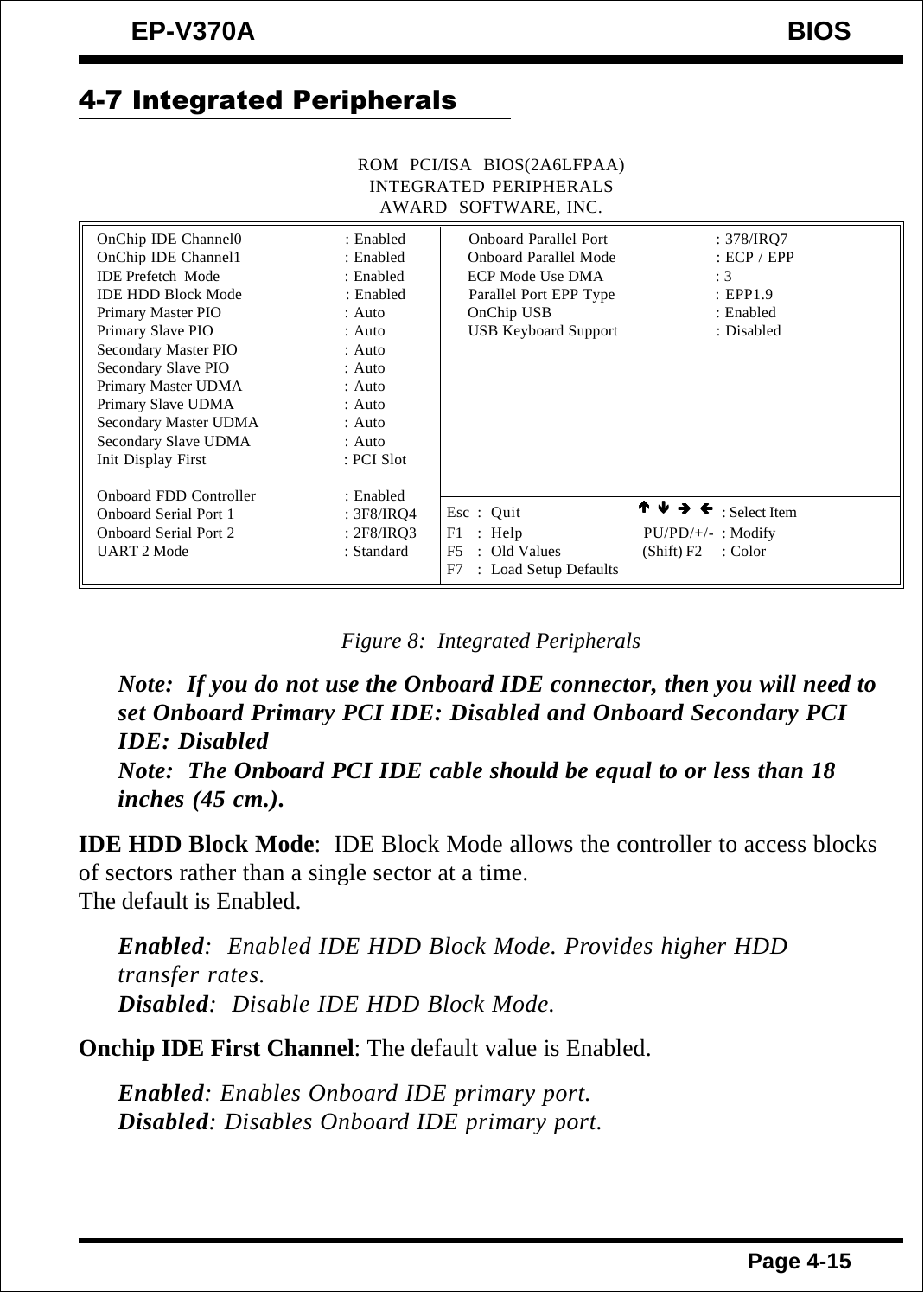### **Onchip IDE Second Channel**:

The default is Enabled.

*Enabled: Enables Onboard IDE secondary port. Disabled: Disables Onboard IDE secondary port.*

### **Primary Master PIO**

The default is Auto.

*Auto: BIOS will automatically detect the Onboard Primary Master PCI IDE HDD Accessing mode. Mode 0~4: Manually set the IDE Programmed interrupt mode.*

### **Primary Slave PIO**

The default is Auto.

*Auto: BIOS will automatically detect the Onboard Primary Slave PCI IDE HDD Accessing mode. Mode 0~4: Manually set the IDE Programmed interrupt mode.*

### **Secondary Master PIO**:

The default is Auto.

*Auto: BIOS will automatically detect the Onboard Secondary Master PCI IDE HDD Accessing mode. Mode 0~4: Manually set the IDE Programmed interrupt mode.*

### **Secondary Slave PIO**:

The default is Auto.

*Auto: BIOS will automatically detect the Onboard Secondary Slave PCI IDE HDD Accessing mode. Mode 0~4: Manually set the IDE Programmed interrupt mode.*

**Primary Master UDMA**: This allows you to select the mode of operation for the hard drive. The default is Auto.

*Auto: The computer will select the optimal setting. Disabled: The hard drive will run in normal mode.*

**Primary Slave UDMA**: This allows you to select the mode of operation for the hard drive.

The default is Auto.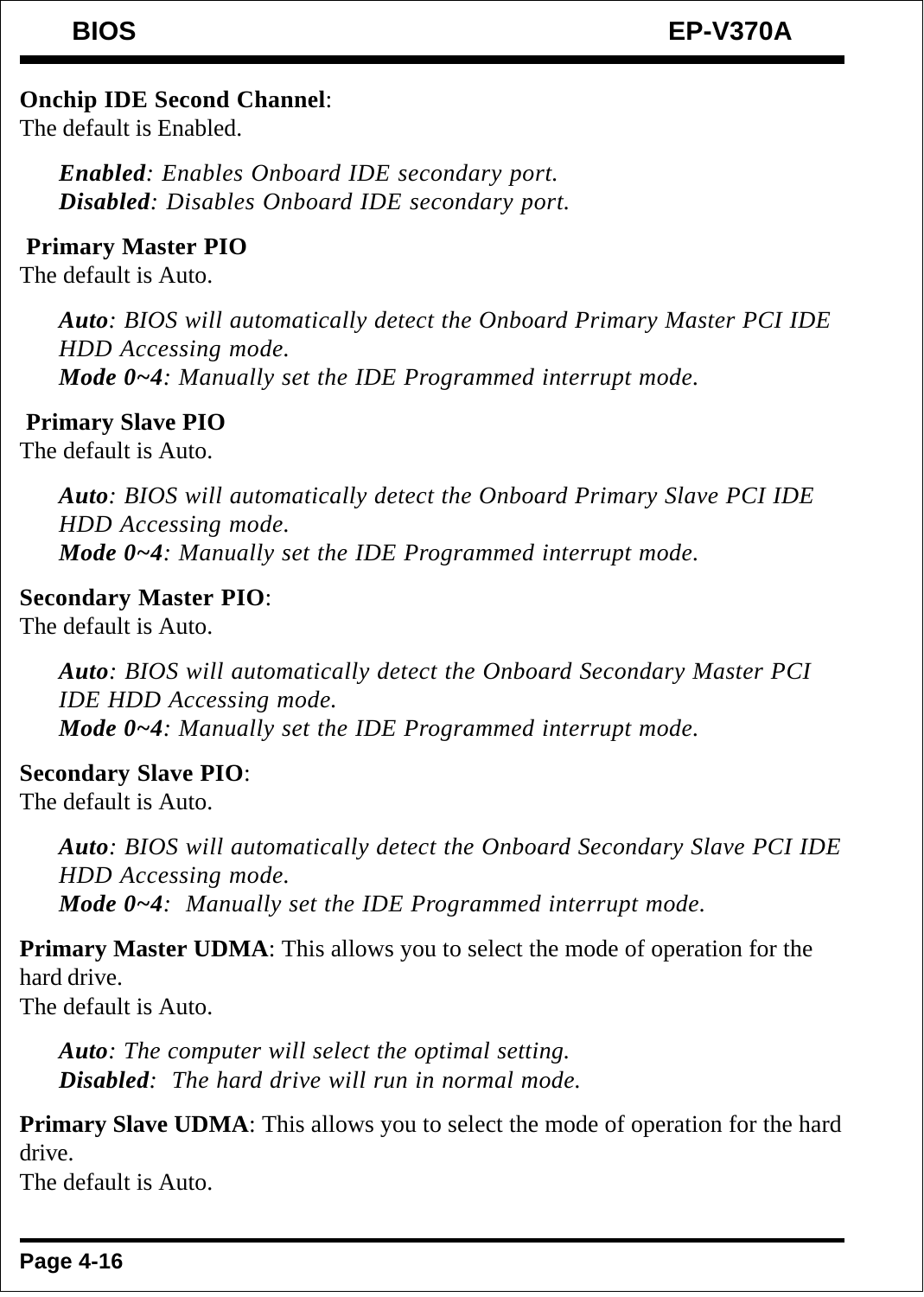*Auto: The computer will select the optimal setting. Disabled: The hard drive will run in normal mode.*

**Secondary Master UDMA**: This allows you to select the mode of operation for the hard drive.

The default is Auto.

*Auto: The computer will select the optimal setting. Disabled: The hard drive will run in normal mode.*

**Secondary Slave UDMA**: This allows you to select the mode of operation for the hard drive.

The default is Auto.

*Auto: The computer will select the optimal setting. Disabled: The hard drive will run in normal mode.*

**USB Keyboard Support**: This controls the activation status of an optional USB keyboard that may be attached. The default is disabled.

*Enabled: Enable USB keyboard support. Disabled: Disable USB keyboard support.*

**Onboard FDD Controller**: This controls the state of the onboard floppy controller. The default value is Enabled.

*Enabled: Enable the Onboard Winbond Chips's floppy drive interface controller. Disabled: Disable the Onboard Winbond Chip's floppy drive interface controller.*

**Onboard Serial Port 1**: This field allows the user to configure the 1st serial port. The default is Auto.

*AUTO: Enable Onboard Serial port 1 and address is Auto adjusted COM1: Enable Onboard Serial port 1 and address is 3F8H/IRQ4. COM2: Enable Onboard Serial port 1 and address is 2F8H/IRQ3. COM3: Enable Onboard Serial port 1 and address is 3E8H/IRQ4. COM4: Enable Onboard Serial port 1 and address is 2E8H/IRQ3. Disabled: Disable Onboard SMC CHIP's Serial port 1.*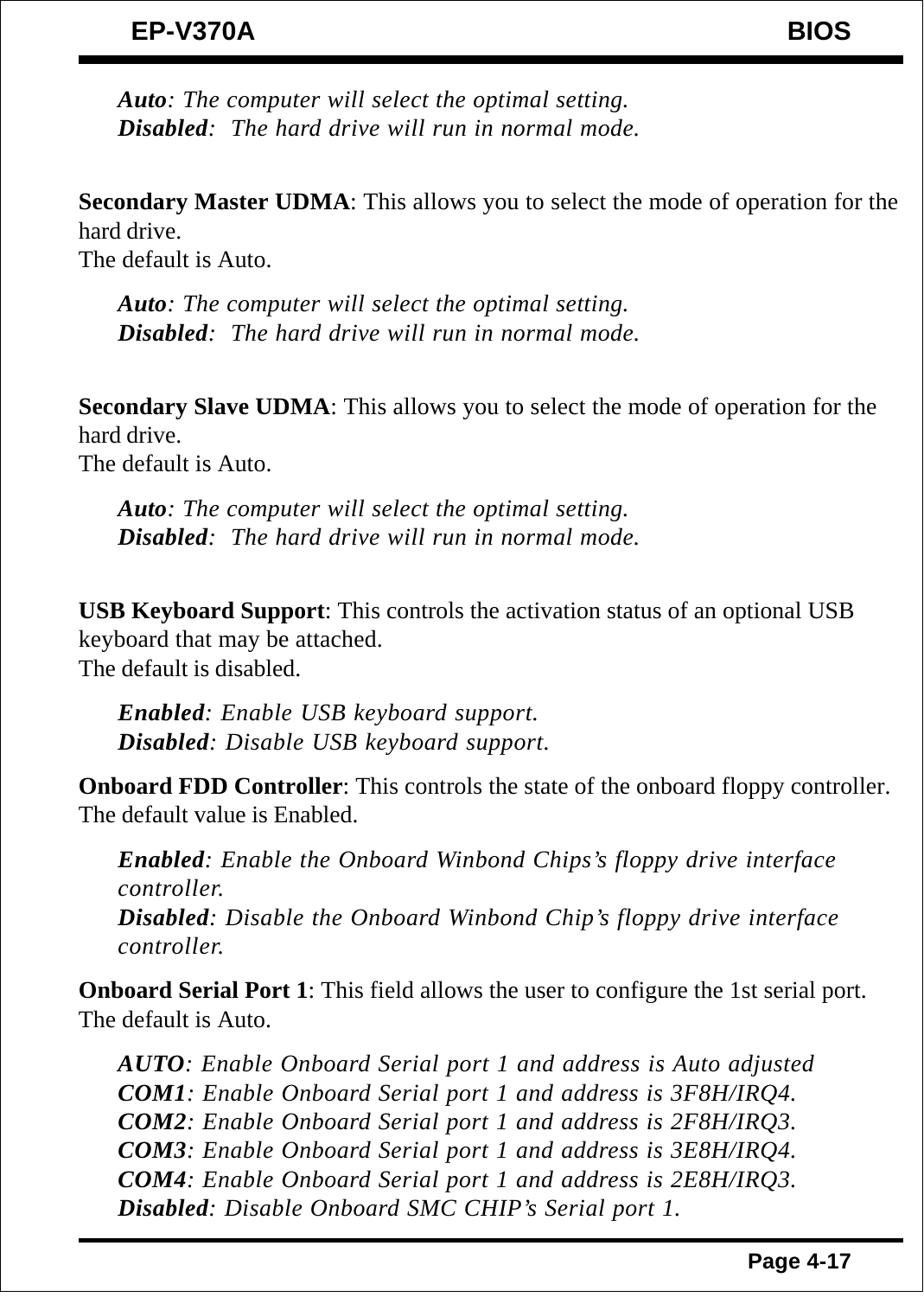**Onboard Serial Port 2**: This field allows the user to configure the 2nd serial port. The default is Auto.

*AUTO: Enable Onboard Serial port 2 and address is Auto adjusted COM1: Enable Onboard Serial port 2 and address is 3F8H/IRQ4. COM2: Enable Onboard Serial port 2 and address is 2F8H/IRQ3. COM3: Enable Onboard Serial port 2 and address is 3E8H/IRQ4. COM4: Enable Onboard Serial port 2 and address is 2E8H/IRQ3. Disabled: Disable Onboard SMC CHIP's Serial port 2.*

**UART Mode Select**: The mode of the IR Controller. The default is Normal.

**IrDA**: Support a Serial Infrared Inferface IrDA.

**ASKIR**: Support a Sharp Serial Infrared Interface formats.

**Normal**: The IRRX and IRTX pins of IR function in normal condition.

**Onboard Parallel port**: This field allows the user to configure the LPT port. The default is 378H / IRQ7.

*378H: Enable Onboard LPT port and address is 378H and IRQ7. 278H: Enable Onboard LPT port and address is 278H and IRQ5. 3BCH: Enable Onboard LPT port and address is 3BCH and IRQ7. Disabled: Disable Onboard Winbond Chip's LPT port.*

**Parallel Port Mode**: This field allows the user to select the parallel port mode. The default is ECP+EPP.

*Normal: Standard mode. IBM PC/AT Compatible bidirectional parallel port. EPP: Enhanced Parallel Port mode. ECP: Extended Capabilities Port mode. EPP+ECP: ECP Mode & EPP Mode.*

**ECP Mode USE DMA**: This field allows the user to select DMA1 or DMA3 for the ECP mode. The default is DMA3.

*DMA1: This field selects the routing of DMA1 for the ECP mode. DMA3: This field selects the routing of DMA3 for the ECP mode.*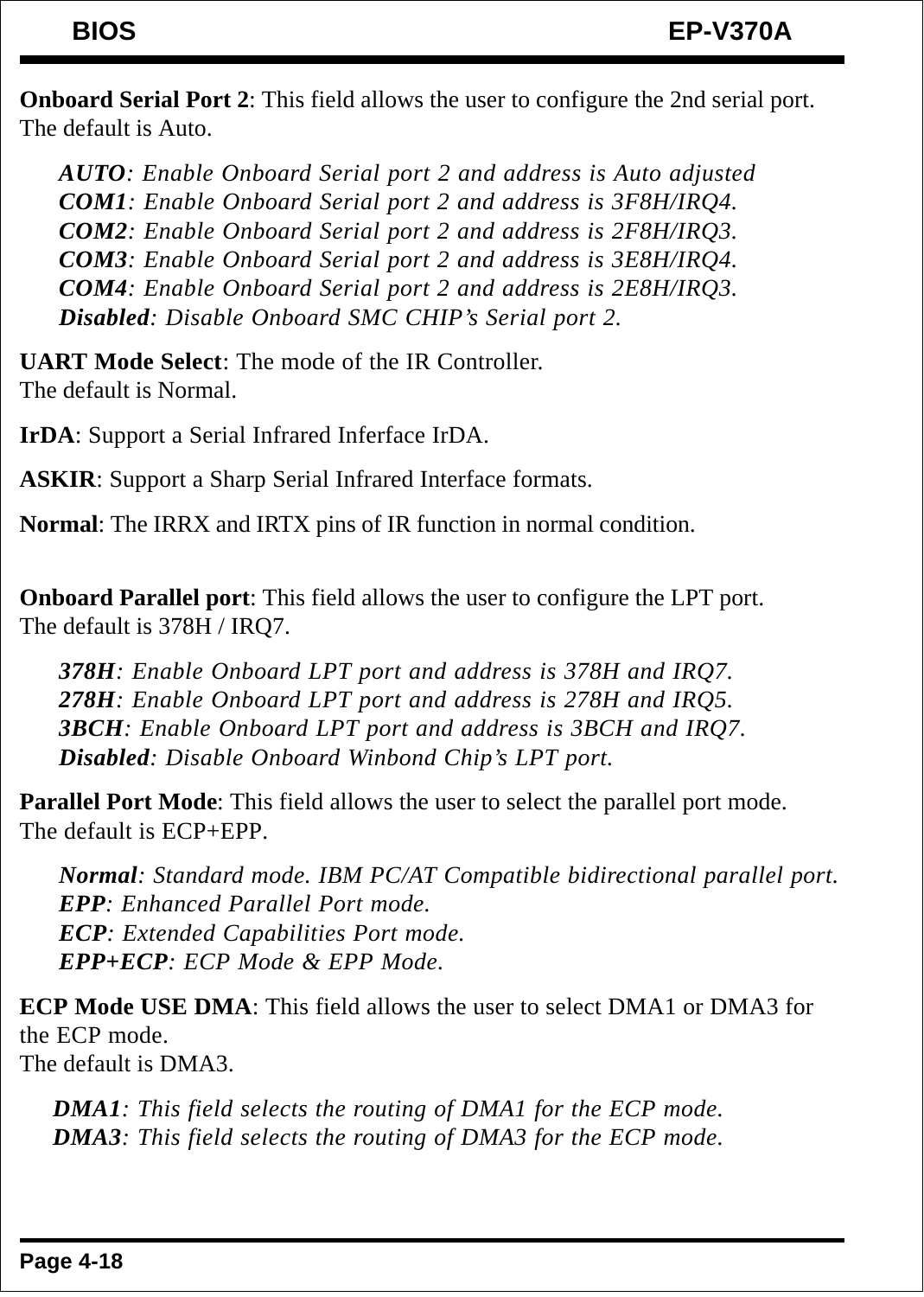**Power On Method**: There are "**Button Only**", "**Hot Key**" and "**Any key**" can be chosen by this field that allows users to select one of these various functions as Power On Method for their requirement.

The default value in this selection is " Hot Key". (Ctrl-F1)

*Hot Key: User can press "Control Key" (Ctrl) and "Function Key" (from F1 to F12) individually to power on the system.*

*The interval between "Ctrl" key and function Key (F1-F12) must be short.*

*Anykey: Press anykey to power on the system.*

*Button Only: This power on method is controlled by J3 (pw-on.) Use Power On Button to power on the system.*

*Password: User can Power On the System by password, the password can be entered from 1 to 5 characters. The maximum of password is 5 characters.*

*If user forget / lost the password, please go into BIOS setting to change the Power On Method, or keyin another words as password instead of original one.*

### 4-8 Change Supervisor or User Password

To change the password, choose the "SUPERVISOR PASSWORD or USER PASSWORD" option from the CMOS SETUP UTILITY menu and press [Enter].

*NOTE: Either "Setup" or "System" must be selected in the "Security Option" of the BIOS FEATURES SETUP menu.*

1. If CMOS is corrupted or the option was not used, a default password stored in the ROM will be used. The screen will display the following message:

Enter Password:

Press the [Enter] key to continue after the proper password is given.

2. If the CMOS is corrupted or the option was used earlier and the user wishes to change the default password, the SETUP UTILITY will display a message and ask for a confirmation.

Confirm Password: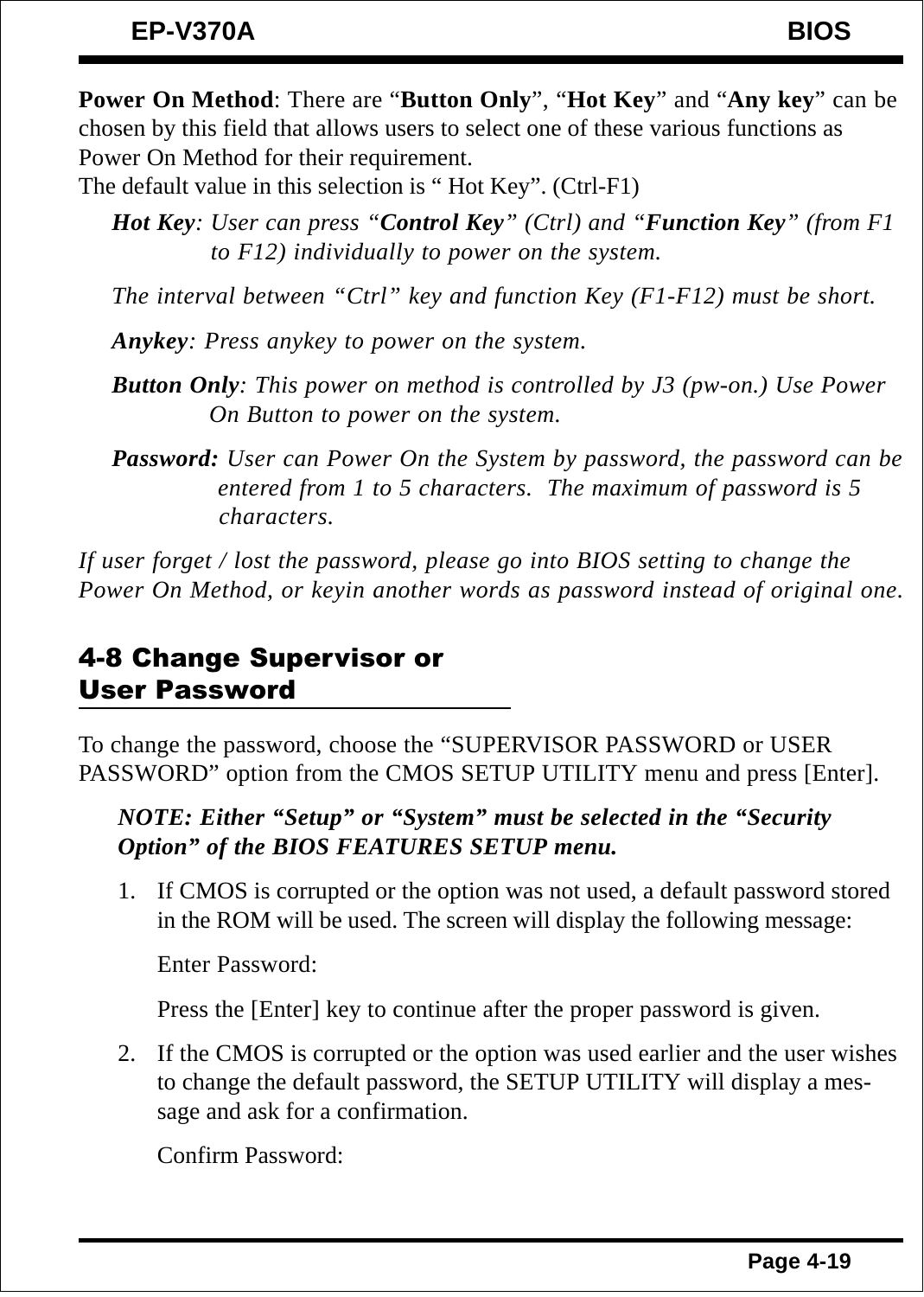3. After pressing the [Enter] key (ROM password if the option was not used) or current password (user-defined password), the user can change the password and store new one in CMOS RAM. A maximum of 8 characters can be entered.

### 4-9 IDE HDD Auto Detection

The "IIDE HDD auto detection" utility is a very useful tool, especially when you do not know which kind of hard disk type you are using. You can use this utility to detect the correct disk type installed in the system automatically. But now you can set HARD DISK TYPE to Auto in the STANDARD CMOS SETUP. You don't need the "IIDE HDD AUTO DETECTION" utility. The BIOS will Auto-detect the hard disk size and model on display during POST.

> ROM PCI/ISA BIOS(2A6LFPAA) CMOS SETUP UTILITY AWARD SOFTWARE, INC.

|                |             |       |             | Select Secondary Slave Option (N=Skip) : N |       |                   |           |
|----------------|-------------|-------|-------------|--------------------------------------------|-------|-------------------|-----------|
|                |             |       |             |                                            |       |                   |           |
| <b>OPTIONS</b> | <b>SIZE</b> | CYLS. | <b>HEAD</b> | <b>PRECOMP</b>                             |       | LANDZ SECTOR MODE |           |
| 2(Y)           | 4310        | 524   | 255         | $\Omega$                                   | 14847 |                   | 63 LBA    |
|                | 4310        | 14848 | 9           | 65535                                      | 14847 |                   | 63 NORMAL |
| 3              | 4310        | 928   | 144         | 65535                                      | 14847 |                   | 63 LARGE  |

*Figure 8: IDE HDD Auto Detection*

### *NOTE: HDD Modes*

The Award BIOS supports 3 HDD modes : NORMAL, LBA & LARGE NORMAL mode

Generic access mode in which neither the BIOS nor the IDE controller will make any transformations during accessing.

The maximum number of cylinders, head & sectors for NORMAL mode are.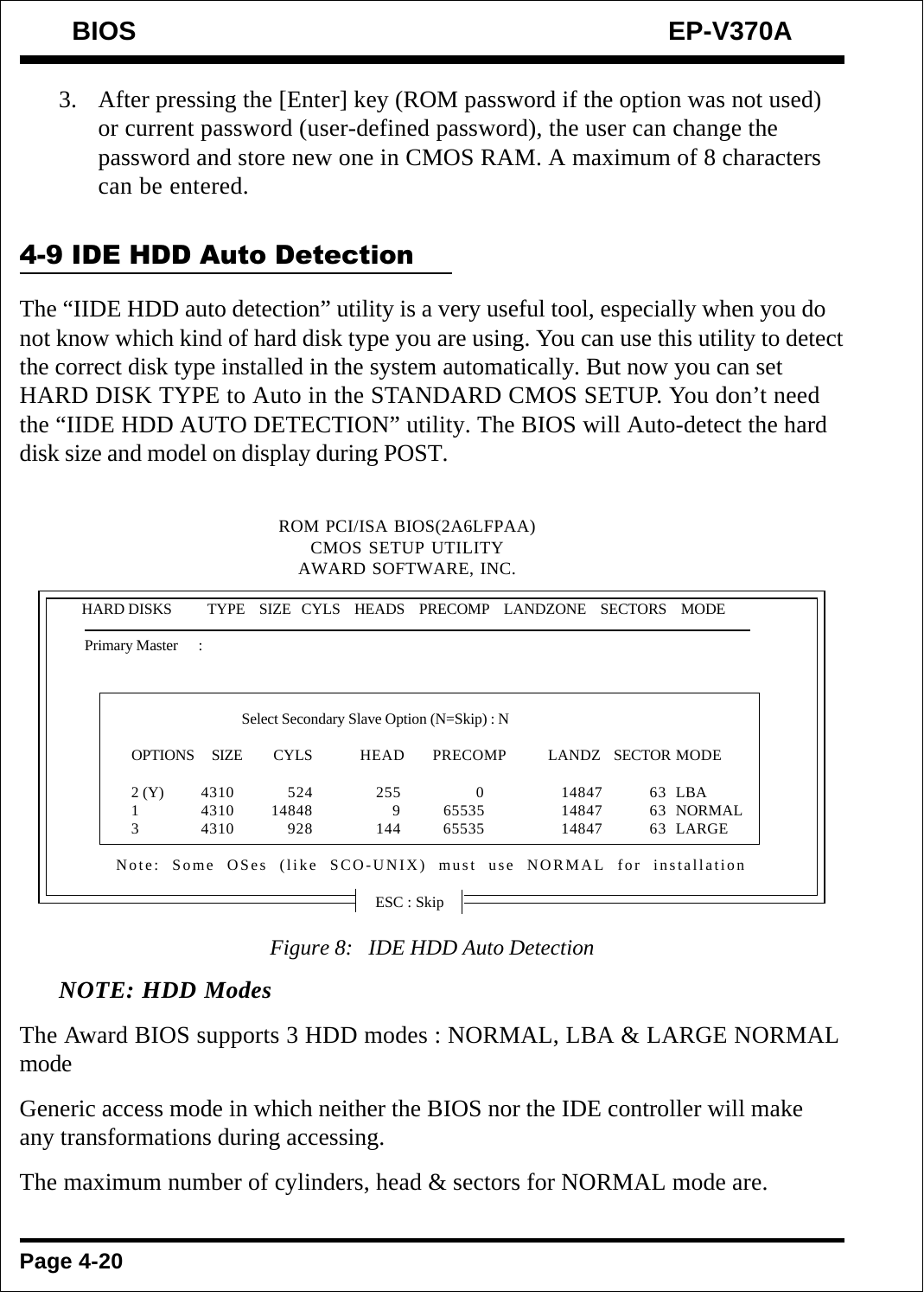| 1024, 16 $\&$ 63 |               |
|------------------|---------------|
| no. Cylinder     | (1024)        |
| x no. Head       | (16)          |
| x no. Sector     | (63)          |
| x no. per sector | (512)         |
|                  | 528 Megabytes |

If user set his HDD to NORMAL mode, the maximum accessible HDD size will be 528 Megabytes even though its physical size may be greater than that!

**LBA (Logical Block Addressing) mode**: A new HDD accessing method to overcome the 528 Megabyte bottleneck. The number of cylinders, heads & sectors shown in setup may not be the number physically contained in the HDD. During HDD accessing, the IDE controller will transform the logical address described by sector, head & cylinder into its own physical address inside the HDD. The maximum HDD size supported by LBA mode is 8.4 GigaBytes which is obtained by the following formula:

| (1024)        |
|---------------|
| (255)         |
| (63)          |
| (512)         |
| 8.4 GigaBytes |
|               |

**LARGE mode**: Extended HDD access mode supported by Award Software.

Some IDE HDDs contain more than 1024 cylinder without LBA support (in some cases, user do not want LBA). The Award BIOS provides another alternative to support these kinds of LARGE mode.

| <b>CYLS</b> | <b>HEADS</b> | <b>SECTOR</b> | <b>MODE</b> |
|-------------|--------------|---------------|-------------|
| 1120        | 16           | 59            | NORMAL      |
| 560         | 32.          | 59            | LARGE       |

BIOS tricks DOS (or other OS) that the number of cylinders is less than 1024 by dividing it by 2. At the same time, the number of heads is multiplied by 2. A reverse transformation process will be made inside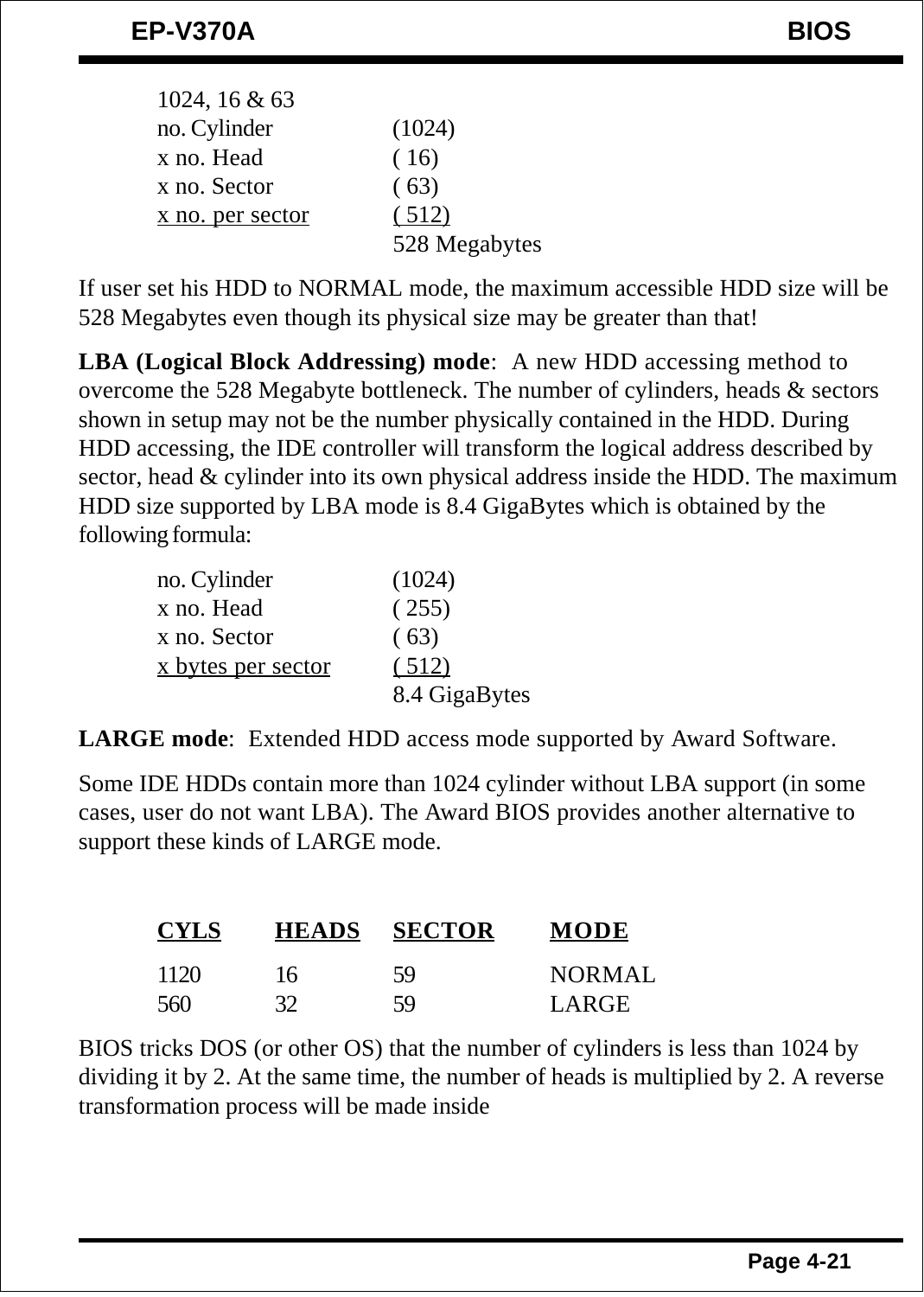INT 12h in order to access the right HDD address!

### **Maximum HDD size**:

| no. Cylinder       | (1024)     |
|--------------------|------------|
| x no. Head         | (32)       |
| x no. Sector       | (63)       |
| x bytes per sector | (512)      |
|                    | 1 GigaByte |

*Note: To support LBA or LARGE mode of HDDs, there must be some software involved. All the software is located in the Award HDD Service Routine (INT 13h). It may fail to access a HDD with LBA (LARGE) mode selected if you are running under an Operating System which replaces the whole INT 13h.*

UNIX operating systems do not support either LBA or LARGE and must utilize the Standard mode. UNIX can support drives larger than 528MB.

### 4-10 HDD Low Level Format

**Interleave**: Select the interleave number of the hard disk drive you wish to perform a low level format on. You may select from 1 to 8. Check the documentation that came with the drive for the correct interleave number, or select 0 for automatic detection.

**Auto scan bad track**: This allows the utility to scan first then format by each track.

**Start:** Press<Y>to start low level format.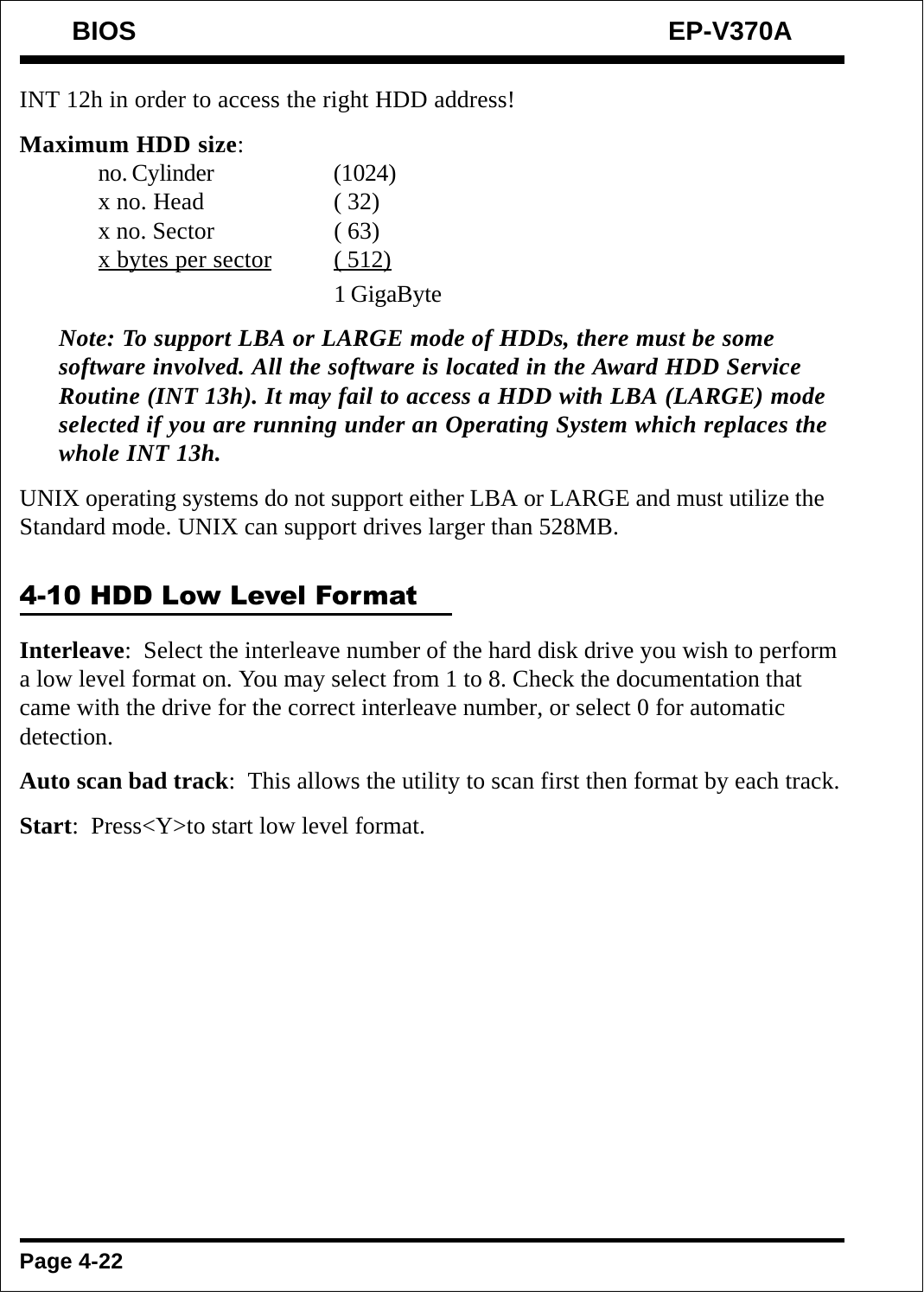# Appendix A:

### A-1 MEMORY MAP

| <b>Address Range</b> | <b>Size</b> | Description                                           |
|----------------------|-------------|-------------------------------------------------------|
| [00000-7FFFF]        | 512K        | Conventional memory                                   |
| [80000-9FBFF]        | 127K        | <b>Extended Conventional memory</b>                   |
| [9FC00-9FFFF]        | 1Κ          | Extended BIOS data area if PS/2 mouse is installed    |
| [A0000-C7FFF]        | 160K        | Available for Hi DOS memory                           |
| [C8000-DFFFF]        | 96K         | Available for Hi DOS memory and adapter ROMs          |
| [E0000-EEFFF]        | 60K         | Available for UMB                                     |
| <b>[EF000-EFFFF]</b> | 4K          | Video service routine for Monochrome & CGA<br>adaptor |
| [F0000-F7FFF]        | 32K         | <b>BIOS CMOS</b> setup utility                        |
| [F8000-FCFFF]        | 20K         | BIOS runtime service routine (2)                      |
| [FD000-FDFFF]        | 4K          | Plug and Play ESCD data area                          |
| <b>IFE000-FFFFFI</b> | 8K          | BIOS runtime service routine (1)                      |

### A-2 I/O MAP

| $[000-01$ Fl | DMA controller. (Master)              |
|--------------|---------------------------------------|
| $[020-021]$  | <b>INTERRUPT CONTROLLER.</b> (Master) |
| $[022-023]$  | CHIPSET control registers. I/O ports. |
| $[040-05F]$  | TIMER control registers.              |
| $[060-06F]$  | KEYBOARD interface controller. (8042) |
| $[070-07F]$  | RTC ports & CMOS I/O ports.           |
| $[080-09F]$  | DMA register.                         |
| $[0A0-0BF]$  | INTERRUPT controller. (Slave)         |
| $[0C0-0DF]$  | DMA controller. (Slave)               |
| $[0F0-0FF]$  | <b>MATHCOPROCESSOR.</b>               |
| $[1F0-1F8]$  | HARD DISK controller.                 |
| $[278-27F]$  | PARALLEL port 2.                      |
| $[2B0-2DF]$  | GRAPHICS adapter controller.          |
| $[2F8-2FF]$  | SERIAL port 2.                        |
| $[360-36F]$  | NETWORK ports.                        |
| $[378-37F]$  | PARALLEL port 1.                      |
| $[3B0-3BF]$  | MONOCHROME & PARALLEL port adapter.   |
| [3C0-3CF]    | EGA adapter.                          |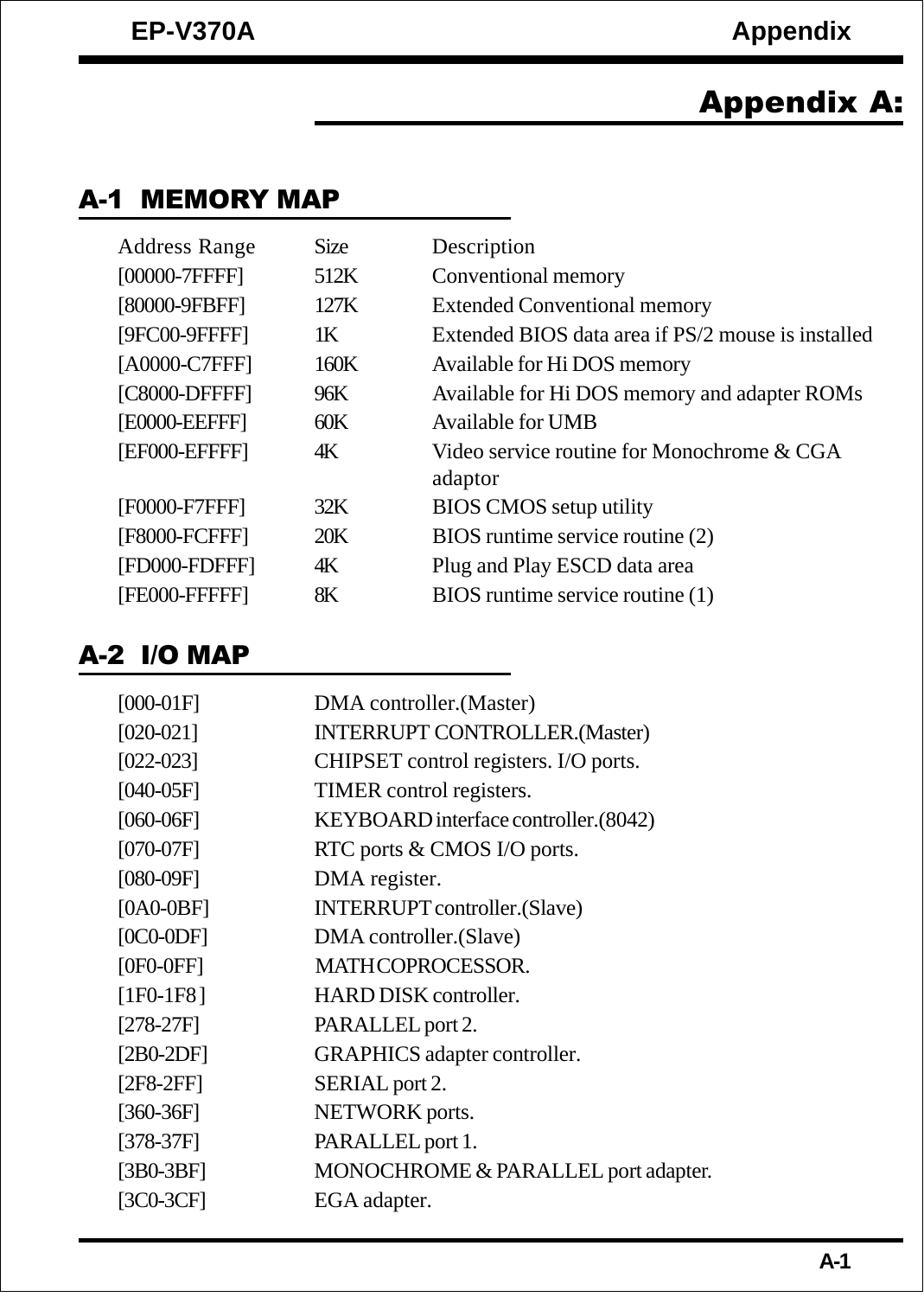### **Appendix EP-V370A**

| $[3D0-3DF]$ | CGA adapter.            |
|-------------|-------------------------|
| $[3F0-3F7]$ | FLOPPY DISK controller. |
| $[3F8-3FF]$ | SERIAL port 1.          |

### A-3 TIMER & DMA CHANNELS MAP

| <b>TIMER MAP:</b>      |                               |
|------------------------|-------------------------------|
| TIMER Channel 0        | System timer interrupt.       |
| <b>TIMER</b> Channel 1 | DRAM REFRESH request.         |
| <b>TIMER</b> Channel 2 | SPEAKER tone generator.       |
| DMA CHANNELS:          |                               |
| DMA Channel 0          | Available.                    |
| DMA Channel 1          | Onboard ECP (Option).         |
| DMA Channel 2          | FLOPPY DISK (SMCCHIP).        |
| DMA Channel 3          | Onboard ECP (default).        |
| DMA Channel 4          | Cascade for DMA controller 1. |
| DMA Channel 5          | Available.                    |
| DMA Channel 6          | Available.                    |
| DMA Channel 7          | Available                     |
|                        |                               |

### A-4 INTERRUPT MAP

NMI :

Parity check error.

IRQ (H/W):

- 0 System TIMER interrupt from TIMER 0.
- 1 KEYBOARD output buffer full.
- 2 Cascade for IRQ 8-15.
- 3 SERIAL port 2.
- 4 SERIAL port 1.
- 5 PARALLEL port 2.
- 6 FLOPPY DISK (SMC CHIP).
- 7 PARALLEL port 1.
- 8 RTC clock.
- 9 Available.
- 10 Available.
- 11 Available.
- 12 PS/2 Mouse.
- 13 MATH coprocessor.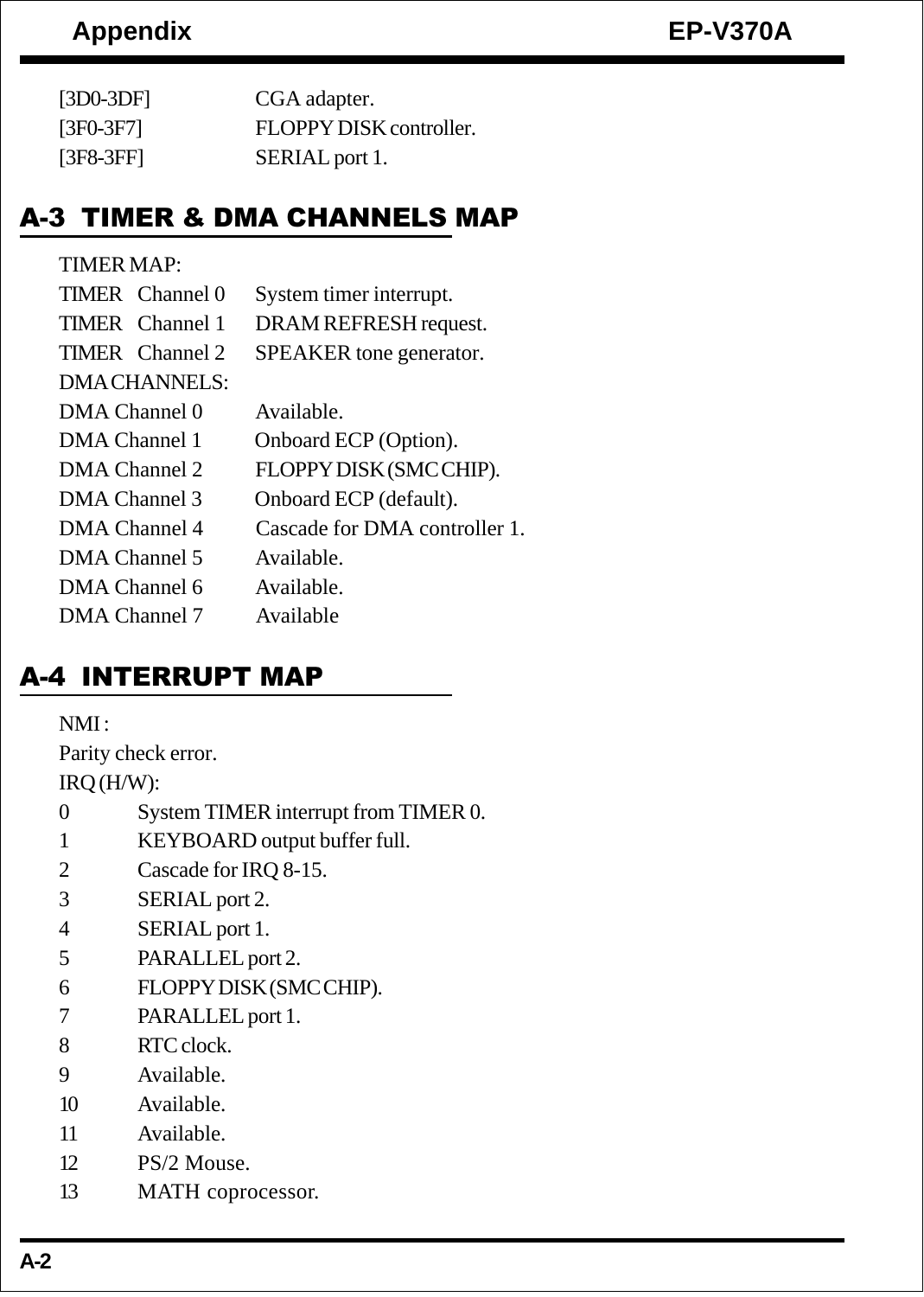- 14 Onboard HARD DISK (IDE1) channel.
- 15 Onboard HARD DISK (IDE1) channel.

### A-5 RTC & CMOS RAM MAP

RTC & CMOS:

- 00 Seconds.
- 01 Second alarm.
- 02 Minutes.
- 03 Minutes alarm.
- 04 Hours.
- 05 Hours alarm.
- 06 Day of week.
- 07 Day of month.
- 08 Month.
- 09 Year.
- 0A Status register A.
- 0B Status register B.
- 0C Status register C.
- 0D Status register D.
- 0E Diagnostic status byte.
- 0F Shutdown byte.
- 10 FLOPPY DISK drive type byte.
- 11 Reserve.
- 12 HARD DISK type byte.
- 13 Reserve.
- 14 Equipment type.
- 15 Base memory low byte.
- 16 Base memory high byte.
- 17 Extension memory low byte.
- 18 Extension memory high byte.
- 19-2d

2E-2F

- 30 Reserved for extension memory low byte.
- 31 Reserved for extension memory high byte.
- 32 DATE CENTURY byte.
- 33 INFORMATION FLAG.
- 34-3F Reserve.
- 40-7F Reserved for CHIPSET SETTING DATA.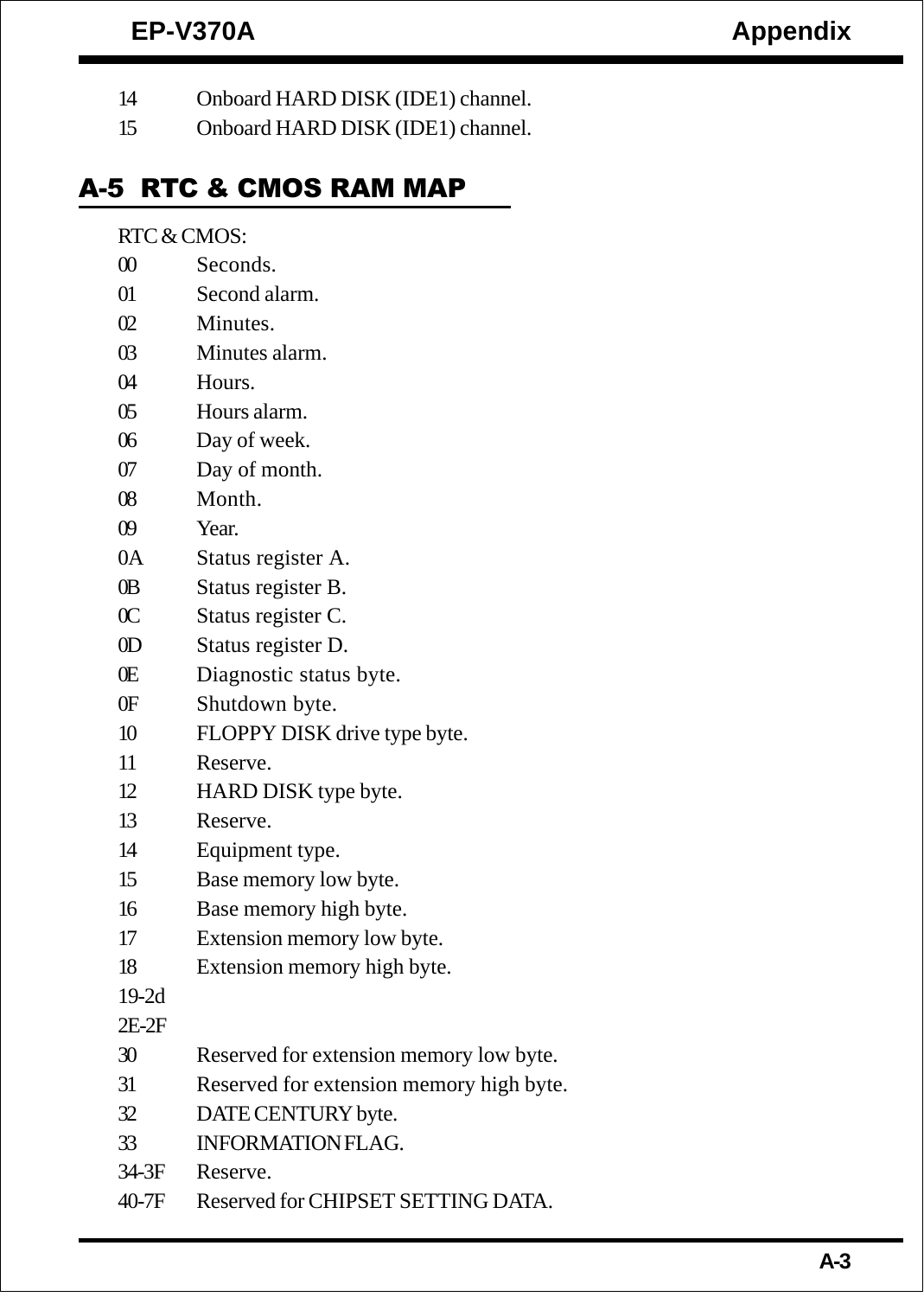# Page Left Blank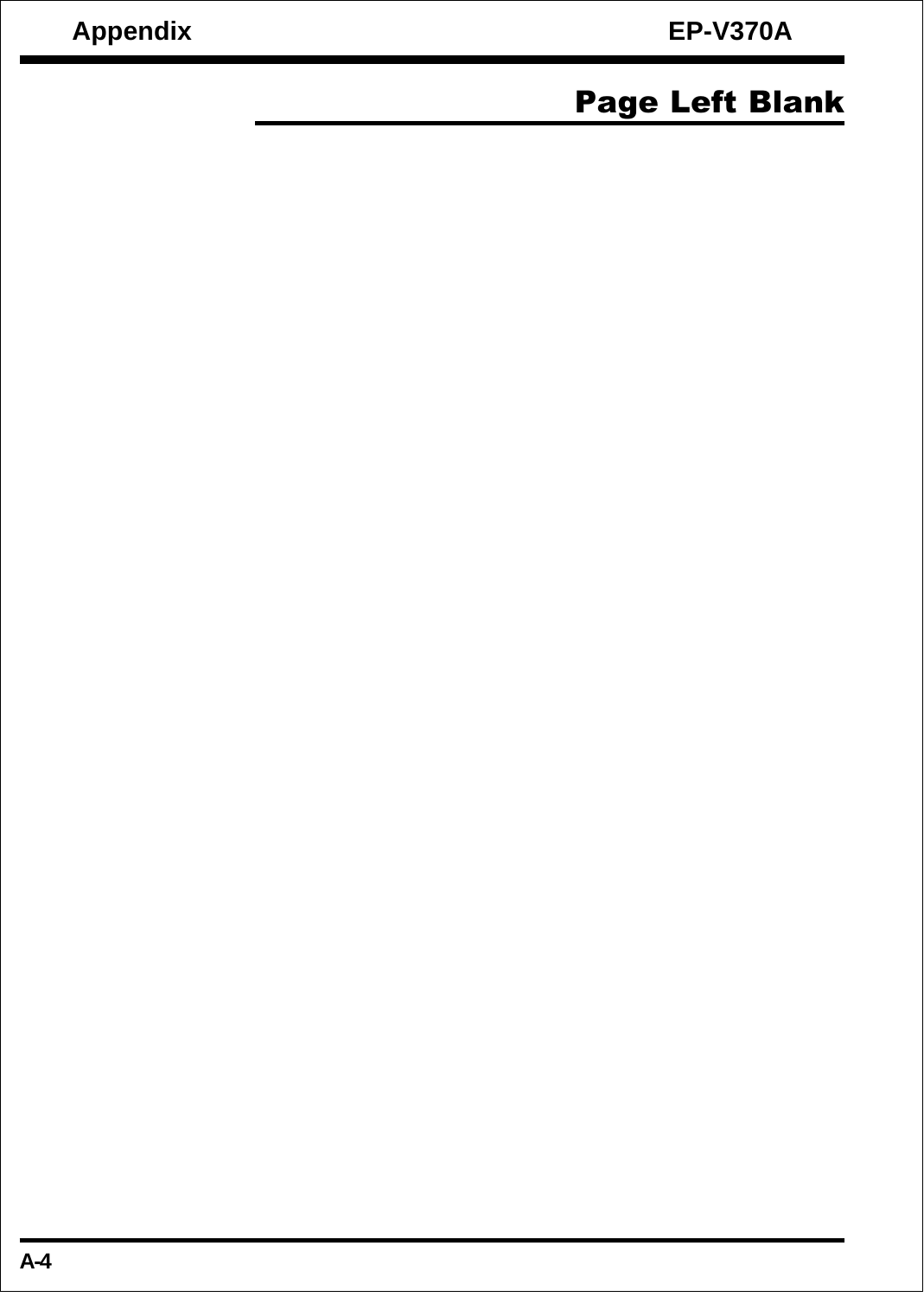# Appendix B:

### B-1 POST CODES

|                    | ISA POST codes are typically output to I/O port address 80h.                                                                                                          |  |
|--------------------|-----------------------------------------------------------------------------------------------------------------------------------------------------------------------|--|
| POST (hex)         | <b>DESCRIPTION</b>                                                                                                                                                    |  |
| 01-02              | Reserved.                                                                                                                                                             |  |
| $\Omega$           | Turn off OEM specific cache, shadow.                                                                                                                                  |  |
| $\boldsymbol{0}$ 3 | 1. Initialize EISA registers (EISA BIOS only).                                                                                                                        |  |
|                    | 2. Initialize all the standard devices with default values                                                                                                            |  |
|                    | Standard devices includes.                                                                                                                                            |  |
|                    | DMA controller (8237).                                                                                                                                                |  |
|                    | Programmable Interrupt Controller (8259).                                                                                                                             |  |
|                    | Programmable Interval Timer (8254).<br>$\overline{\phantom{0}}$                                                                                                       |  |
|                    | RTC chip.<br>$\overline{a}$                                                                                                                                           |  |
| 04                 | Reserved                                                                                                                                                              |  |
| 05                 | 1. Keyboard Controller Self-Test.                                                                                                                                     |  |
| 06                 | 2. Enable Keyboard Interface.                                                                                                                                         |  |
| 07                 | Reserved.                                                                                                                                                             |  |
| 08                 | Verifies CMOS's basic R/W functionality.                                                                                                                              |  |
| C1                 | Auto-detection of onboard DRAM & Cache.                                                                                                                               |  |
| $\mathbb{C}^5$     | Copy the BIOS from ROM into E0000-FFFFF shadow RAM so that                                                                                                            |  |
|                    | POST will go faster.                                                                                                                                                  |  |
| 08                 | Test the first 256K DRAM.                                                                                                                                             |  |
| 09                 | OEM specific cache initialization. (if needed)                                                                                                                        |  |
| 0A                 | 1. Initialize the first 32 interrupt vectors with corresponding Interrupt<br>handlers. Initialize INT numbers from 33-120 with Dummy<br>(Spurious) Interrupt Handler. |  |
|                    | 2. Issue CPUID instruction to identify CPU type.                                                                                                                      |  |
|                    | 3. Early Power Management initialization. (OEM specific)                                                                                                              |  |
| <b>OB</b>          | 1. Verify the RTC time is valid or not.                                                                                                                               |  |
|                    | 2. Detect bad battery.                                                                                                                                                |  |
|                    | 3. Read CMOS data into BIOS stack area.                                                                                                                               |  |
|                    | 4. PnP initializations including. (PnP BIOS only)                                                                                                                     |  |
|                    | Assign CSN to PnP ISA card.<br>$\overline{\phantom{0}}$                                                                                                               |  |
|                    | Create resource map from ESCD.                                                                                                                                        |  |
|                    | 5. Assign IO & Memory for PCI devices. (PCI BIOS only)                                                                                                                |  |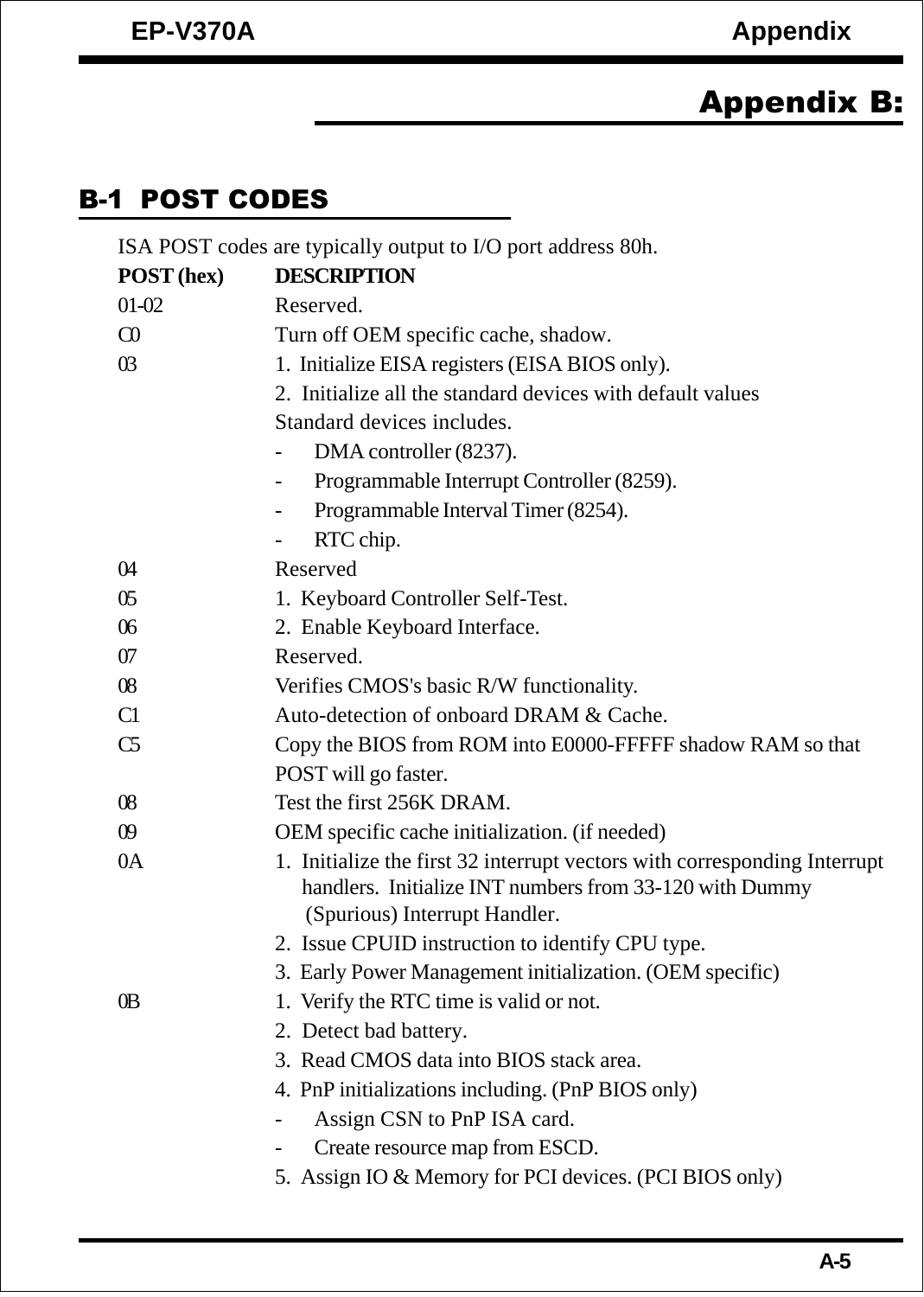| $\alpha$  | Initialization of the BIOS Data Area. (40:ON - 40:FF)                       |  |
|-----------|-----------------------------------------------------------------------------|--|
| 0D        | 1. Program some of the Chipset's value according to Setup.                  |  |
|           | (Early Setup Value Program)                                                 |  |
|           | 2. Measure CPU speed for display & decide the system clock speed.           |  |
|           | 3. Video initialization including Monochrome, CGA, EGA/VGA. If              |  |
|           | no display device found, the speaker will beep.                             |  |
| Œ         | 1. Test video RAM. (If Monochrome display device found)                     |  |
|           | 2. Show messages including.                                                 |  |
|           | Award Logo, Copyright string, BIOS Data code & Part No.                     |  |
|           | OEM specific sign on messages.<br>$\overline{\phantom{0}}$                  |  |
|           | Energy Star Logo. (Green BIOS ONLY)<br>$\overline{\phantom{a}}$             |  |
|           | CPU brand, type & speed.                                                    |  |
|           | Test system BIOS checksum. (Non-Compress Version only)                      |  |
| 0F        | DMA channel 0 test.                                                         |  |
| 10        | DMA channel 1 test.                                                         |  |
| 11        | DMA page registers test.                                                    |  |
| $12 - 13$ | Reserved.                                                                   |  |
| 14        | Test 8254 Timer 0 Counter 2.                                                |  |
| 15        | Test 8259 interrupt mask bits for channel 1.                                |  |
| 16        | Test 8259 interrupt mask bits for channel 2.                                |  |
| 17        | Reserved.                                                                   |  |
| 19        | Test 8259 functionality.                                                    |  |
| $1A-1D$   | Reserved.                                                                   |  |
| 1E        | If EISA NVM checksum is good, execute EISA initialization.                  |  |
|           | (EISA BIOS only)                                                            |  |
| 1F-29     | Reserved.                                                                   |  |
| 30        | Detect Base Memory & Extended Memory Size.                                  |  |
| 31        | 1. Test Base Memory from 256K to 640K.                                      |  |
|           | 2. Test Extended Memory from 1M to the top of memory.                       |  |
| 32        | 1. Display the Award Plug & Play BIOS Extension message.<br>(PnP BIOS only) |  |
|           | 2. Program all onboard super I/O chips (if any) including COM ports,        |  |
|           | LPT ports, FDD port  according to setup value.                              |  |
| $33-3B$   | Reserved.                                                                   |  |
| 3C        | Set flag to allow users to enter CMOS Setup Utility.                        |  |
| 3D        | 1. Initialize Keyboard.                                                     |  |
|           | 2. Install PS2 mouse.                                                       |  |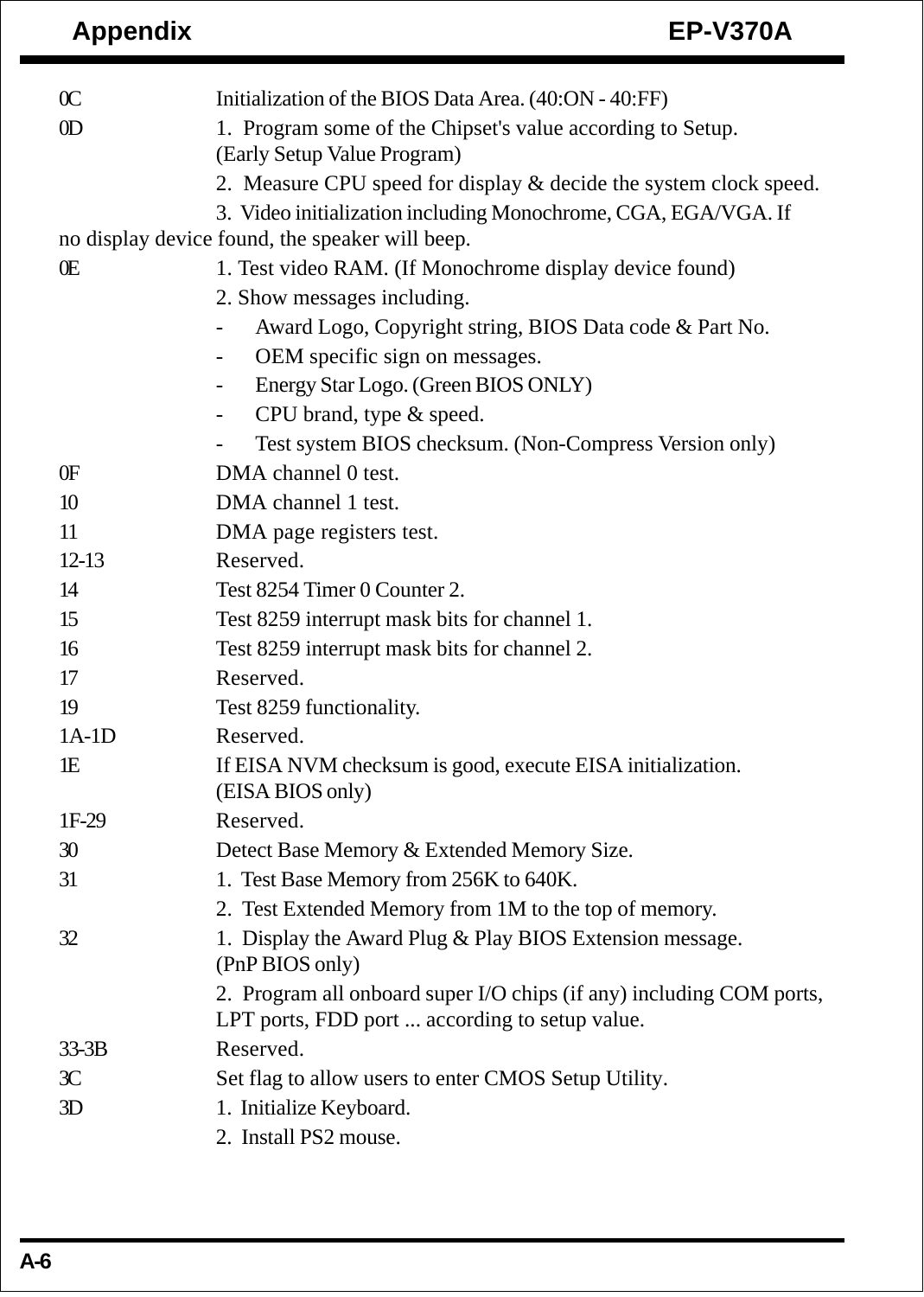| 3E    | Try to turn on Level 2 cache.                                                                                                           |  |
|-------|-----------------------------------------------------------------------------------------------------------------------------------------|--|
|       | Note: Some chipset may need to turn on the L2 cache in this stage.                                                                      |  |
|       | But usually, the cache is turn on later in POST 61h.                                                                                    |  |
| 3F-40 | Reserved.                                                                                                                               |  |
| BF    | 1. Program the rest of the Chipset's value according to Setup.<br>(Later Setup Value Program)                                           |  |
| 41    | 2. If auto-configuration is enabled, program the chipset with<br>pre-defined Values.                                                    |  |
| 42    | Initialize floppy disk drive controller.                                                                                                |  |
| 43    | Initialize Hard drive controller.                                                                                                       |  |
| 45    | If it is a PnP BIOS, initialize serial & parallel ports.                                                                                |  |
| 44    | Reserved.                                                                                                                               |  |
| 45    | Initialize math coprocessor.                                                                                                            |  |
| 46-4D | Reserved.                                                                                                                               |  |
| 4E    | If there is any error detected (such as video, kb), show all error<br>messages on the screen $\&$ wait for user to press <f1> key.</f1> |  |
| 4F    | 1. If password is needed, ask for password.                                                                                             |  |
|       | 2. Clear the Energy Star Logo. (Green BIOS only)                                                                                        |  |
| 50    | Write all CMOS values currently in the BIOS stack area back into the<br>CMOS.                                                           |  |
| 51    | Reserved.                                                                                                                               |  |
| 52    | 1. Initialize all ISA ROMs.                                                                                                             |  |
|       | 2. Later PCI initializations. (PCI BIOS only)                                                                                           |  |
|       | assign IRQ to PCI devices.<br>-                                                                                                         |  |
|       | initialize all PCI ROMs.                                                                                                                |  |
|       | 3. PnP Initialzations. (PnP BIOS only)                                                                                                  |  |
|       | assign IO, Memory, IRQ & DMA to PnP ISA devices.                                                                                        |  |
|       | initialize all PnP ISA ROMs.                                                                                                            |  |
|       | 4. Program shadows RAM according to Setup settings.                                                                                     |  |
|       | 5. Program parity according to Setup setting.                                                                                           |  |
|       | 6. Power Management Initialization.                                                                                                     |  |
|       | Enable/Disable global PM.<br>÷,                                                                                                         |  |
|       | APM interface initialization.                                                                                                           |  |
| 53    | 1. If it is NOT a PnP BIOS, initialize serial & parallel ports.                                                                         |  |
|       | 2. Initialize time value in BIOS data area by translate the RTC time                                                                    |  |
|       | value into a timer tick value.                                                                                                          |  |
| 60    | Setup Virus Protection. (Boot Sector Protection) functionality<br>according to Setup setting.                                           |  |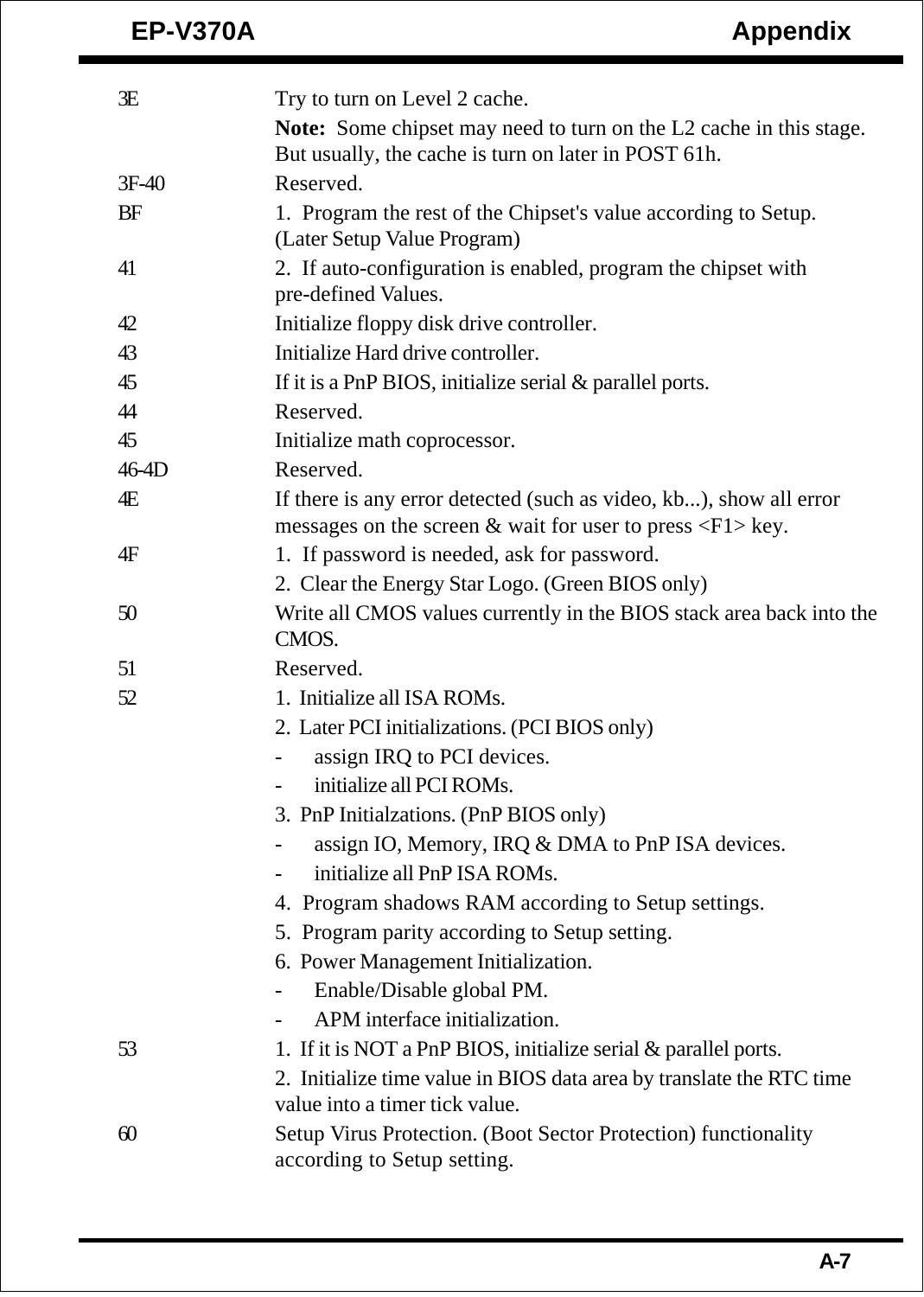| <b>Appendix</b> | <b>EP-V370A</b>                                                                                           |
|-----------------|-----------------------------------------------------------------------------------------------------------|
| 61              | 1. Try to turn on Level 2 cache.                                                                          |
|                 | Note: If L2 cache is already turned on in POST 3D, this part will be<br>skipped.                          |
|                 | 2. Set the boot up speed according to Setup setting.                                                      |
|                 | 3. Last chance for Chipset initialization.                                                                |
|                 | 4. Last chance for Power Management initialization. (Green BIOS<br>only)                                  |
|                 | 5. Show the system configuration table.                                                                   |
| 62              | 1. Setup daylight saving according to Setup value.                                                        |
|                 | 2. Program the NUM Lock, typematic rate & typematic speed<br>according to Setup setting.                  |
| 63              | 1. If there is any changes in the hardware configuration, update the<br>ESCD information. (PnP BIOS only) |
|                 | 2. Clear memory that have been used.                                                                      |
|                 | 3. Boot system via INT 19H.                                                                               |
| FF              | System Booting. This means that the BIOS already pass the control<br>right to the operating system.       |

# B-2 Unexpected Errors:

| POST (hex) | <b>DESCRIPTION</b>                     |
|------------|----------------------------------------|
| BO.        | If interrupt occurs in protected mode. |
| B1         | Unclaimed NMI occurs.0                 |